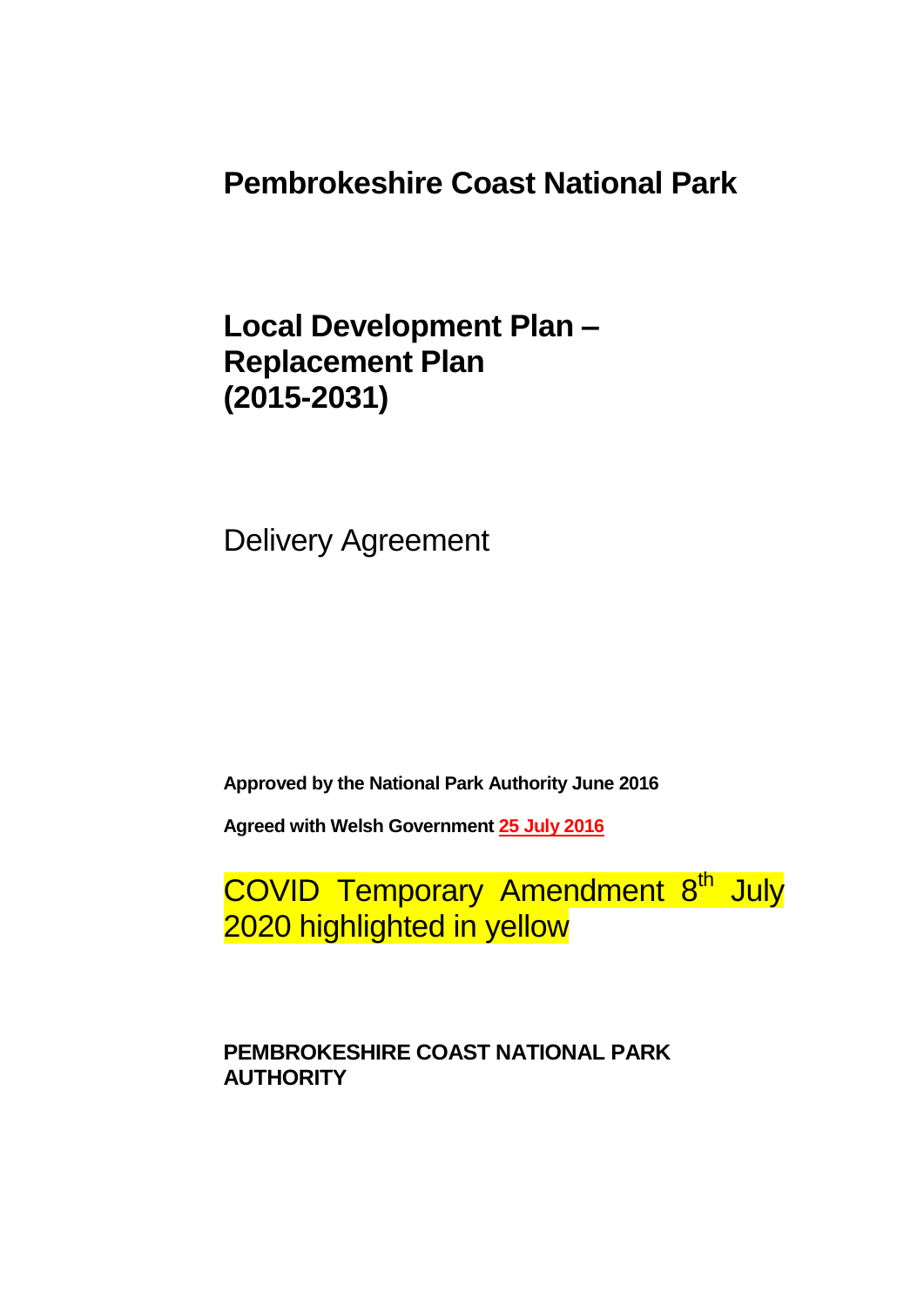### **Contents Page**

| 1. |  |
|----|--|
| 2. |  |
| 3. |  |
| 4. |  |
| 5. |  |
| 6. |  |
|    |  |
|    |  |
|    |  |
|    |  |
|    |  |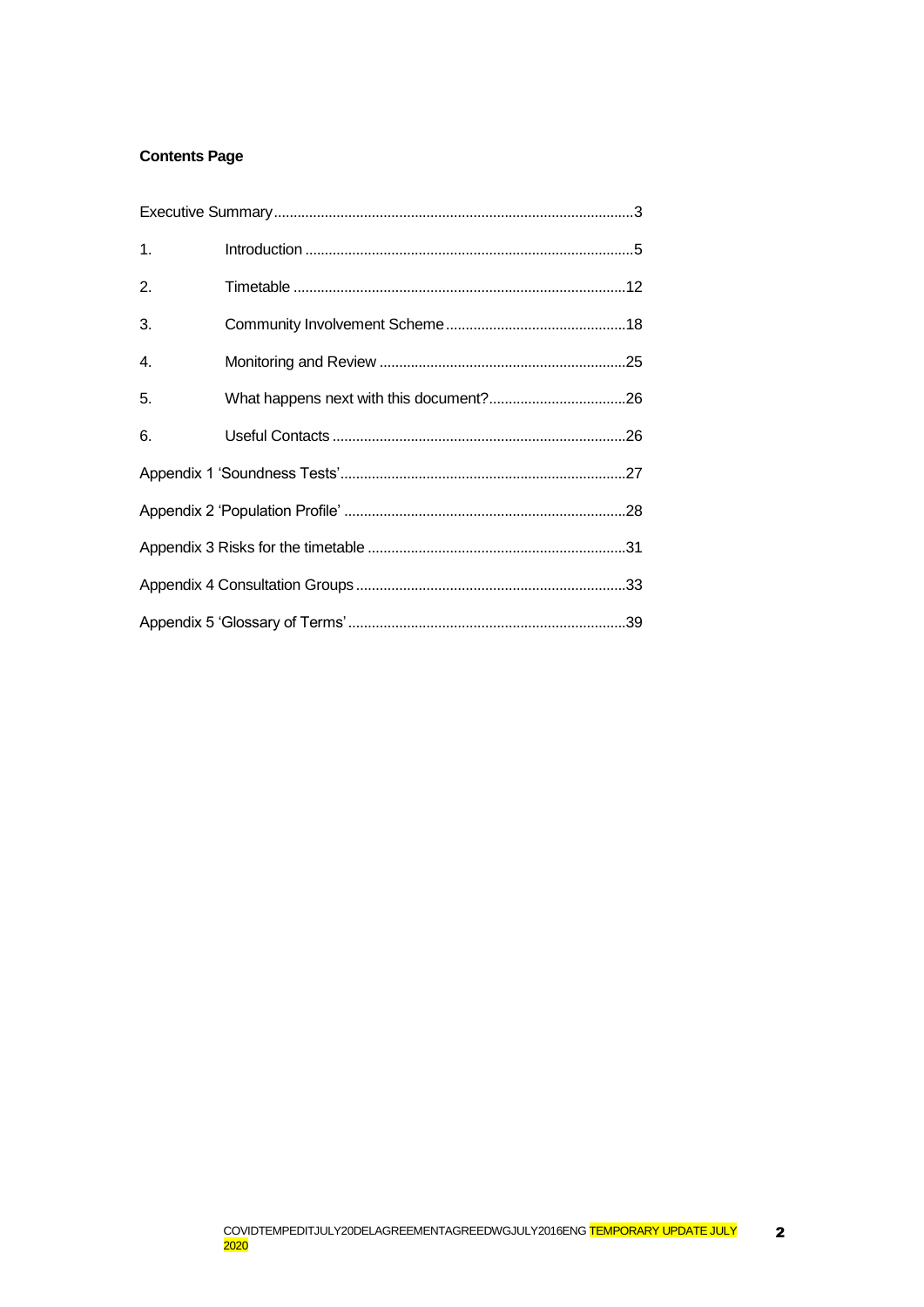### <span id="page-2-0"></span>Executive Summary

- 1. Each Local Planning Authority is required by the 2004 Planning and Compulsory Purchase Act 2004, to undertake regular reviews of the Local Development Plan at intervals no longer than 4 years from the time when it was adopted. This is to ensure that there is a regular and comprehensive assessment of whether the plan remains up to date or whether changes are needed. The Pembrokeshire Coast National Park Local Development Plan was adopted in September 2010. The Local Development Plan monitoring and review section proposes a full review of the Plan at the end of the financial year 2014-2015. The Authority has been awaiting the publication of Welsh Government regulations guidance on the review and revision process.
- 2. This Delivery Agreement contains a timetable of key stages of Plan preparation (Chapter 2) and the methods by which the community will be engaged (Chapter 3). This Delivery Agreement also details how and when the National Park Authority will carry out the Sustainability Appraisal for the Plan, and what our approach to Supplementary Planning Guidance will be.
- 3. A report of consultations on the Delivery Agreement's preparation can be found on the Authority's website.<sup>1</sup>
- 4. This Delivery Agreement was approved by the National Park Authority on the 15<sup>th</sup> June 2016. Welsh Government agreed the Delivery Agreement on (25 July 2016).
- 5. The timetable for the Local Development Plan contains definitive stages and indicative stages. Indicative stages are those listed below following Deposit Stage. This will converted into firm dates prior to submission of the Local Development Plan.

| <b>Stage</b>                   | <b>Replacement Plan Complete by</b> |
|--------------------------------|-------------------------------------|
|                                | (considerably less than 4 years)    |
| <b>Review Report</b>           | June/July 2016                      |
| Delivery Agreement             | June/July 2016                      |
| Pre-Deposit participation      | June/July 2016 - February 2017      |
| Pre-Deposit consultation       | April/May 2017                      |
| Deposit                        | March 2018                          |
| Submission to Welsh Government | December 2018                       |
| Examination                    | Spring 2019                         |
| Adoption                       | <b>End of 2019</b>                  |

6. The key stages are:

- 7. The Authority has followed the Welsh Government's guidance by estimating a timetable of considerably less than four years for the preparation of the replacement Local Development Plan.
- 8. The aim of engaging stakeholders in the preparation of the Replacement Plan is to gain consensus on the best way forward for the future of the National Park.
- 9. Any proposed change in policy will be subject to public consultation in compliance with national policy, guidance and regulation. Policies can be ultimately added, amended or deleted from the Plan by the appointed Inspector. The Authority will follow the advice provided in section 2.8 of Planning Policy Wales Edition 8 January 2016 when considering the status of the emerging replacement Plan.

<sup>1</sup> 1 <http://www.pembrokeshirecoast.org.uk/default.asp?PID=768>

https://www.pembrokeshirecoast.wales/planning/planning-policy/local-development-plan-2/deliveryagreement/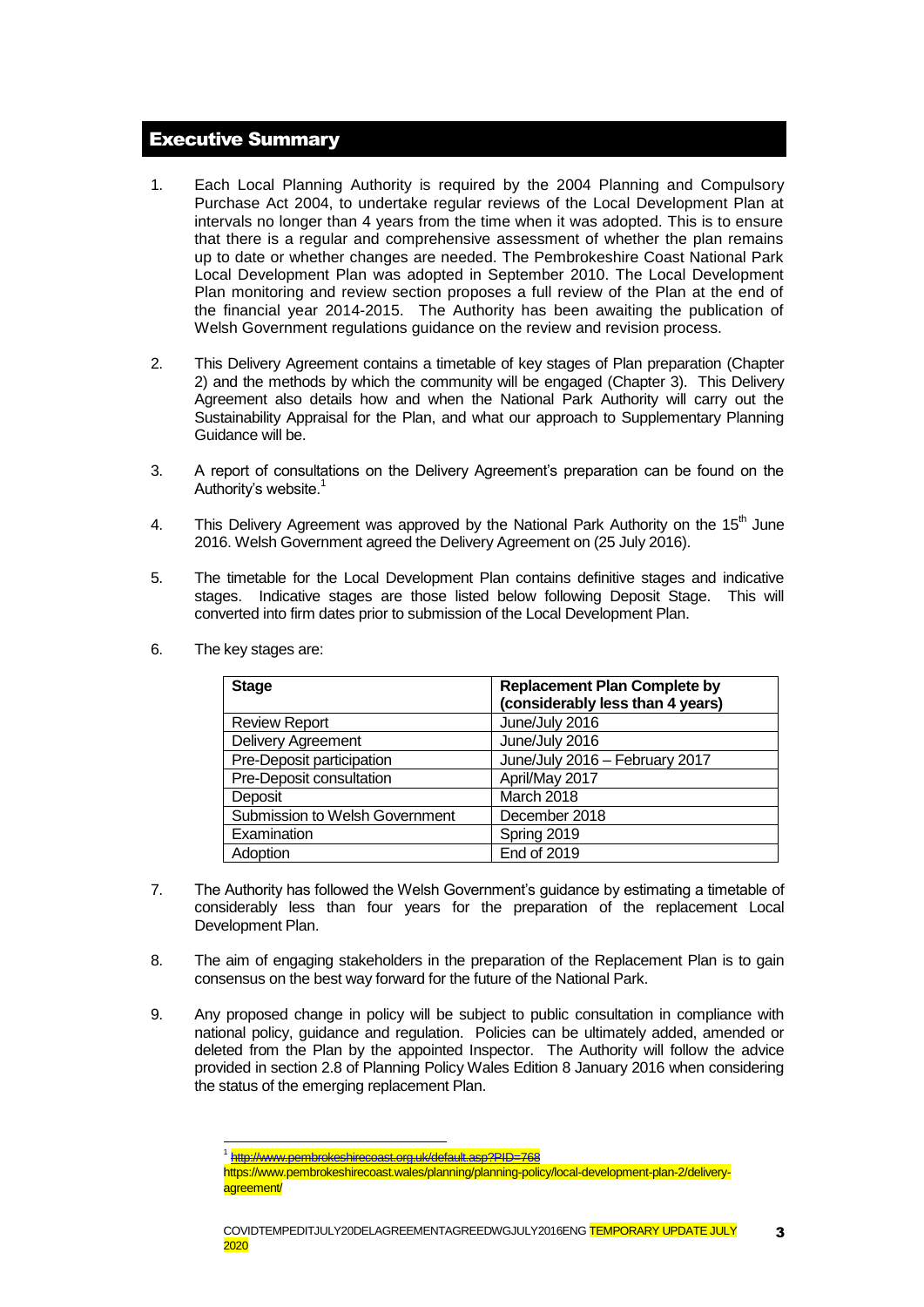- 10. The Community Involvement Scheme sets out the principles methods of engagement and proposals for feedback.
- 11. Proposals for monitoring progress for the Replacement Plan and the Delivery Agreement are also set out.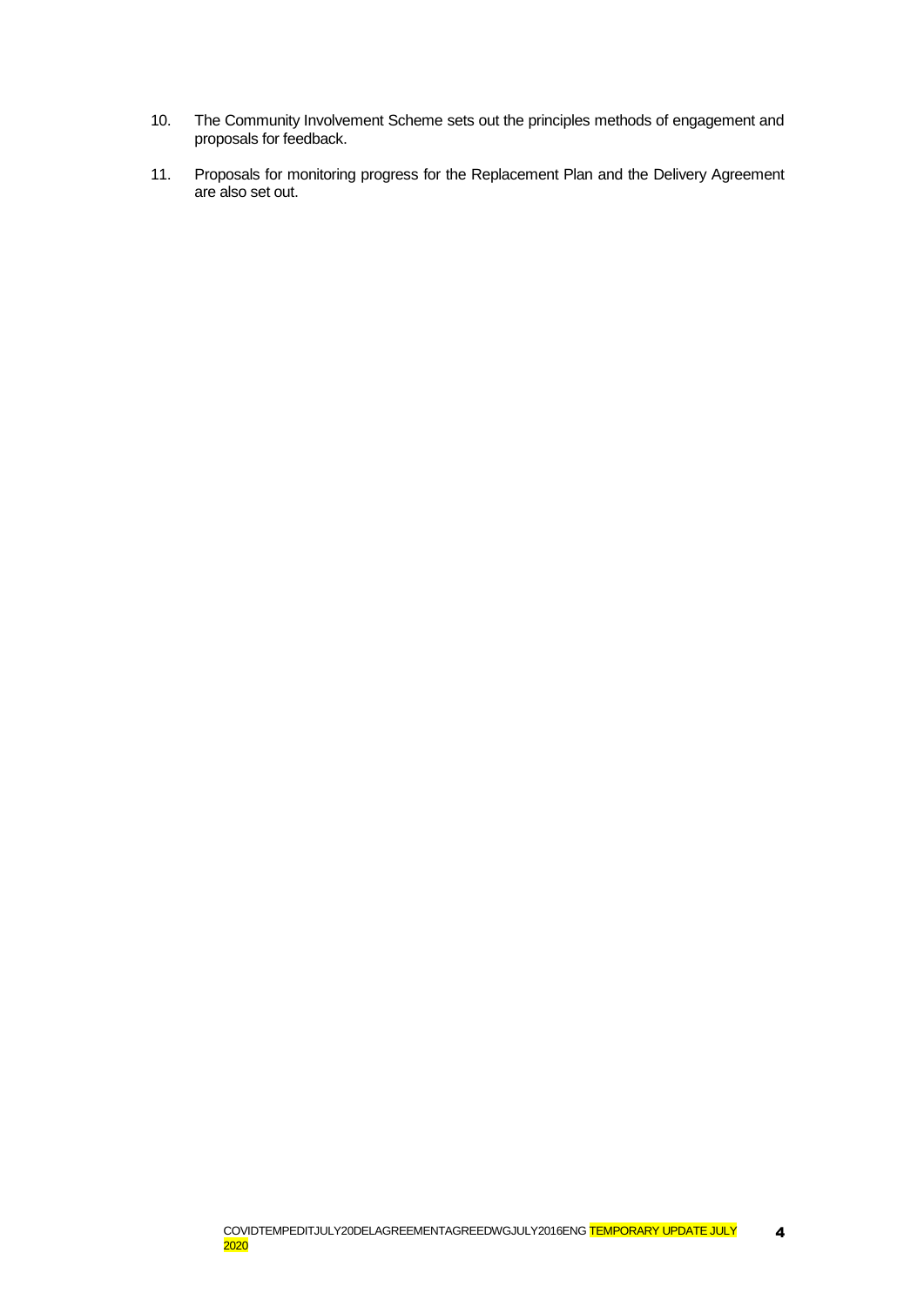### <span id="page-4-0"></span>What is the purpose of a Delivery Agreement?

- 12. This document, the Delivery Agreement, sets out the way in which we propose to involve the local community and other stakeholders in the preparation of the Pembrokeshire Coast National Park Replacement Local Development Plan. It replaces the original Delivery Agreement produced for the 1<sup>st</sup> Local Development Plan and Pembrokeshire Coast National Park Management Plan. The latter is not included in this revision process.
- 13. It provides details of the various stages involved in the process, the time each part of the process is likely to take and how and when different groups, organisations and individuals can participate.
- 14. The Review Report $2$  for the Local Development Plan identifies areas fundamental to the overall strategy where the Plan is not delivering as satisfactorily as was envisaged by the Authority. It is therefore considered most appropriate to follow the prescribed revision procedure for a replacement Local Development Plan.
- 15. The replacement Local Development Plan will also be evaluated to see how sustainable it is and how it is likely to impact on the environment. This information will be set out in the Sustainability Appraisal. The Sustainability Appraisal will also meet the requirements to carry out a Strategic Environmental Assessment. Opportunities to comment on these processes and documents will also be provided.
- 16. This revised Delivery Agreement is split into two parts:
	- **The Timetable** for producing the replacement Local Development Plan and associated Sustainability Appraisal. Definitive dates are provided up to the deposit stage and indicative dates for later stages (Chapter 2).
	- The **Community Involvement Scheme** which outlines the National Park Authority's principles of community engagement; its approach in relation to who, how and when it intends to engage with the community and stakeholders and how it will respond to representations (Chapter 3).

#### What is the Local Development Plan, its Guidance and Appraisal all about?

#### Local Development Plan

1

- 17. This is how we plan for, and make, land use decisions about the future of our towns, villages, coast and countryside.
- 18. Planning decisions will be made in accordance with the Local Development Plan unless material considerations indicate otherwise.<sup>3</sup> The Local Development Plan therefore provides the essential framework for rational and consistent decision making.

The adopted Local Development Plan (September 2010) includes planning policies to:

protect our coast and countryside;

<sup>&</sup>lt;sup>2</sup> http://www.pembrokeshirecoast.org.uk/default.asp?pid=765&LangID=1

<sup>&</sup>lt;sup>3</sup> Section 38(6) of the Planning and compulsory Purchase Act 2004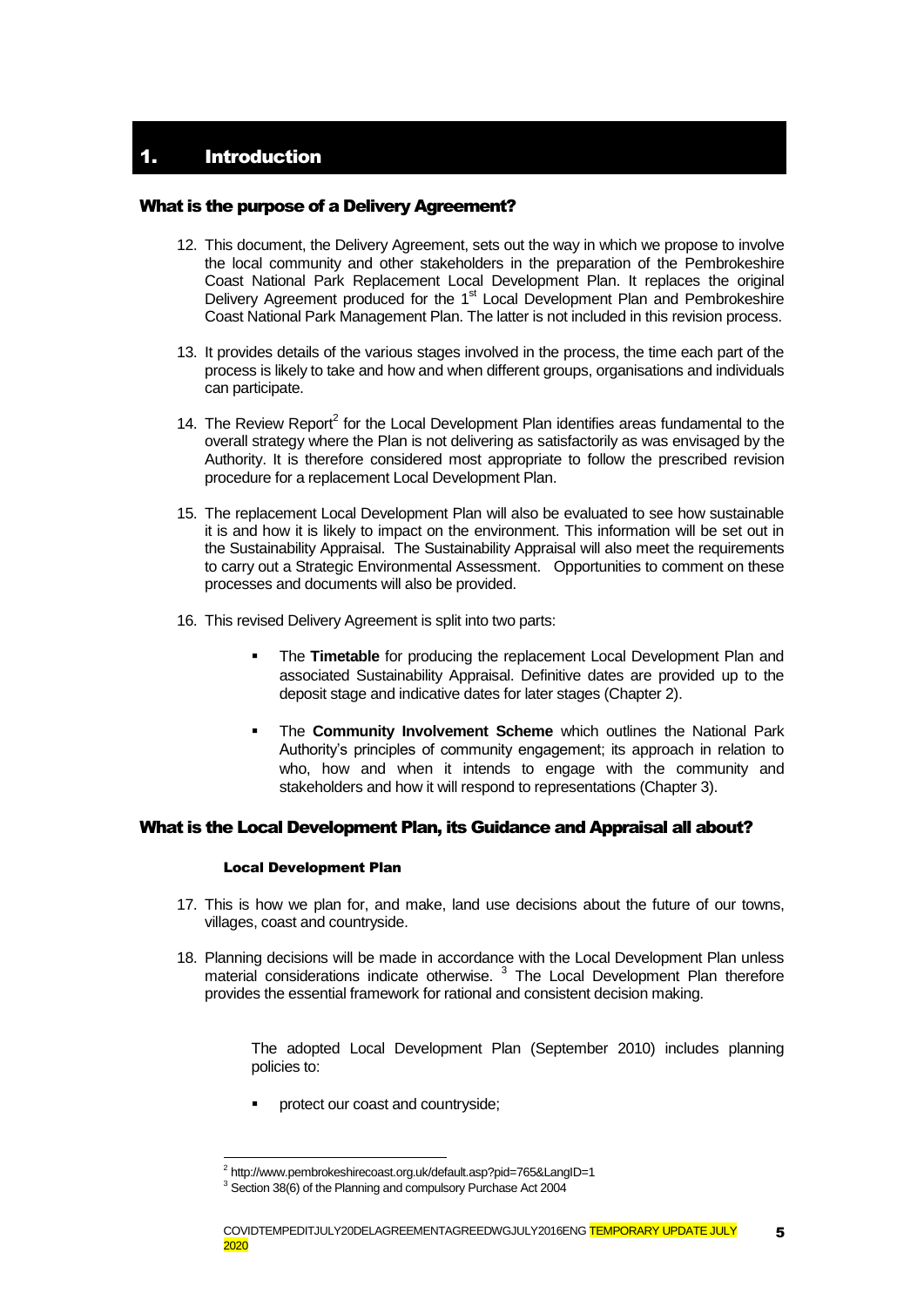- guide development to certain locations; and
- guide decision making on whether planning permission should be granted or refused.
- 19. The Plan contains less detail than previous Plans. Welsh Government expect Local Development Plans to include a limited number of succinct area wide policies focussing on an area's main needs and opportunities. Repeating national planning policy must be avoided.
- 20. The Authority is required to review the Local Development Plan every four years. On the advice of Welsh Government officials, it was agreed to await the release of the revised Local Development Plan Regulations and supporting policy and guidance before formally starting this Review.
- 21. Regarding the status of a Replacement Plan any proposed change in policy will be subject to public consultation in compliance with national policy, guidance and regulation. Policies can be ultimately added, amended or deleted from the Plan by the appointed Inspector. The Authority will follow the advice provided in section 2.8 of Planning Policy Wales Edition 8 January 2016 when considering the status of the emerging replacement Plan.
- 22. Key policy and guidance on the preparation of Local Development Plans and the requirements of Local Planning Authorities to engage with their communities and stakeholders is included in:
	- Planning Policy Wales (Edition 8) 2016
	- Technical Advice Notes various dates
	- **The Town and Country Planning (Local Development Plan) Wales** Regulations 2005 – ('the LDP Regulations') $<sup>4</sup>$ </sup>
	- Local Development Plan Manual (Edition 2) 2015
	- Local Development Plan Examinations Procedure Guidance 2015 (The Planning Inspectorate)
	- **EXEC** Local Development Plans Preparing for Submission Guidance for Local Planning Authorities (2015) The Planning Inspectorate
	- **Local Development Plan Wales, Planning Your Community: A guide to Local** Development Plans 2006
	- The statutory requirements for Strategic Environmental Assessment (SEA), Sustainability Appraisal (SA) and Habitats Regulation Assessment (HRA)

#### Revision Procedure and the Soundness Tests

1

23. The Review Report summarises the main topic areas where the current Local Development Plan is not considered to be performing, where it is out of date due to contextual changes and which parts of the plan therefore require revision. Based on the significance of the changes required, the Authority intends to produce a replacement plan.

<sup>4</sup> *As amended, including by the Town and planning (Local Development Plan)(Wales)(Amendment) Regulations 2015 ('the 2015 Amendment Regulations')*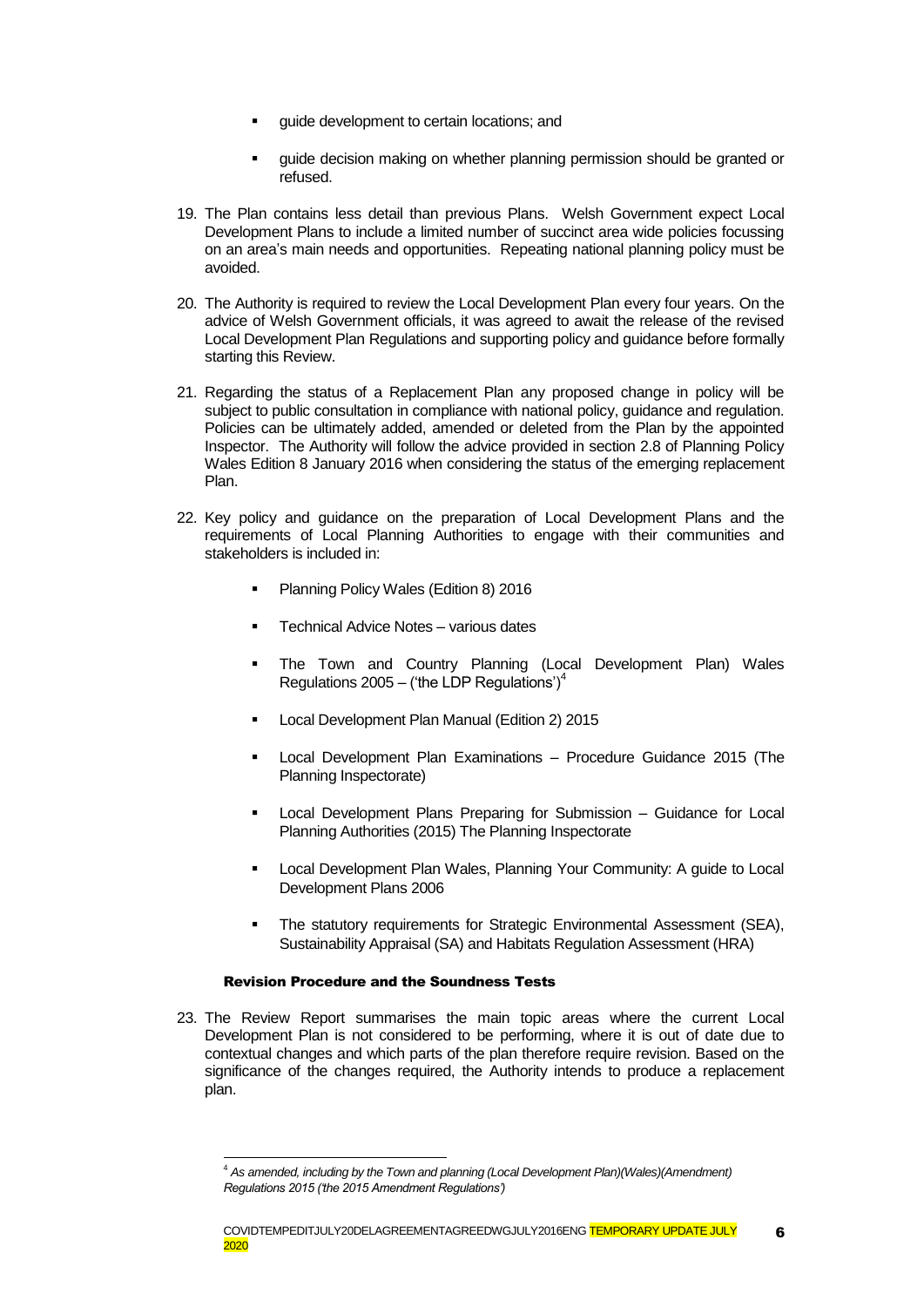- 24. When preparing or revising a Local Development Plan the National Park Authority must ensure that the Plan is prepared correctly and it meets the 3 tests of soundness outlined within the Local Development Plan Manual Edition 2 (August 2015):
	- Does the Plan fit? (i.e. is it clear that the Plan is consistent with other Plans?)
	- Is the plan appropriate? (i.e. is the plan appropriate for the area in light of the evidence?)
	- Will the Plan deliver? (i.e. is it likely to be effective?)

See Appendix 1 for further detail on the Soundness Tests and their application at Examination.

#### Supplementary Planning Guidance

- 25. Guidance notes, briefs and other supplementary guidance provide detail to the policies of the Local Development Plan and planning application considerations. The Authority has adopted a number of supplementary planning guidance documents since the adoption of the Local Development Plan in 2010. These can be viewed on the Authority's website.<sup>5</sup>
- 26. It is not currently envisaged that any supplementary planning guidance in support of the replacement Local Development Plan will be prepared and consulted upon. Guidance can however be programmed for production after adoption of the replacement plan in accordance with paragraph 2.4.6 of Planning Policy Wales (Edition 8) 2016. This could for example include the production of Place Plans for specific allocated sites, where the existing networking capabilities of Town and Community Councils, with their respective communities, can be utilised to encourage community engagement to inform the process.
- 27. Likely areas where guidance will be produced or taken forward from the existing Local Development Plan will be identified at Pre-Deposit/Deposit stage.
- 28. Consultation on guidance will be with target groups relevant to the matter being considered and will include relevant community councils. There are a number of steps to be taken with guidance:
	- A press release notifying publication of the draft guidance will be given in the local newspaper and on the Authority's website [www.pembrokeshirecoast.org.uk.](http://www.pembrokeshirecoast.org.uk/) This will advise on when and where the guidance can be inspected.
	- Notice will be given in writing to the appropriate statutory consultees, targeted groups and known interested parties.
	- Paper copies of the document will be available at the Authority's Offices in Pembroke Dock, during office hours, for inspection when open to the public.
	- Copies will be available to view or download on the Authority's website.
	- If commentators are having difficulties accessing documentation electronically alternative arrangements can be made. Please ring 01646 624800 or email devplans@pembrokeshirecoast.org.uk.
	- The consultation will last six weeks.
	- All comments are public information.
	- All comments received will be reported to the National Park Authority.
	- Following final agreement of the guidance a report of consultation showing how the responses were dealt with by the National Park Authority will be published.

-

<sup>5</sup> http://www.pembrokeshirecoast.org.uk/default.asp?PID=183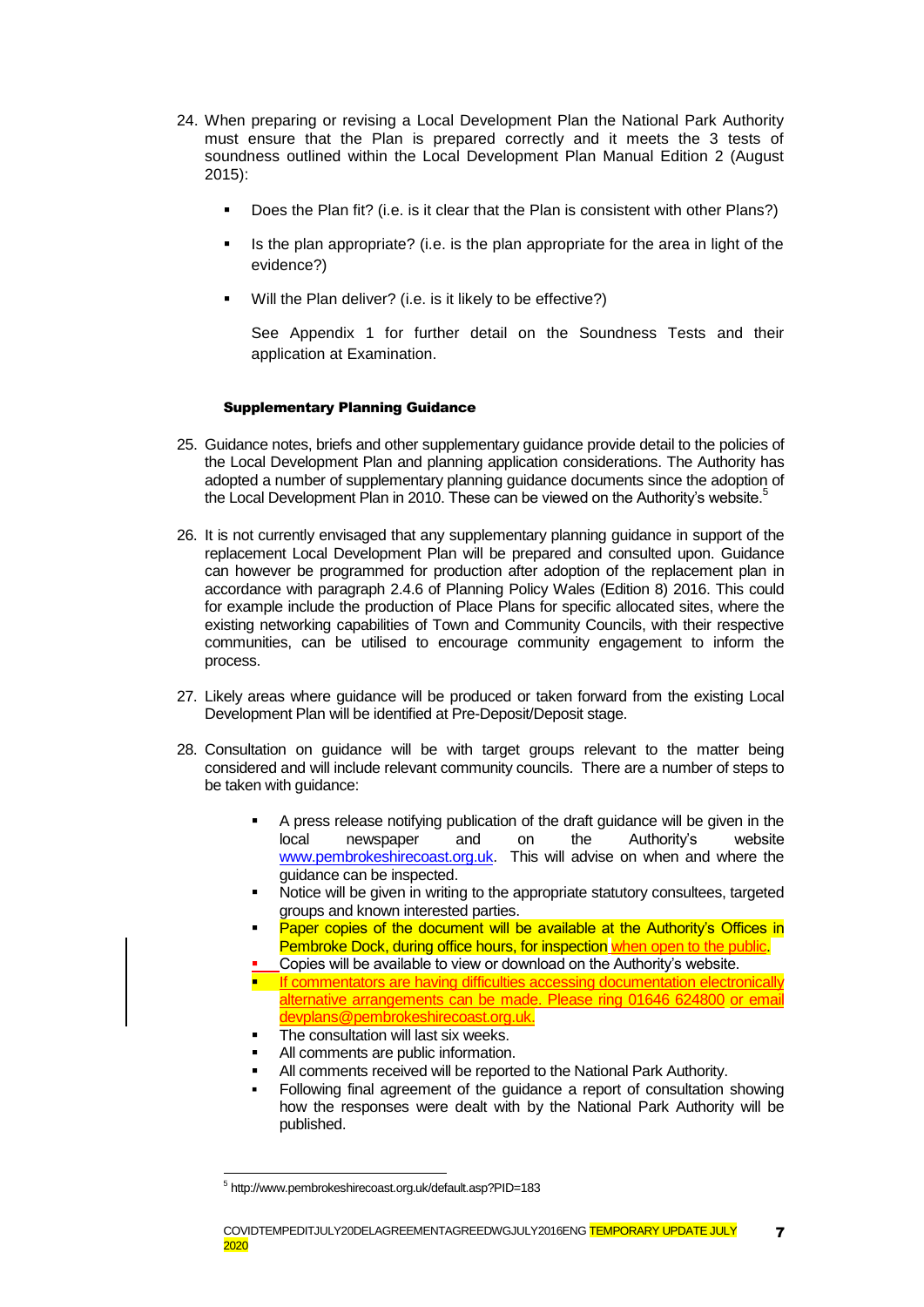All those who participated in the consultation, relevant community councils and statutory consultees will be notified of the availability of the adopted guidance and the report of consultations.

#### Strategic Environmental Assessment, Sustainability Appraisal and Habitats Regulations Assessment

- 29. The Replacement Local Development Plan is subject to an assessment of its sustainable development and environmental effects:
	- Sustainability Appraisal assesses the environmental, social and economic implications of the emerging plans' strategies and policies.<sup>6</sup>
	- Strategic Environmental Assessment (SEA) requires a rigorous assessment of the environmental, and to a lesser extent social, effects of the plans. This is intended to ensure environmental considerations are taken into account in the production of the plans.<sup>7</sup>
	- Any plan or programme likely to have a significant impact on a Natura 2000 site (Special Area of Conservation (SAC) or Special Protection Area (SPA)) which is not directly concerned with the management of the site for nature conservation must be subject to a Habitats Regulations Assessment<sup>8</sup>. This assessment should identify the likely effects on the Natura 2000 site, determine whether these effects are justifiable in a wider context, and identify any mitigation measures that must be taken.
- 30. The first two assessments will be contained in the 'Sustainability Appraisal'. The Habitats Regulations Assessments will be reported separately. These assessments will run alongside, and be a part of, the production of the Local Development Plan. The Sustainability Appraisal will be documented in:
	- An initial Scoping Report for the assessment of the replacement Local Development Plan. This report will describe the current sustainability issues and a common set of sustainability objectives against which the plans will be judged;
	- A full report of the assessment of the replacement Local Development Plan as it emerges. This report will explain how the options and detailed policies considered for the plan are likely to perform with regard to the sustainability objectives set out in the scoping report. This report will also explain how any harmful effects of the replacement Local Development Plan can be avoided or offset, and how the beneficial effects can be maximised;
	- A statement explaining how sustainability considerations and the assessments, has been taken into account in the production of the replacement Local Development Plan.
- 31. Habitats Regulations Assessment will have the following stages:
	- **Screening**

1

Habitats Regulations Assessment

<sup>&</sup>lt;sup>6</sup> Planning and Compulsory Purchase Act, 2004

 $7$  As required by Statutory Instrument 2004 No.1656 (W.170), The Environmental Assessment of Plans and Programmes (Wales) Regulations 2004 [\(http://www.opsi.gov.uk/legislation/wales/wsi2004/20041656e.htm\)](http://www.opsi.gov.uk/legislation/wales/wsi2004/20041656e.htm); and Planning and Compulsory Purchase Act 2004, Section 62(6) and European Directive EU2001/42/EC (http://www.opsi.gov.uk/acts/acts2004/40005--g.htm#62)

 $8\overline{B}$  As required by European Union Directive 92/43/EC (the Habitats Directive)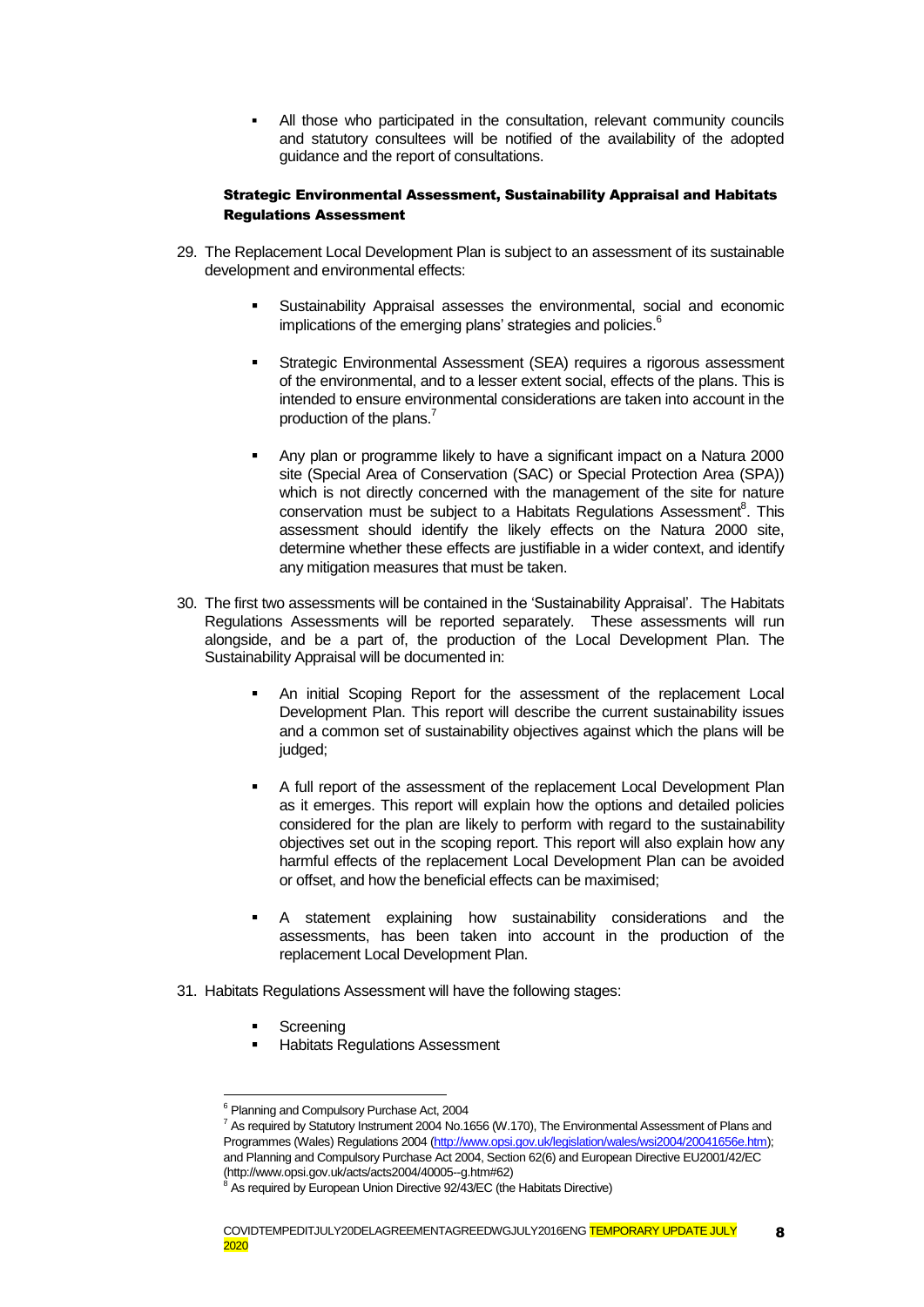#### What is the Pembrokeshire Coast National Park?

- 32. The Park includes most of Pembrokeshire's coastal strip and offshore islands, the upper part of the Daugleddau Estuary and the Preseli Hills. The Park covers an area of 612 square km with a resident population of around 23,000, making it one of the most densely populated National Parks in the UK.
- 33. The west coast islands of the National Park are home to internationally important populations of seabirds, while the Daugleddau estuary is important for wintering wildfowl and wading birds. The high wildlife value of the Park is reflected by its conservation designations: 13 Special Areas of Conservation, 5 Special Protection Areas, 1 Marine Conservation zone, 7 National Nature Reserves, and 60 Sites of Special Scientific Interest (SSSI) - about 80% of the length of the National Park coastline is designated SSSI, including 30% designated as Geological Conservation Review sites.
- 34. The archaeological and historical diversity and importance of the National Park area has long been recognised, with 284 Scheduled Ancient Monuments in the Park, over 1200 Listed Buildings, and 14 Conservation Areas. Areas such as St David's Head and the Milford Haven Waterway are of national historic landscape significance, and the Conservation Areas range from Tenby, one of the largest and most historic towns in any National Park, to the tiny hamlet of Caerfarchell on the St David's Peninsula.
- 35. The main industries influencing the National Park are agriculture, tourism and the energy industries of the Milford Haven Waterway. The Park offers many recreational opportunities for visitors and residents, including the 299km Pembrokeshire Coast Path National Trail. A population profile of the Park can be found in Appendix 2 ['Population Profile'.](#page-27-0)



**The Pembrokeshire Coast National Park**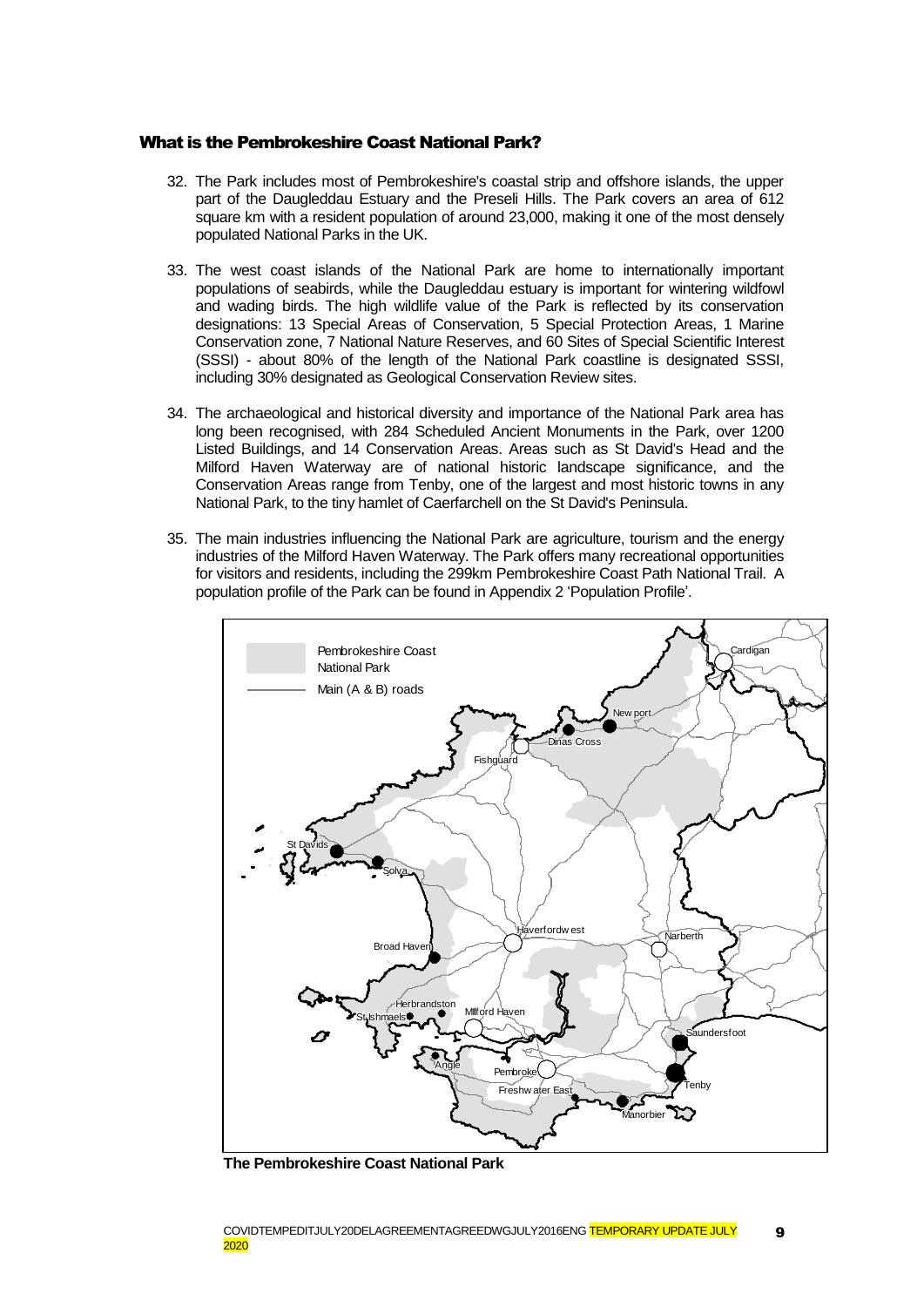Reproduced from the Ordnance Survey mapping with the permission of the Controller of Her Majesty's Stationery Office. ® Crown Copyright. Unauthorised reproduction infringes Crown Copyright and may lead to prosecution or civil proceedings. Pembrokeshire Coast National Park Authority - copyright licence/account number 100022534

#### What does this National Park Authority want to achieve?

- 36. National Park Authorities have two statutory purposes, set out in the Environment Act 1995:
	- to conserve and enhance the natural beauty, wildlife and cultural heritage of the National Park
	- to promote opportunities for public enjoyment and understanding of the special qualities of the National Park

and a statutory duty:

- in performing these purposes to seek to foster the economic and social wellbeing of communities living within the National Park.
- 37. The central role of this National Park Authority is to take the action needed to put into practice the purposes of National Parks.

### How does this replacement plan fit in with other Plans being prepared for the area?

- 38. Many other plans and processes are of relevance to the Local Development Plan. Similarly, the Local Development Plan is highly relevant to other plans. The essential relationship between all these plans must be one of complementarity, and of added value. Some of the most relevant ones are listed below, this list is not exhaustive. The Background Papers provide further detail on how relevant plans, strategies and legislation have been considered. Future plans, strategies and legislation may become relevant throughout the revision process, the implications of which will need to be considered for the Replacement Plan.
	- Environment (Wales) Act 2016
	- Well Being of Future Generations Act 2015
	- Rural Development Plan for Wales 2014-20
	- National Park Management Plan 2015-19
	- National Park Corporate Plan 2016/17
	- Pembrokeshire Single Integrated Plan 2013-2018
	- National Planning Policy and Guidance
	- Neighbouring Authority Local Development Plans (Pembrokeshire, Carmarthenshire and Ceredigion County Councils)
	- Local Biodiversity Action Plan for Pembrokeshire
	- Shoreline Management Plans (West of Wales and South Wales) 2014
- 39. Section 62 (ii) of the Environment Act 1995 requires organisations to 'have regard to' National Park purposes in transacting their own business. We will seek to ensure that the Local Development Plan is a key, shared, vehicle in which we and our partners articulate our commitments to these outcomes when applicable.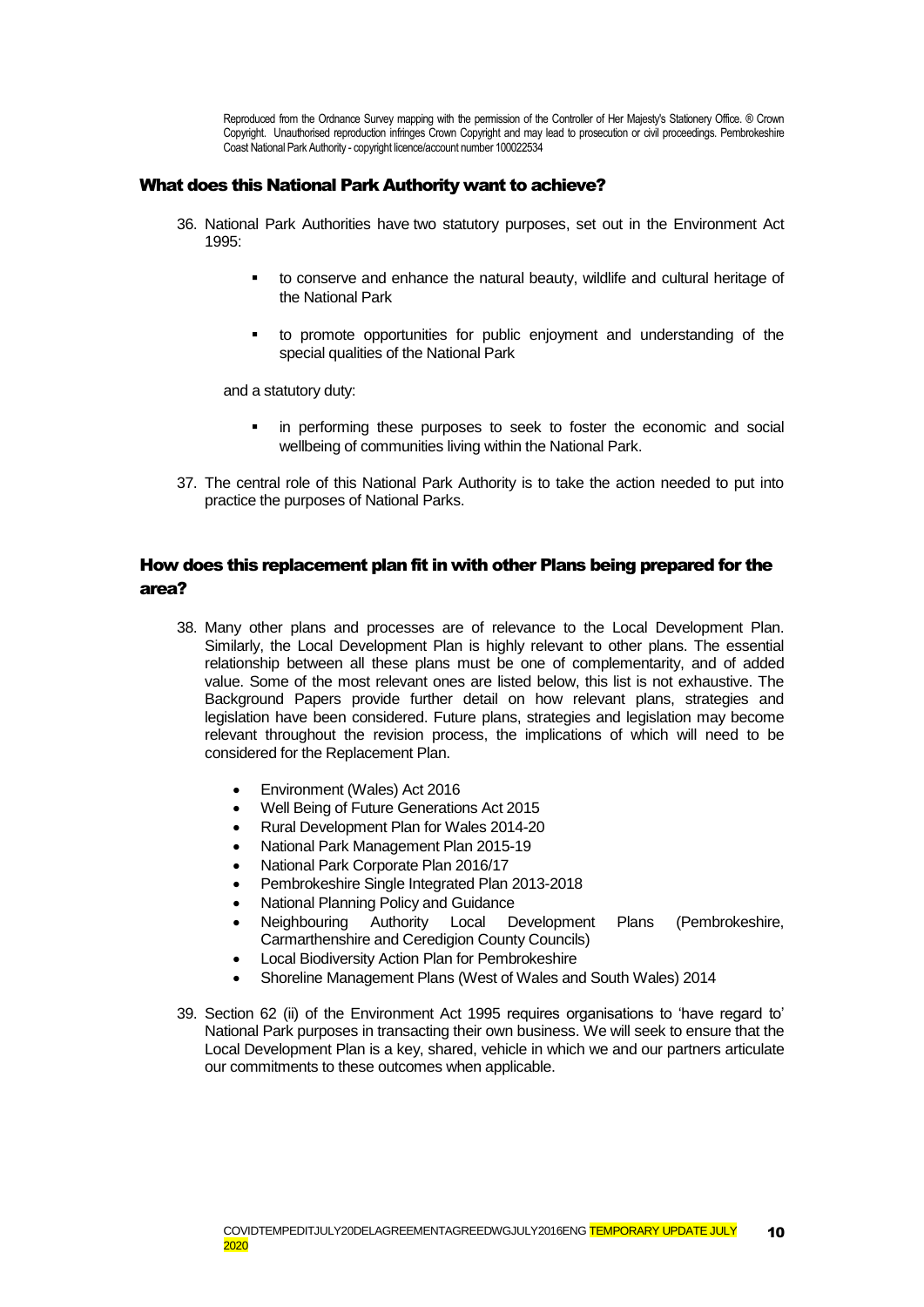# Why not prepare a joint replacement plan with Pembrokeshire County Council?

40. As part of the Local Development Plan revision process, consideration of the advantages and disadvantages of preparing a joint Local Development Plan with Pembrokeshire County Council is required. This has been fully considered in the Review Report, which, after noting all considerations, concludes that any move to joint plan preparation would require a fundamental reassessment of both strategies, with considerably more work and supporting evidence required than is otherwise anticipated for individual Plan revision. For the Council, an early and unnecessary revision of the Plan would incur considerable unnecessary additional cost (additional staff resource) and at the same time would result in unhelpful uncertainty for decision making on planning applications during plan preparation, with the prospect of facing a further early review on Local Government reorganisation. It has been agreed that separate Plans will be maintained. The two Authorities will however continue further joint working on an evidence base to support implementation and review/revision of both the Authority's and Council's Local Development Plans.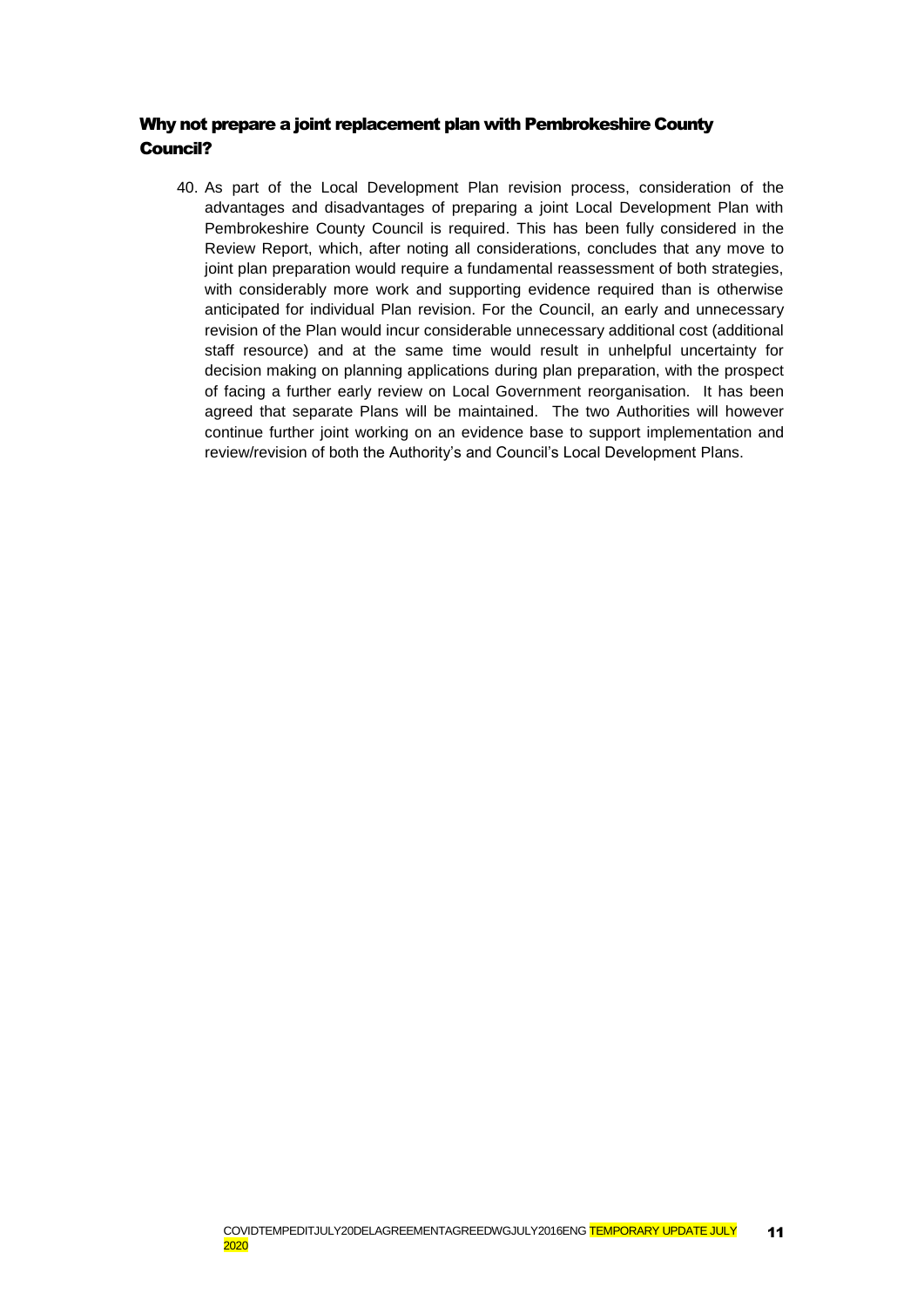# <span id="page-11-0"></span>2. Timetable

#### Key Stages of Preparation

- 41. For the Local Development Plan the timetable differentiates between:
	- **Definitive stages**, up to and including the statutory deposit stage, which are under the direct control of the Authority and have, therefore, realistic target dates; and
	- **Indicative stages,** beyond the statutory deposit stage, that are dependent on extraneous factors, (e.g. a number of representations received, capacity of the independent Planning Inspector, etc) for which the Authority has less control. These dates will be reconsidered after reaching deposit stage and turned into definitive timings for the remaining stages, this to be submitted for agreement to the Welsh Government. When agreed this must be publicised.
- 42. It is proposed that a tolerance level of two months be built into the timetable proposed to allow for slippage without formal amendment to the Delivery Agreement. The Local Development Plan Manual – Edition 2 August 2015 asks that corporate scrutiny arrangements, independent of the plan making team should be set up to monitor progress. <sup>9</sup> The National Park Authority has in place regular Local Development Plan workshops where Members have an opportunity to monitor progress.
- 43. The following timetable assumes completion of the draft Review Report for the Local Development Plan by March 2016.<sup>10</sup> The final Review Report will determine the main areas of the Plan where engagement needs to be focussed. The timetable below reflects current known areas for revision. It anticipates 2 ½ years to submission. The Inspectorate historically has advised with a first Local Development Plan that the Inspectors report can be sent to the Authority within one year of the submission date. Welsh Government expects replacement Plans to be in place in much less than 4 years.

| <b>Stage (Replacement</b> | <b>Steps</b>                                                                                                                                                                                                                                                                                                             | <b>Completion Target Date &amp;</b>                                                                                                                                                                                                                                 |
|---------------------------|--------------------------------------------------------------------------------------------------------------------------------------------------------------------------------------------------------------------------------------------------------------------------------------------------------------------------|---------------------------------------------------------------------------------------------------------------------------------------------------------------------------------------------------------------------------------------------------------------------|
| Plan)                     |                                                                                                                                                                                                                                                                                                                          | <b>Publications/</b>                                                                                                                                                                                                                                                |
|                           |                                                                                                                                                                                                                                                                                                                          | <b>Submissions</b>                                                                                                                                                                                                                                                  |
| <b>Review Report</b>      | Consider conclusions of<br>Monitoring<br>Annual<br>updated<br>Reports<br>and<br>evidence<br>base<br>and<br>stakeholder engagement.<br>Prepare Report and seek<br>Welsh<br>Government<br>informal view.<br>Publish<br>background<br>papers and evidence<br>Informal Consultation<br>NPA Approval<br>Submit<br>Welsh<br>to | NPA Approval for informal<br>consultation March 2016<br>8 week consultation<br>April/May<br>Workshops with Town &<br>-<br><b>Community Councils April</b><br>2016<br>Report of<br>consultations/Finalise NPA<br>June/July 2016<br><b>Publish Review Report</b><br>- |
|                           | Government                                                                                                                                                                                                                                                                                                               |                                                                                                                                                                                                                                                                     |
| <b>The Delivery</b>       | 1 <sup>st</sup><br>Plan's<br>the<br><b>Review</b>                                                                                                                                                                                                                                                                        | Member workshop March                                                                                                                                                                                                                                               |

<sup>1</sup>  $9$  Paragraph 4.1.5 Local Development Plan Manual – Edition 2- August 2015

<sup>&</sup>lt;sup>10</sup> Paragraph 10.1.1 Local Development Plan Manual – Edition 2-August 2015 refers to a rapid publication of the Review Report within 6 months form start of the review process.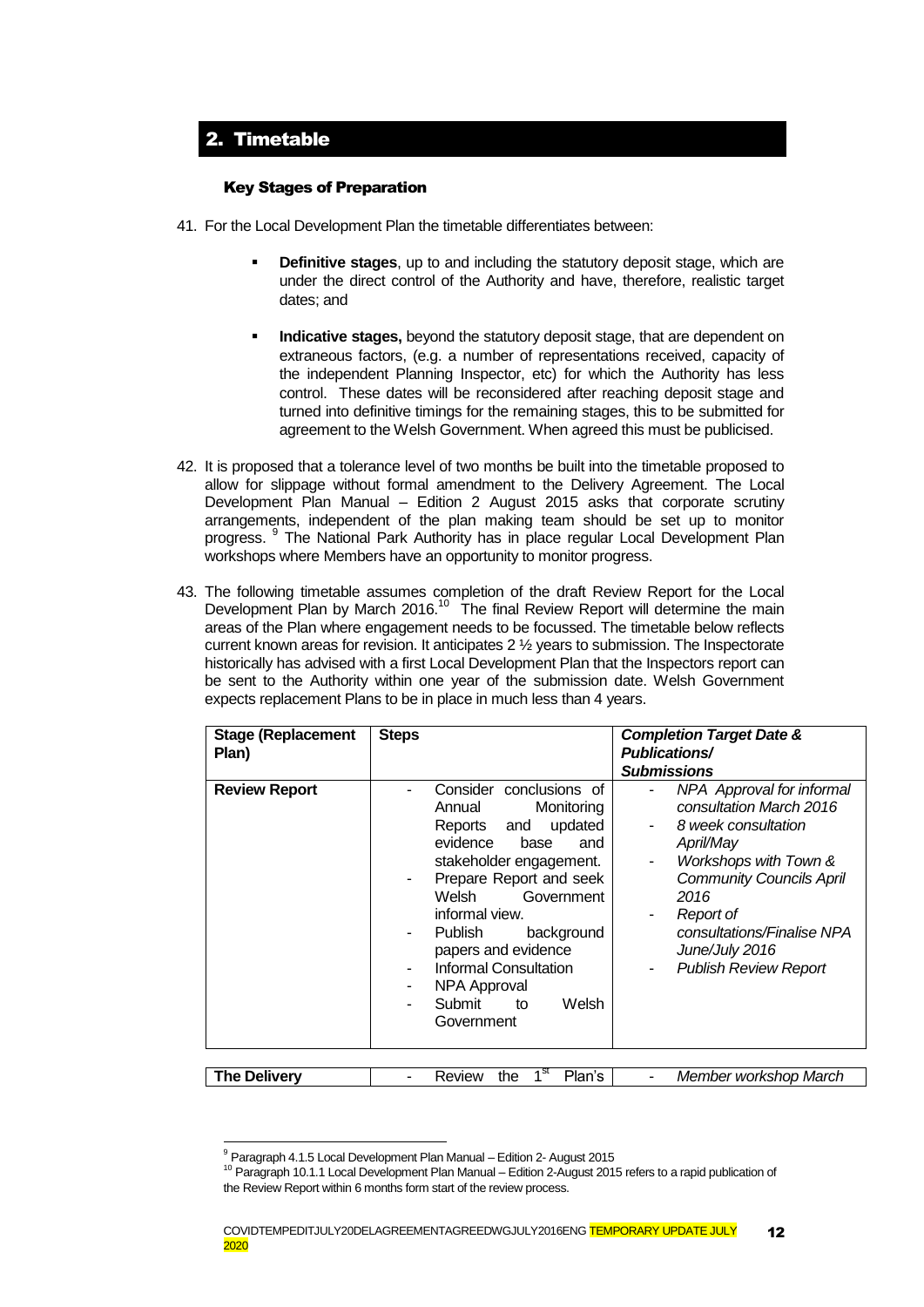| <b>Stage (Replacement</b><br>Plan)                                                         | <b>Steps</b>                                                                                                                                                                                                                                                                                                                                                                                                                                                                          | <b>Completion Target Date &amp;</b><br><b>Publications/</b><br><b>Submissions</b>                                                                                                                                                                                                                                                                                                                                                                                      |
|--------------------------------------------------------------------------------------------|---------------------------------------------------------------------------------------------------------------------------------------------------------------------------------------------------------------------------------------------------------------------------------------------------------------------------------------------------------------------------------------------------------------------------------------------------------------------------------------|------------------------------------------------------------------------------------------------------------------------------------------------------------------------------------------------------------------------------------------------------------------------------------------------------------------------------------------------------------------------------------------------------------------------------------------------------------------------|
| <b>Agreement</b><br>(Regulations 9 and<br>$10^{11}$ ) & (Regulations<br>2(3) <sup>12</sup> | Delivery Agreement<br>Informal<br>consultation<br>exercise.<br><b>NPA Approval</b><br>Submit<br>Welsh<br>to<br>for<br>Government<br>Following<br>agreement -<br>agreement, publicise and<br>notify all<br>the specific<br>consultation bodies, and<br>such<br>οf<br>the<br>general<br>consultation bodies as the<br><b>LPA</b><br>considers<br>appropriate,<br>that<br>the<br>Delivery Agreement has<br>been<br>revised.<br>(Regulations 9(4A)&(5), &<br>10(2)                        | 2016 and invite to<br>comment<br>NPA approval for informal<br>consultation March 2016<br>8 week engagement and<br>consultation April//May<br>2016<br>Workshops with Town &<br><b>Community Councils April</b><br>2016<br>Report of consultations/<br>Finalise NPA June/July<br>2016<br><b>Submit Delivery Agreement</b><br>to Welsh Government for<br>agreement June/July 2016.<br>Publication of the Delivery<br>Agreement for the<br>Replacement Plan once<br>agreed |
| <b>Sustainability</b><br><b>Appraisal Scoping</b><br><b>Report</b>                         | Review baseline<br>$\overline{\phantom{0}}$<br>information<br>Review indicators and<br>objectives<br>Consider responses and<br>-<br>revise<br><b>NPA Approval</b><br>Publish                                                                                                                                                                                                                                                                                                          | Member workshop March<br>$\frac{1}{2}$<br>2016<br>NPA approval for formal<br>consultation March 2016<br>8 week consultation<br>April/May 2016<br>Report of<br>consultations/Finalise NPA<br>June 2016<br><b>Publish Scoping Report</b><br>June/July 2016                                                                                                                                                                                                               |
| <b>Pre-Deposit</b><br>Participation<br>(Regulation 14)                                     | Check/Revise site<br>selection criteria,<br>Prepare a Candidate Site<br>Register (invite site<br>submissions using<br>selection criteria)<br>Consider the implications<br>of the revised evidence<br>base<br>Check/Revise strategic<br>vision and objectives<br><b>Check/Revise Strategic</b><br>Options and Preferred<br>Option/Strategy. Evaluate<br>any sites submitted<br>against the site criteria<br>Review original<br>Sustainability Appraisal of<br>the Options and Strategy | <b>Discuss Candidate Site</b><br>criteria - Town &<br><b>Community Council</b><br>workshops April 2016<br>Member workshop - Agree<br>-<br>selection criteria at NPA<br>(June/July NPA 2016)<br><b>Invite Candidate Site</b><br>submissions<br>August/September/October<br>2016<br><b>Relevant statutory</b><br>-<br>undertakers on Candidate<br><b>Site Selection</b><br>November/December 2016                                                                        |

<sup>1</sup> <sup>11</sup> Town & Country Planning (Local Development Plan) (Wales) Regulations 2005

<sup>&</sup>lt;sup>12</sup> Town & Country Planning (Local Development Plan) (Wales) (Amendment) Regulations 2015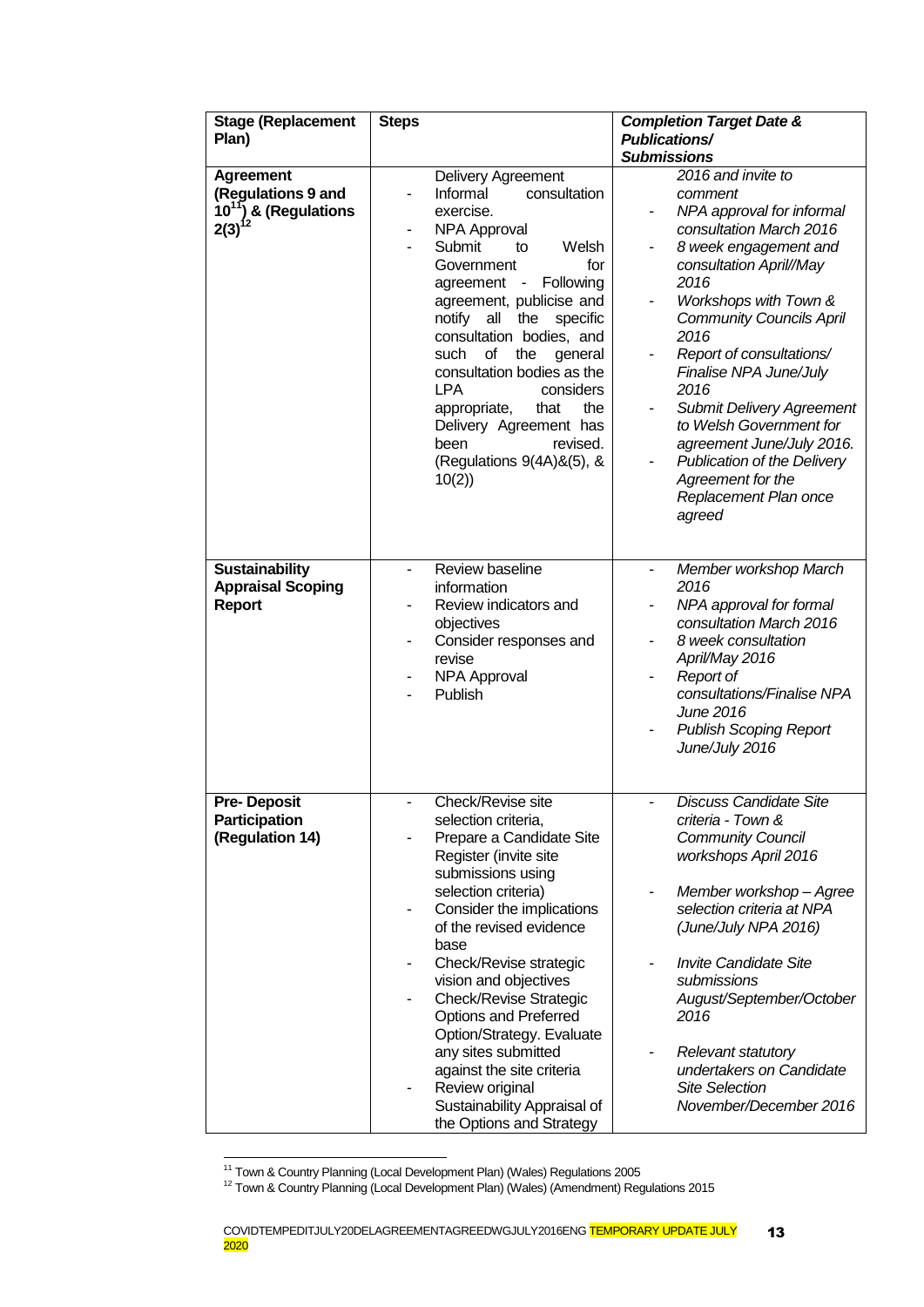| <b>Stage (Replacement</b><br>Plan)                                                   | <b>Steps</b>                                                                                                                                                                                                                                                                                                                                                                                                                                                                                                                          | <b>Completion Target Date &amp;</b><br><b>Publications/</b><br><b>Submissions</b>                                                                                                                                                                               |
|--------------------------------------------------------------------------------------|---------------------------------------------------------------------------------------------------------------------------------------------------------------------------------------------------------------------------------------------------------------------------------------------------------------------------------------------------------------------------------------------------------------------------------------------------------------------------------------------------------------------------------------|-----------------------------------------------------------------------------------------------------------------------------------------------------------------------------------------------------------------------------------------------------------------|
|                                                                                      | proposed and<br>recommend changes or<br>improvements.<br><b>Equalities Impact</b><br><b>Assessment Screening</b>                                                                                                                                                                                                                                                                                                                                                                                                                      | Engage with stakeholders<br>on Areas of Potential<br>Change until December<br>2016                                                                                                                                                                              |
|                                                                                      | Report                                                                                                                                                                                                                                                                                                                                                                                                                                                                                                                                | Candidate site<br>selection/Areas of potential<br>change engagement with<br>Town & Community<br>Councils January/February<br>2017                                                                                                                               |
|                                                                                      |                                                                                                                                                                                                                                                                                                                                                                                                                                                                                                                                       | Member workshops to<br>February 2017                                                                                                                                                                                                                            |
|                                                                                      |                                                                                                                                                                                                                                                                                                                                                                                                                                                                                                                                       | <b>Prepare Draft Preferred</b><br>Strategy documents for<br>NPA Approval for<br>consultation March 2017                                                                                                                                                         |
| <b>Pre-Deposit</b><br><b>Consultation</b><br>(Regulations 15, 16<br>and $16a^{13}$ ) | Publish the Preferred<br><b>Strategy Proposals</b><br>documents including the<br>Candidate Site Register,<br>Review Report,<br>Background Papers,<br><b>Equalities Impact</b><br>Assessment and the<br><b>Sustainability Appraisal</b><br><b>Statutory Consultation</b><br><b>Consider Responses</b><br>Engage with stakeholders<br>if required in light of new<br>evidence<br>Member workshops<br>Prepare Initial<br><b>Consultation Report</b><br>Agree Preferred<br>Option/Strategy and<br><b>Sustainability Appraisal</b><br>etc. | <b>Preferred Strategy</b><br>Proposals documents (see<br>across) &<br><b>Sustainability Appraisal</b><br>Statutory consultation (6<br>weeks) April/May 2017<br>Publication of the Initial<br><b>Consultation Report as</b><br>soon as reasonably<br>practicable |
| <b>Deposit Regulations</b><br>17, 18 and 19)                                         | Review more detailed<br>policies for the Deposit<br>Plan not included at<br>Preferred Strategy stage.<br><b>Review Sustainability</b><br>Appraisal of Deposit<br>Local Development Plan<br>policies.<br>Review and update 1st                                                                                                                                                                                                                                                                                                         | Finalise Deposit Plan documents for<br>approval for consultation March<br>2018<br>Statutory consultation (6 weeks)<br>April/May 2018                                                                                                                            |

 $13$  Regulation 16A added under the Town and Country Planning (Local Development Plan) (Wales) (Amendment) Regulations 2015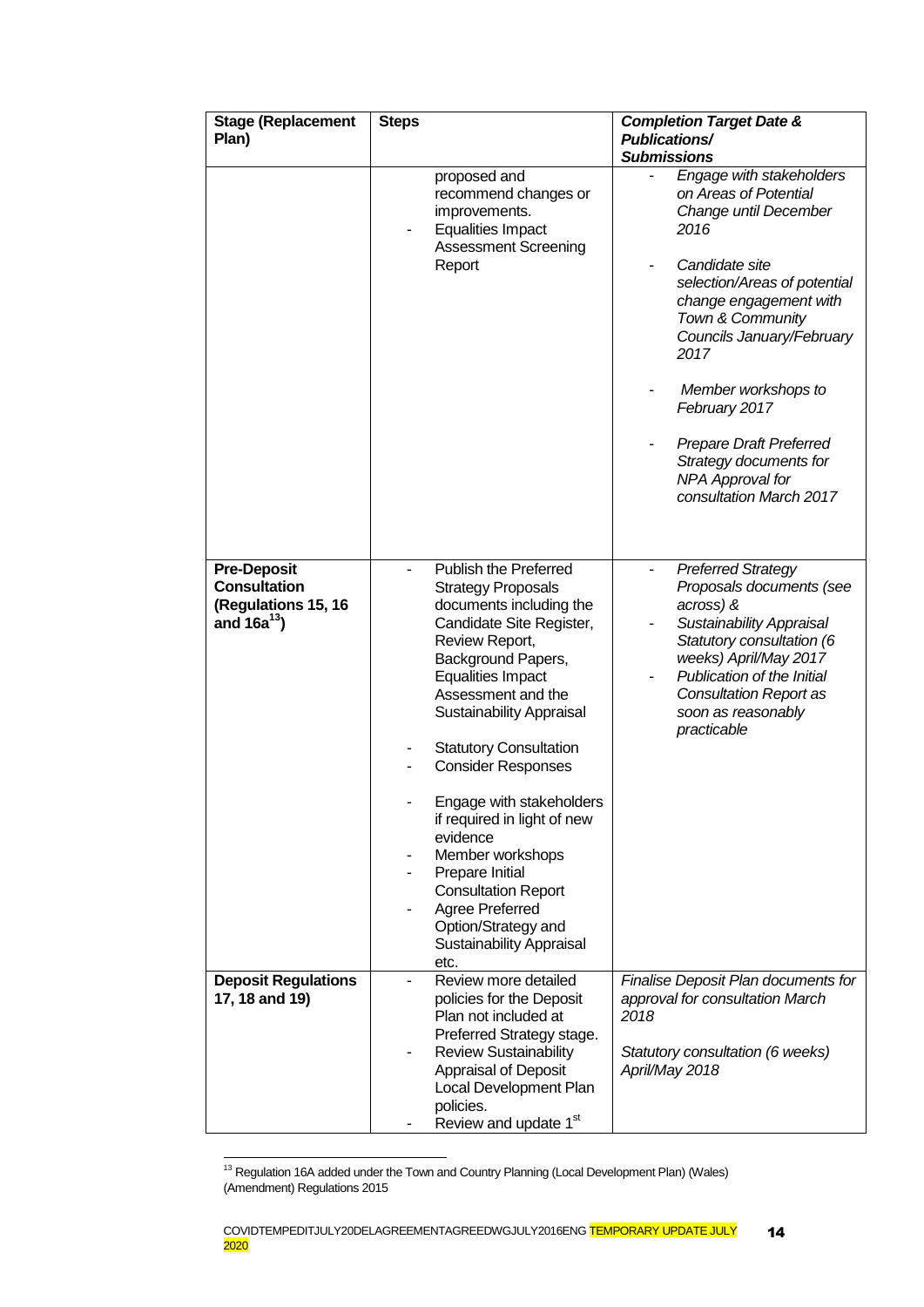| <b>Stage (Replacement</b> | <b>Steps</b>             |                                                     | <b>Completion Target Date &amp;</b>        |
|---------------------------|--------------------------|-----------------------------------------------------|--------------------------------------------|
| Plan)                     |                          |                                                     | <b>Publications/</b><br><b>Submissions</b> |
|                           |                          | <b>Plan Habitats Regulations</b>                    |                                            |
|                           |                          | <b>Assessment Screening</b>                         |                                            |
|                           |                          | Review and update 1 <sup>st</sup>                   |                                            |
|                           |                          | <b>Plan Habitats Regulations</b>                    |                                            |
|                           |                          | Assessment                                          |                                            |
|                           |                          | Review and update the                               |                                            |
|                           |                          | <b>Preferred Strategy</b>                           |                                            |
|                           |                          | <b>Equalities Impact</b>                            |                                            |
|                           |                          | Assessment                                          |                                            |
|                           |                          | Engage with relevant                                |                                            |
|                           |                          | stakeholders                                        |                                            |
|                           | -                        | Member workshops                                    |                                            |
|                           | ۰.                       | Statutory consultation                              |                                            |
| <b>Submission to</b>      | $\overline{\phantom{0}}$ | Evaluate the                                        | Member Workshop                            |
| <b>Welsh Government</b>   |                          | representations submitted                           | <b>Agree Submission Documentation</b>      |
| for Examination           |                          | <b>Reconsider Delivery</b>                          | <b>National Park Authority December</b>    |
| (Regulation 22)           |                          | Agreement timetable;                                | $2018^{14}$                                |
|                           |                          | submit definitive timings                           |                                            |
|                           |                          | for remaining stages<br><b>Submit Documentation</b> |                                            |
| Independent               |                          | Test of soundness of the                            | <b>Hearing Sessions Spring 2019</b>        |
| <b>Examination</b>        |                          | Plan                                                |                                            |
| (Regulation 23)           |                          |                                                     | <b>Inquiry Library</b>                     |
|                           |                          |                                                     | <b>Statements of Case</b>                  |
|                           |                          |                                                     |                                            |
| <b>Publication of the</b> |                          |                                                     | by December 2019                           |
| <b>Inspector's Report</b> |                          |                                                     |                                            |
| (Regulation 24)           |                          |                                                     | <b>Inspectors Report</b>                   |
| <b>Adoption</b>           |                          | Making the Plan                                     | End of 2019/New Year 2020                  |
| (Regulation 25)           |                          | operational within 8<br>weeks of receiving the      | Publicise the adopted plan                 |
|                           |                          | Inspector's Report.                                 |                                            |
| <b>Sustainability</b>     | -                        | Revise the Sustainability                           | End of 2019/New Year 2020                  |
| <b>Appraisal Report</b>   |                          | Appraisal Report to take                            |                                            |
| and Post Adoption         |                          | account of changes                                  | <b>Publicise the final Sustainability</b>  |
| <b>Statement</b>          |                          | following Independent                               | <b>Appraisal Report alongside the</b>      |
|                           |                          | examination.                                        | adopted plan.                              |
|                           |                          | When the Local                                      |                                            |
|                           |                          | Development Plan is                                 |                                            |
|                           |                          | adopted publish as soon                             |                                            |
|                           |                          | as practicable a                                    |                                            |
|                           |                          | statement of how                                    |                                            |
|                           |                          | sustainability issues have                          |                                            |
|                           |                          | been taken into account.                            |                                            |
| <b>Monitoring and</b>     |                          | Monitor the achievement                             | Annually                                   |
| <b>Review (Regulation</b> |                          | of targets and any                                  |                                            |
| 37)                       |                          | significant environmental                           | <b>Annual Monitoring Report</b>            |
|                           |                          | effects of the Plan's                               |                                            |
|                           |                          | implementation and<br>review Plan as                |                                            |
|                           |                          | necessary.                                          |                                            |
|                           |                          |                                                     |                                            |

 $14$  2 years and 6 months to submission. The Inspectorate historically committed to providing an Inspector's Report by 1 year from submission.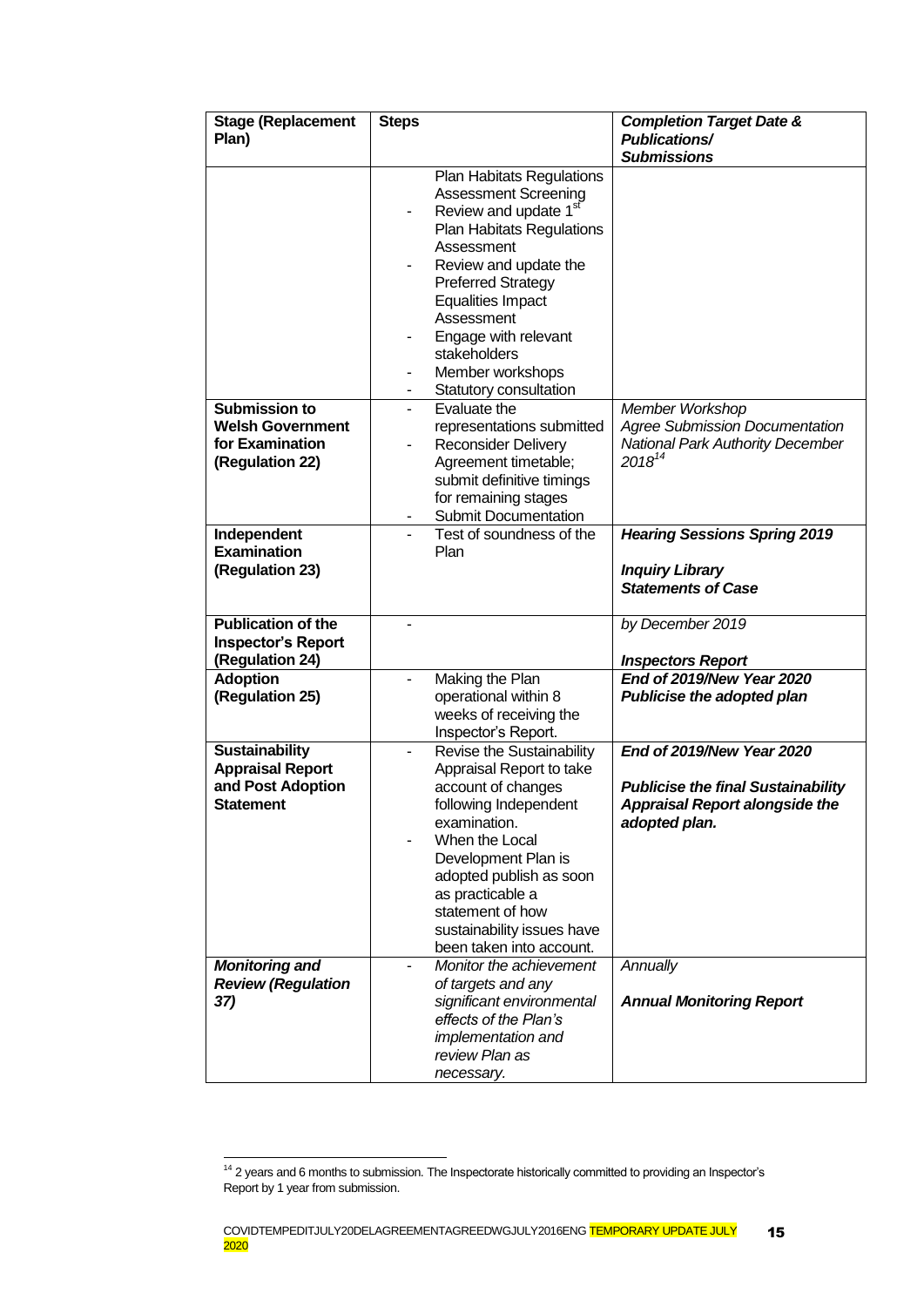44. The Authority has followed the Welsh Government's guidance by estimating a four year timetable for the preparation of the Local Development Plan and considerably less than 4 years anticipated for a replacement plan.<sup>15</sup>

| <b>Consultation/Notification Stage (Replacement</b><br>Plan)                          | <b>Method</b>                                                                                                                                                                                                                                                                                                                                                                                              |
|---------------------------------------------------------------------------------------|------------------------------------------------------------------------------------------------------------------------------------------------------------------------------------------------------------------------------------------------------------------------------------------------------------------------------------------------------------------------------------------------------------|
| Publication of the Review Report, Delivery<br>Agreement and Sustainability Appraisal  | Website<br>Written notification by email/letter to<br>mailing list consultees (including<br>those listed in Appendix 4)<br>Press release (and public notice in<br>the Pembrokeshire Herald)<br>Web access available at the National<br>Park Authority Offices and public<br>libraries <sup>16</sup><br>Documents available at Newport, St<br>Davids and Tenby Visitor Information<br>Centres.              |
| Invite Candidate Site Submissions                                                     | Website<br>Written notification by email/letter to<br>mailing list consultees (including<br>those listed in Appendix 4)<br>Press release (and public notice in<br>the Pembrokeshire Herald)                                                                                                                                                                                                                |
| <b>Preferred Strategy Consultation</b>                                                | Website<br>$\overline{a}$                                                                                                                                                                                                                                                                                                                                                                                  |
| <b>Deposit Plan Consultation</b><br>Submission to Welsh Government for<br>Examination | Written notification by email/letter to<br>mailing list consultees (including<br>those listed in Appendix 4)<br>Press release (and public notice in<br>-<br>the Pembrokeshire Herald)                                                                                                                                                                                                                      |
| Publication of the Inspector's Report                                                 | Web access available at the National<br><b>Park Authority Offices and public</b>                                                                                                                                                                                                                                                                                                                           |
| Adoption                                                                              | libraries when open to the public. <sup>17</sup><br>Documents available at Newport, St<br>Davids and Tenby Visitor Information<br>Centres when open to the public.<br><b>Post Examination if commentators</b><br>are having difficulties accessing<br>documentation electronically<br>alternative arrangements can be<br>made. Please ring 01646 624800 or<br>email<br>devplans@pembrokeshirecoast.org.uk. |

#### Consultation/Notification methods for each key stage of preparation

<sup>&</sup>lt;sup>15</sup> Paragraph 10.2 5 Local Development Plan Manual Edition 2 August 2015

<sup>&</sup>lt;sup>16</sup> The National Park Authority's main office is in Pembroke Dock. Public libraries included are Cardigan, Crymych, Fishguard, Haverfordwest, Milford Haven, Narberth, Newport, Neyland, Pembroke, Pembroke Dock, Saundersfoot, St Clears, St Davids, Tenby.

<sup>&</sup>lt;sup>17</sup> The National Park Authority's main office is in Pembroke Dock. Public libraries included are Cardigan, Crymych, Fishguard, Haverfordwest, Milford Haven, Narberth, Newport, Neyland, Pembroke, Pembroke Dock, Saundersfoot, St Clears, St Davids, Tenby.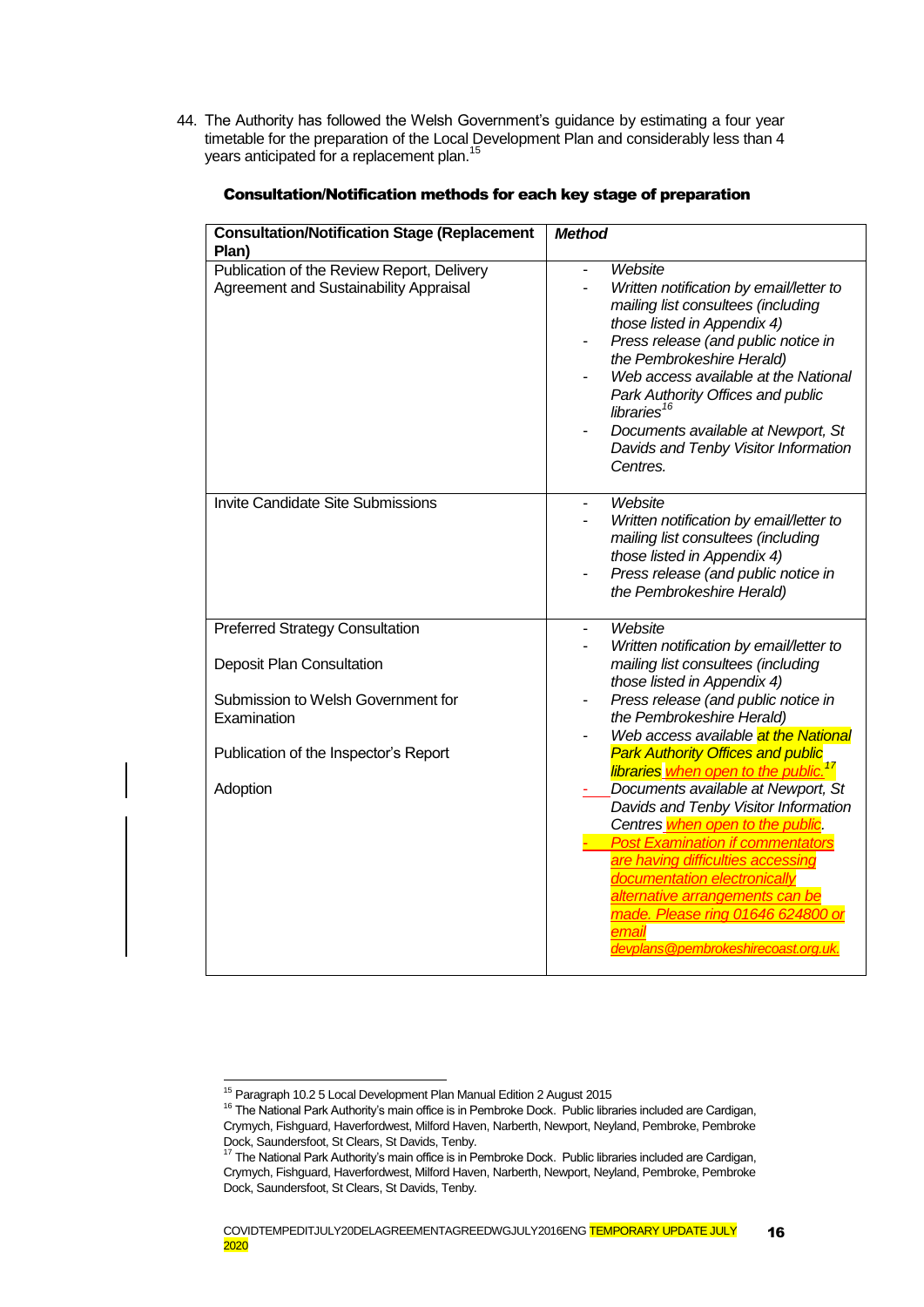#### What resources is the National Park Authority committing to this?

#### Development Plan staff

45. Responsibility for the Local Development Plan lies with the Park Direction Service. There are two planners in the team and a Research and Sustainability Officer. The Head of Park Direction Service and the Director of Planning are also planners. They have the support of an administrative support officer.

#### National Park Authority Members

- 46. The National Park Authority has set in place a series of Member workshops which consists of all Authority Members. The workshops provide an opportunity to discuss the appropriateness of approach being taken in the development of the Delivery Agreement, the Local Development Plan and the various appraisals. The group will also consider all consultation responses prior to them being considered at a National Park Authority Meeting.
- 47. The National Park Authority (18 members) will be responsible for making all the key decisions at each stage in the Plan preparation process.

#### Can anything go wrong with the timetable proposed?

- 48. Despite attempting to plan for every eventuality, obstacles do arise. Issues which may cause difficulties in keeping to the timescale proposed, or implementing the programme of engagement proposed, are set out in Appendix 3.
- 49. Possible mitigation measures are set out in the final column. In spite of best intentions, it is still proposed that a tolerance level of two months be built into the timetable proposed, to allow for slippage without formal amendment to the Delivery Agreement.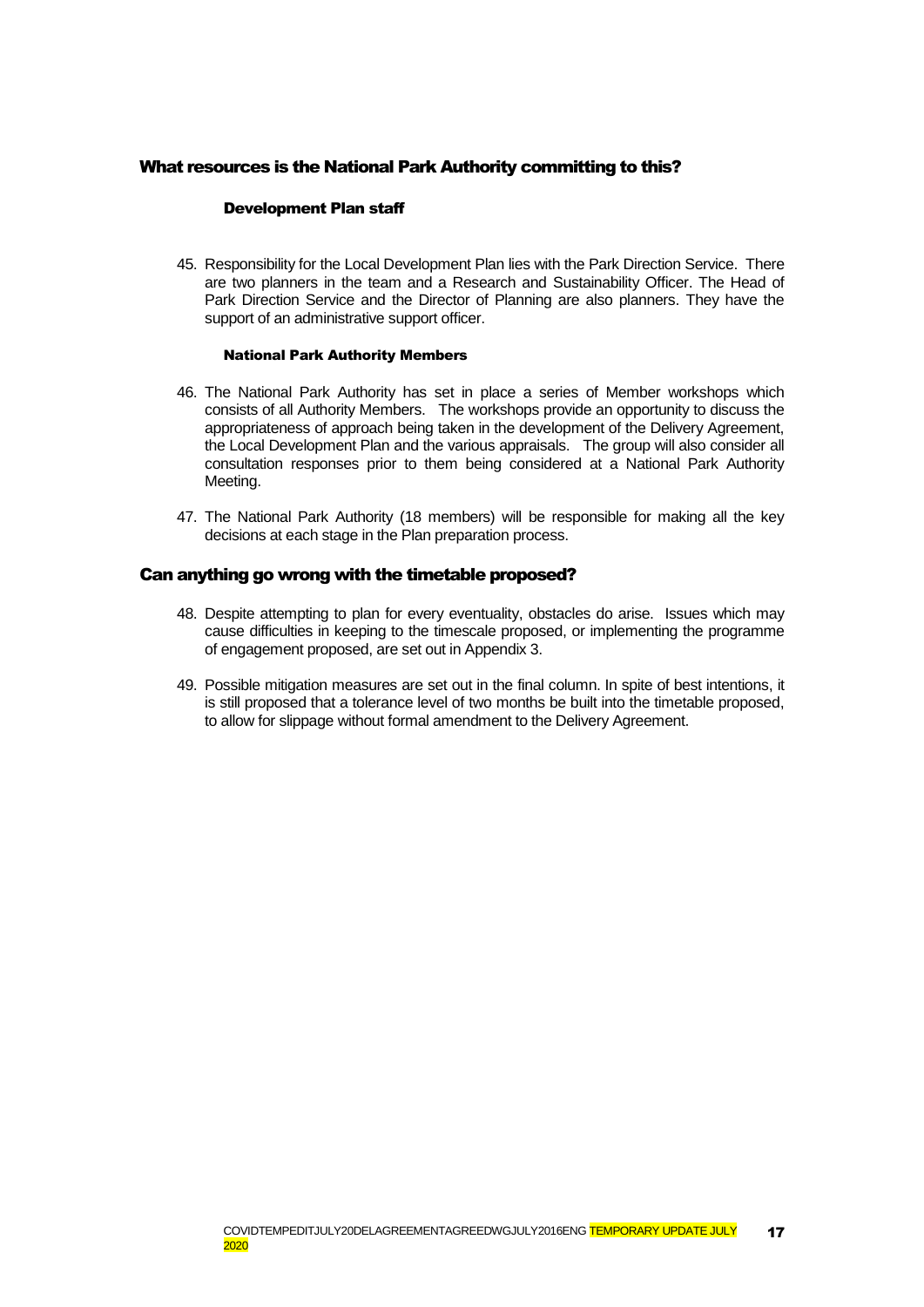3. Community Involvement Scheme

#### The Local Development Plan team and decision making structure

50. Officers within the Authority are required to:

- Ensure the Local Development Plan revision process is carried out in accordance with the relevant legislation and best practice.
- Make the best use of available resources.
- Prepare and maintain an up to date evidence base for the revision process and identify key contextual changes that have occurred since the adoption of the first Plan.
- Actively engage with many different groups and bodies as described below throughout the revision process.
- Consolidate outcomes of this engagement, together with the evidence base and make policy recommendations for the Replacement Plan throughout the various stages to accord with the Planning Inspectorate Tests of Soundness (See Appendix 1).
- Report findings and recommendations to members of the National Park Authority for approval at each key stage and carry out actions as instructed.
- Conduct workshops to brief Members and consultees of key stages, discuss findings and policy recommendations.
- 51. The Members of the National Park Authority are required to:
	- Act in the best interests of the National Park as a whole.
	- Provide Sounding Board Panel advice for Officers during the preparation of key revision documents and policy options.
	- Consider the recommendations of Officers at key stages of the revision process and make decisions on behalf of the Authority
- 52. Formal approval by the National Park Authority will be required at key revision stages including the Review Report, Delivery Agreement, the Preferred Strategy, Deposit proposals and final adoption.
- 53. Any proposed change in policy will be subject to public consultation in compliance with national policy, guidance and regulation. Policies can be ultimately added, amended or deleted from the Plan by the appointed Inspector, who will examine the soundness of the Replacement Plan. The Authority will follow the advice provided in paragraph 2.8 of Planning Policy Wales Edition 8 January 2016 when considering the status of the emerging replacement Plan.

#### Why get involved?

- 54. Any organisation that has an impact on people, partner organisations and communities knows their active and willing support makes all the difference. It is important that we understand what is important to the community and what sort of place we collectively think the National Park should be. From identifying issues to helping ensure a project or plan is put into practice, effective community involvement plays a key part in the process.
- 55. The production of a Replacement Local Development Plan provides an opportunity for the Authority to fine tune its engagement process, to draw upon lessons learnt from the original Local Development Plan production in order to maximise the effectiveness of community involvement from available resources.

<span id="page-17-0"></span>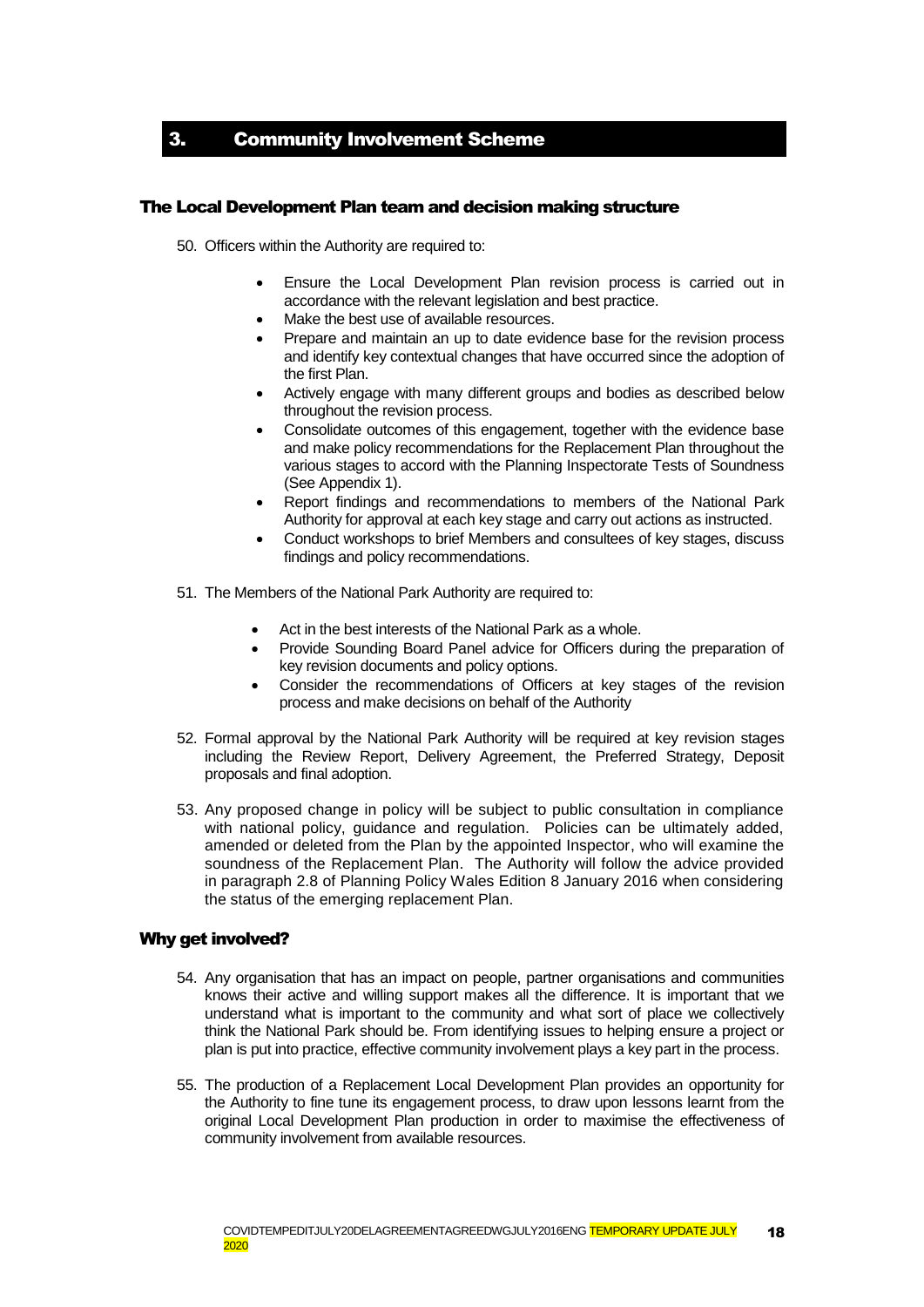#### What principles of engagement can you expect from us?

- 56. The Authority has signed up to the National Principles for Public Engagement<sup>18</sup>. The following principles of community and stakeholder engagement are fundamental to the successful delivery of this plan:
	- We will seek to make the process, strategy and policy proposals and decision making process as accessible and easily understood as possible.
	- We will seek to make the best use of existing information and networks to avoid duplication and consultation fatigue.
	- We are committed to ensuring that we communicate and consult with all sections of the community, including those who have not traditionally participated in plan production, using a range of appropriate approaches to maximise effectiveness.
	- We are committed to ensuring that feedback is reported, and is an integral part of our decision making processes.
	- The inputs and outputs of all our engagement measures will be public information.
	- We will aim to build a consensus whilst remaining realistic, recognising that a consensus is more likely when developing options rather than when writing the detailed policies of the Plans; when aiming to agree on what the main issues are rather than how to respond; and when agreeing what needs to be developed rather than where it is developed.
	- We will aim to outline clearly where there are opportunities for local discretion and where there is a need to respect national policy and statutory designations.

#### What will we need from you?

- 57. The Authority will need those participating in the process to disclose information of relevance to the development plan in so far as they are able, in the specified timescales laid down in the Delivery Agreement. This is critical in order to ensure an equitable, transparent and open exchange of information to inform policy development. The Authority will expect people and organisations to keep us up to date with any changes in contact details.
- 58. Everyone making representations on the Local Development Plan will be encouraged to relate their comments to the tests of soundness (Appendix 1).

#### Bilingual Engagement

-

- 59. Bilingual engagement will be carried out in accordance with the Welsh Language Standards<sup>19.</sup>
	- The Authority welcomes correspondence in Welsh or English and correspondents will receive a reply in the language of the original letter. Corresponding in Welsh will not lead to delay in processing your comments.
	- All standard letters, comments forms, newsletters and public notices will be bilingual.
	- All National Park Authority policy and guidance publications will be bilingual.
	- All National Park Authority publicity and advertising material will be bilingual.
	- All meetings, whether formal or informal, will be conducted bilingually where requested beforehand.

<sup>&</sup>lt;sup>18</sup> Participation Cymru National Principles for Public Engagement:

<http://www.participationcymru.org.uk/national-principles>

<sup>&</sup>lt;sup>19</sup> Welsh Language Standards (Welsh Ministers, County and County Borough Councils, and National Park Authorities) Regulations 2015: http://gov.wales/docs/dcells/consultation/141106-regulations-welsh-languagestandards-en.pdf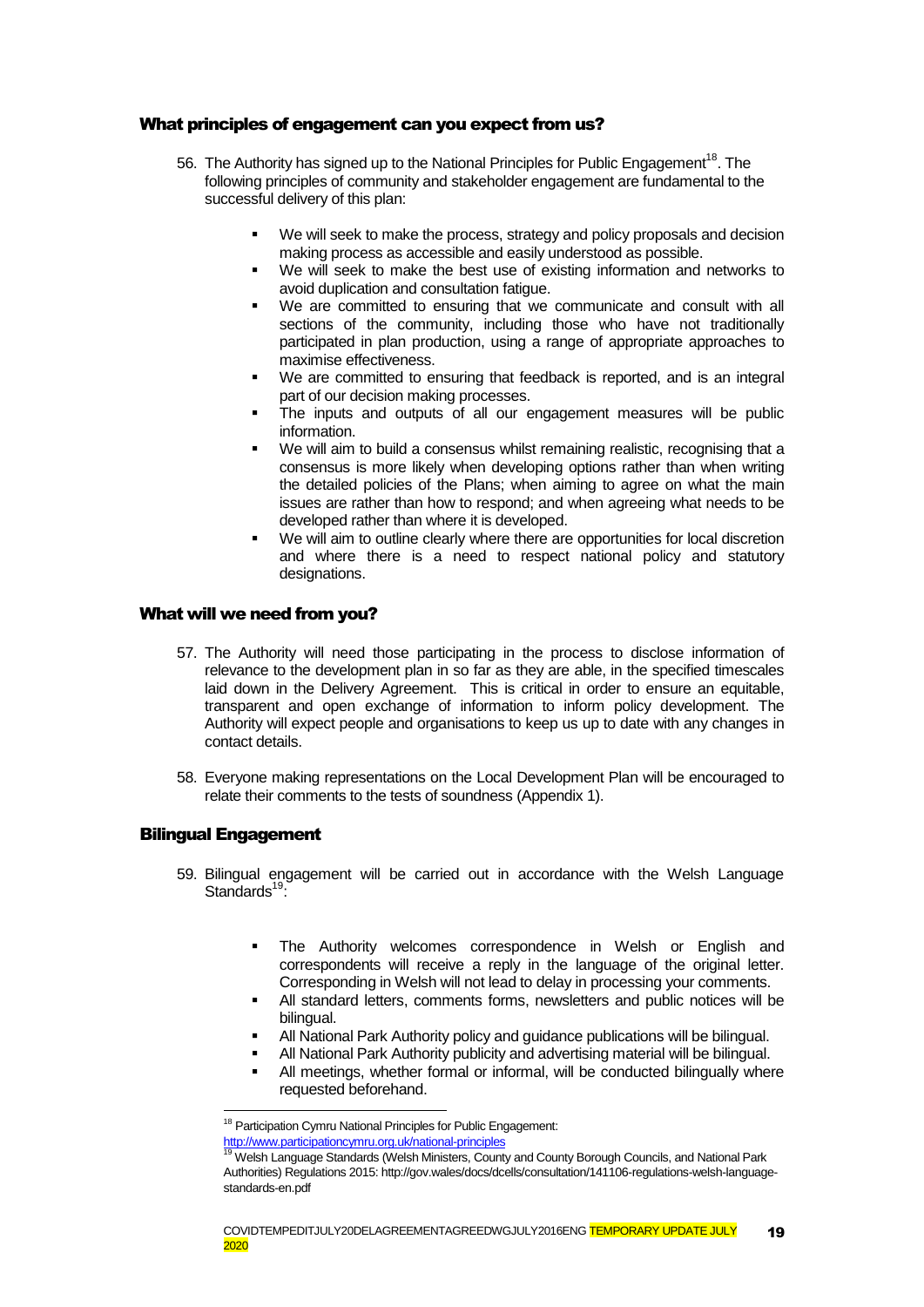#### Who will be involved and how?

- 60. We will be using a variety of ways to ensure we make contact with people and that they stay in touch with us throughout the process identified in the Local Development Plan Timetable (Chapter 2).
- 61. Consultees are organised into different groups<sup>20</sup>, for which different methods of engagement are considered most appropriate in order to maximise the benefits from available resources. Please note that each group is not mutually exclusive and individuals or organisations are likely to be represented as part of more than one group during different stages of the process.

#### The General Public

- 62. This can be any member of the public in Pembrokeshire and beyond. Individuals, businesses, organisations and groups can become involved by commenting at the key stages in the process. These will be, on the draft Review Report and its supporting documentation, draft Delivery Agreement, the Pre-Deposit Consultation Stage, Deposit Plan and at the Examination.
- 63. The Authority has no statutory requirement to consult the general public on the Review Report or Delivery Agreement, however in the interests of early and continued engagement, it is considered important to do so.
- 64. In order to capture the maximum publicity to interested members of the public, (who are not on the direct mailing group explained below) there will be publicity on the National Park Authority's website on progress made and when representations can be made.
- 65. Role The general public help the Authority develop detailed local knowledge of specific areas within the National Park. Individuals with detailed knowledge and experience of certain topics relevant for the Local Development Plan can serve as a key source of information for the Authority. The public will also act as a sounding board for how policy recommendations, site allocations and other detailed proposals will be received and the reasons for public support or objection.

#### The Direct Mailing Group

-

- 66. Any individual, organisation, or group can be added to the National Park Authority's Direct Mailing List so that they can be automatically kept informed at all subsequent stages of the process. All those falling within consultee groups below are included on the mailing list.
- 67. To be kept directly informed of progress and opportunities to comment the public can email [devplans@pembrokeshirecoast.org.uk](mailto:devplans@pembrokeshirecoast.org.uk) giving contact details or telephone 01646 624 800 and ask to be put through to Park Direction. Our contact with you will be by direct mailing (or emailing, if you prefer) of details on consultations taking place or newsletters on progress made to date.
- 68. All those who submit representations during the statutory consultation periods will be added to the Direct Mailing List*.*

<sup>&</sup>lt;sup>20</sup> See Annex B of the Local Development Plan Manual Edition 2 August 2015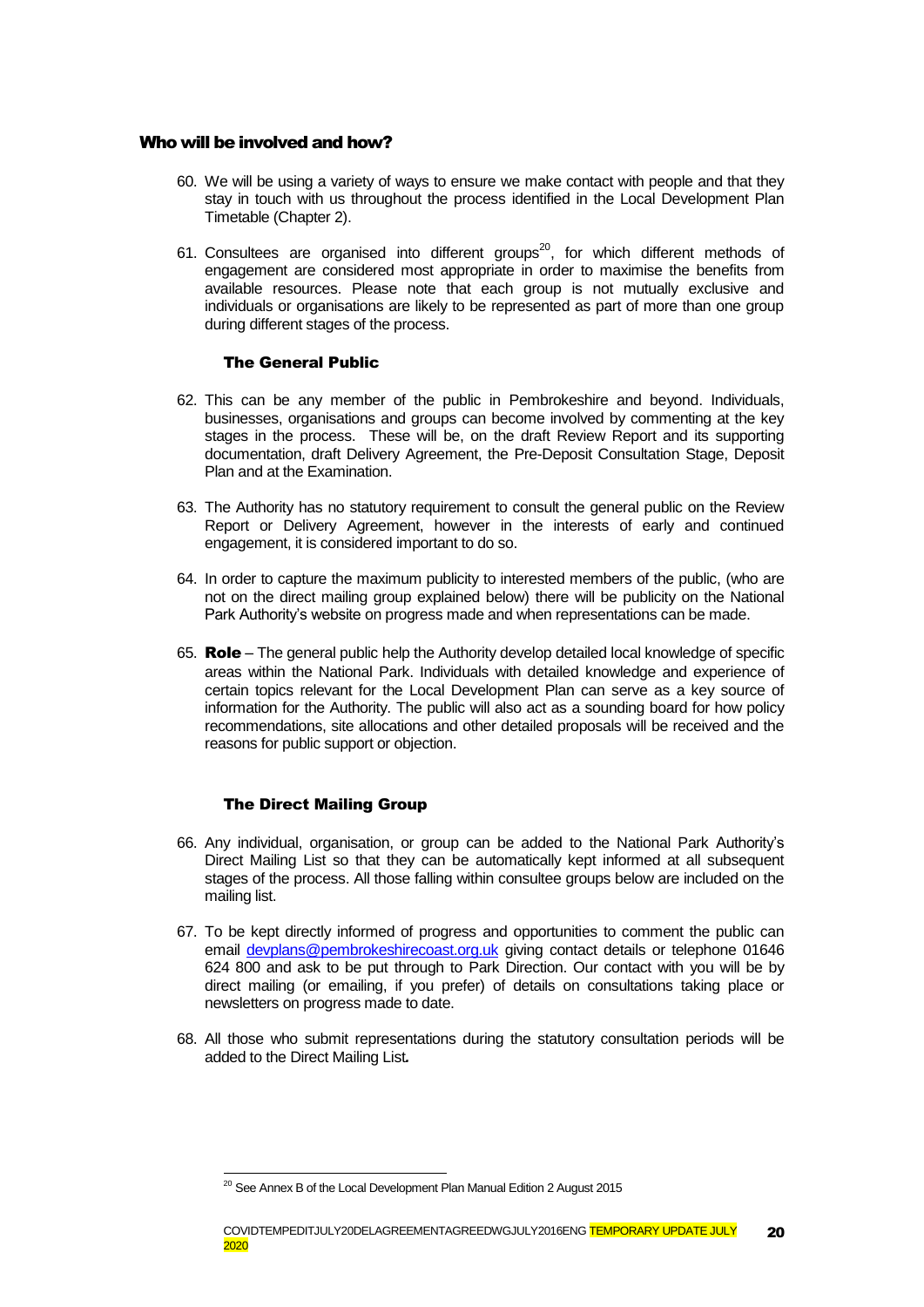#### Seldom Heard Groups<sup>21</sup>

- 69. These are the groups that traditionally have not taken part to any great extent in preparing Plans and extra efforts will be required to encourage these people or groups to be involved. This will be achieved by using already established forums, wherever possible.
- 70. It is recognised that some who are seldom heard may not have any associations with existing forums. We will continue to look for opportunities to reach as many facets of our community as possible subject to the amount of time and resources that can be reasonably dedicated to this.
- 71. The National Park Authority will target, in particular, the following seldom heard groups.
	- **DED** Voluntary and youth organisations operating in Pembrokeshire through liaising directly with Pembrokeshire Association of Voluntary Services – See [Appendix](#page-32-0) 4 [Consultation Groups'](#page-32-0) for the types of organisations and groups represented.
	- Gypsy Traveller Community through liaising with the Pembrokeshire County Council's Gypsy Traveller Accommodation Assessment Group including attending meetings when appropriate.
	- Farmers through liaising directly with Pembrokeshire Sustainable Agriculture Network (PSAN) Steering Group including attending meetings when appropriate. See Appendix [4 Consultation Groups'](#page-32-0) for the types of organisations and groups represented.
- 72. Role Those who are engaged will be provided with an opportunity to voice the aspirations, requirements or concerns for those groups of people who do not traditionally engage with the Local Development Plan process. Active engagement from these groups will help the Authority consider the impacts of its proposals upon society as a whole.

#### **Community and Town Councils**<sup>22</sup>

- 73. The Authority will seek to engage directly with Community and Town Councils at appropriate stages. This will include holding two sets of workshops:
	- The first to raise awareness of Local Development Plan review focussing on the draft Review Report and draft Delivery Agreement and the site selection process.
	- The second set will focus on discussion of the areas of change included in the Local Development Plan Preferred Strategy and the selection of sites that fit with the Preferred Strategy prior to Pre – Deposit Consultation.
- 74. The Authority intends to utilise the networking capabilities of Town and Community Councils to disseminate information throughout the National Park communities and to encourage engagement in their respective areas.
- **75.** Role Town and Community Councils and their Councillors can provide a central source of information for their local communities, they can help to raise awareness of the revision process and relay local views and opinions back to the Authority.

 $21$  See Appendix 4 for list.

<sup>&</sup>lt;sup>22</sup> See Appendix 4 for list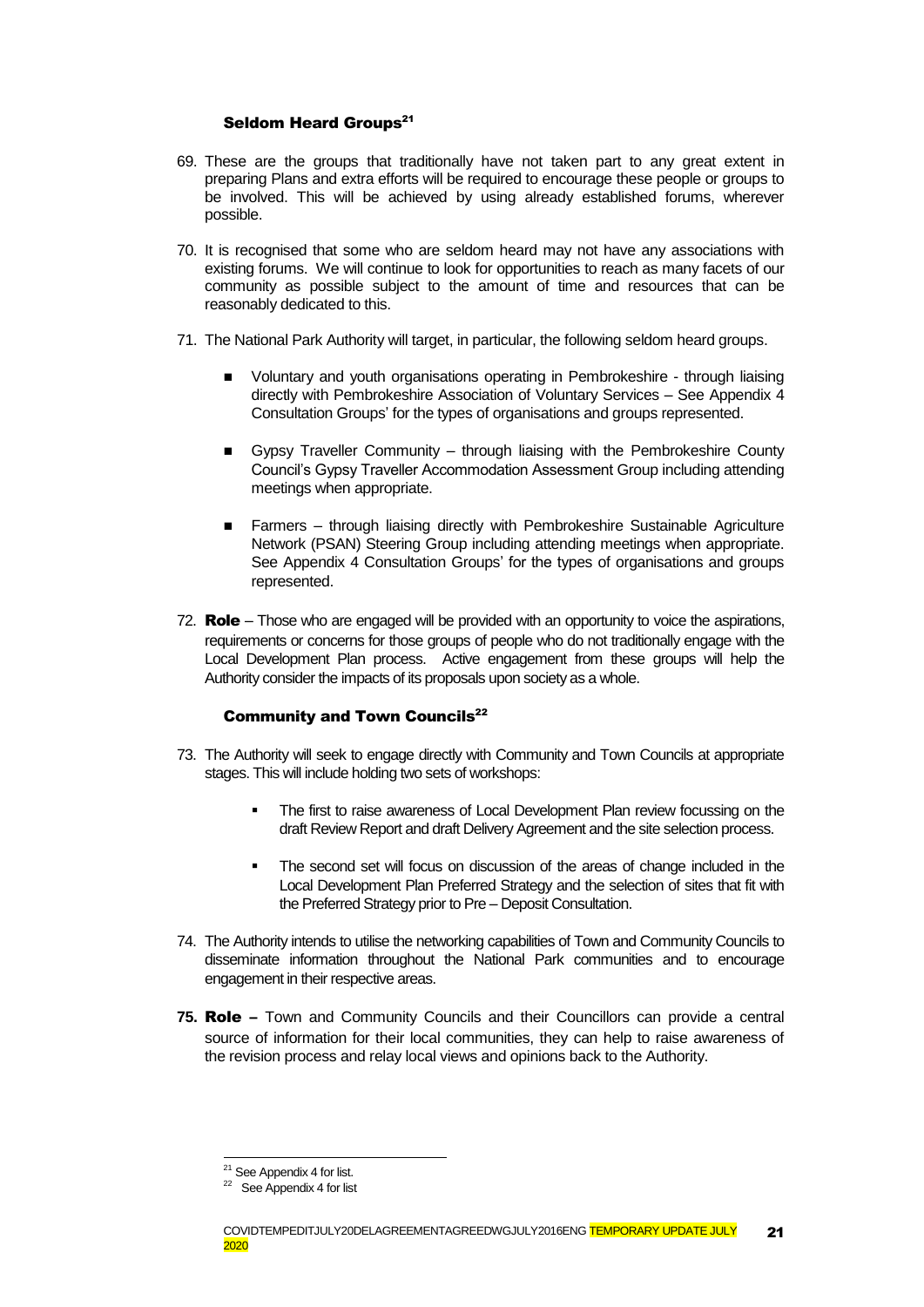#### 'Specific Consultation Bodies' and 'UK Government Departments' <sup>23</sup>

- 76. These consultees (Groups B2 and B3 within the Local Development Plan Manual 2015) comprise those bodies with specific functions that apply within the National Park, for example Dwr Cymru as the local water undertaker. The Authority also needs to consult UK Government Departments where aspects of the plan appear to affect their interests.
- 77. These consultees will be provided with an opportunity to comment at key formal (statutory) stages in Plan preparation. Some of these groups will also be important members of other stakeholder groups (See Appendix [4 Consultation Groups'](#page-32-0)).
- 78. An appearance at the Examination Hearings may also be invited by the Inspector even if the statutory consultee had not raised an objection or wished to appear at Inquiry.
- 79. **Role** consultees in this group will be able to provide detailed, professional advice on the Replacement Plan proposals, identify potential conflicts with their respective duties, the suitability and deliverability of sites for development, unforeseen conflicts with other legislation and so on.

### General Consultation Bodies and Other Consultees<sup>24</sup>

- 80. 'General Consultation Bodies' include voluntary bodies whose activities benefit the National Park, those which represent the interests of different racial, religious, ethnic, national or disabled groups in the National Park, as well as those which represent the interests of persons carrying on business and those which represent the interests of Welsh culture. This group for example includes National Farmers Union of Wales, Wales Pensioners etc.
- 81. 'Other Consultees' are those which do not necessarily fall within the above categories listed for general consultation bodies, but still have an interest in the National Park which may be affected by the Local Development Plan. This group for example includes the National Trust, British Geological Survey, Pembrokeshire Coastal Forum etc.
- 82. These bodies will be provided with an opportunity to comment at key formal (statutory) stages. Some of these groups will also be important members of other stakeholder groups (See Appendix [4 Consultation Groups'\)](#page-32-0).
- 83. **Role** Similar roles to those identified above depending on the nature of the body being represented. Many of the bodies within these two groups will be expected to disseminate information amongst their own membership bodies to maximise the Authority's outreach with the available resources.

#### Key Stakeholders 25

- 84. For the replacement Local Development Plan, given that it is anticipated that the strategy will predominantly remain intact, it is intended that individual liaison including meetings will be set up with relevant stakeholders to discuss areas of change in advance of formal consultation. These stakeholders include:
	- Neighbouring authorities
	- **Welsh Water**
	- Natural Resources Wales
	- Welsh Government
	- Pembrokeshire Business Panel

<sup>&</sup>lt;sup>23</sup>. See Appendix 4 for list.

<sup>&</sup>lt;sup>24</sup> See Appendix 4 for list

<sup>&</sup>lt;sup>25</sup> See Appendix 4 for list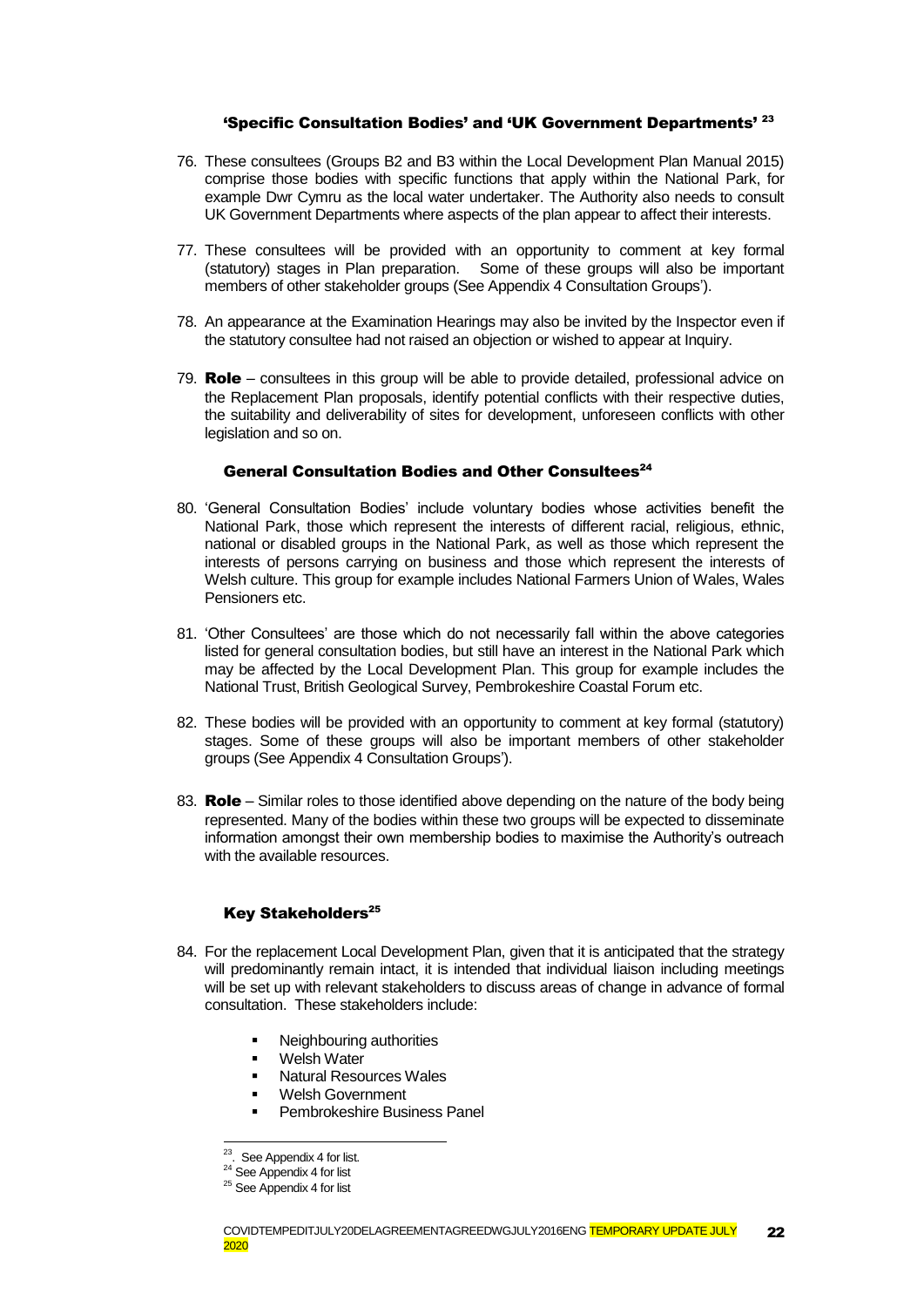- **Public Service Board**
- Pembrokeshire Sustainable Agriculture Group
- **Affordable Housing Group for Pembrokeshire**
- **Pembrokeshire Community Energy Network**
- Pembrokeshire Coastal Forum
- Home Builders Federation
- Destination Pembrokeshire Partnership

Stakeholder's details are also entered on the direct mailing list.

#### Developers and Agents and those proposing sites for development

- 85. Anyone with an interest in land who considers it would be appropriate for development can provide details to the Park Direction Service during the Pre-Deposit engagement Candidate Site stage. A Candidate Site submission form will be placed on our website: [www.pembrokeshirecoast.org.uk](http://www.pembrokeshirecoast.org.uk/) along with guidance for completion.
- 86. These details will be entered into a Candidate Site Register. The Candidate Site Register will be made public alongside the Local Development Plan Preferred Strategy consultation.
- 87. Any site submitted prior to the publication of the Pre-Deposit Consultation of the Plan will be assessed by the Authority against criteria for site selection. The criteria for site selection will be prepared at the pre-deposit participation stage. A list of sites on the register that would be compatible with the Authority's Preferred Strategy will be published for comment.
- 88. It is vital that the promoters of potential sites appreciate that bringing them forward after the preferred strategy stage will mean that it is unlikely they can be considered for inclusion in the plan. It should be made clear that the candidate site call is the appropriate time to submit sites so that sufficient consultation can take place to inform the examination process. (Local Development Plan Manual Edition 2, paragraph 5.3.4.3).
- 89. If there has been a material change in circumstances affecting a previously rejected site, or a completely new site is put forward, it is the responsibility of the proponent to test the effects of their site using the Local Planning Authority Sustainability Appraisal framework. (Local Development Plan Manual Edition 2, paragraph 6.5.1.5).
- 90. Following Preferred Strategy consultation there will be no vetting process to ensure that submissions are satisfactory in terms of Sustainability Appraisal: any vetting will take place as part of the examination before the Inspector since the Sustainability Appraisal is part of the evidence base that should support the policies and proposals in the deposit Local Development Plan. If a new or alternative site has not been subject to any Sustainability Appraisal, it is unlikely that the Inspector will be in a position to recommend its inclusion in the Local Development Plan. (Local Development Plan Manual Edition 2, paragraph 6.5.1.6)
- 91. At Deposit stage consultation where any statutory processes have not been undertaken for sites submitted late in the preparation process, the Inspector's report would not be able to recommend their inclusion in the Local Development Plan. Furthermore, if such a change would make the Local Development Plan unsound, the Inspector would not be able to recommend in its favour. It is therefore the responsibility of those promoting such changes to show that the proper procedures have been undertaken and to provide the necessary evidence to demonstrate that the plan would be sound if the site were to be included. This would include the site's compatibility with the Sustainability Appraisal. (Local Development Plan Manual Edition 2, paragraph 7.4.4.7)
- 92. Respondent's details will also be entered on the direct mailing list.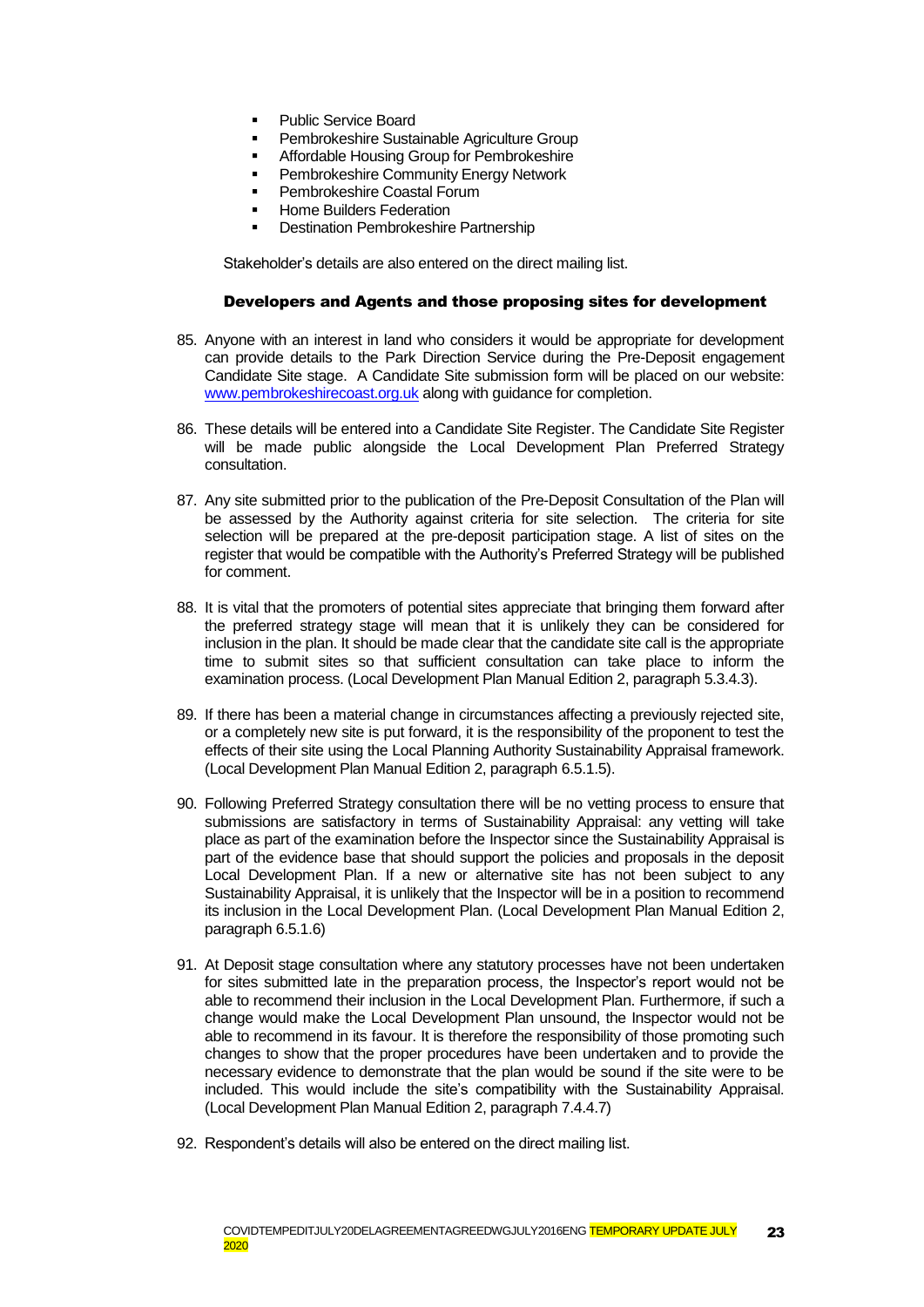#### What feedback should you expect?

- 93. At the conclusion of significant stages in the revision process feedback will be provided on representations made by:
	- Acknowledgement letter or e-mail providing contact details and details on how the Authority will deal with the representation. Advice on how late representations will be treated is set out in the next section.
	- A report of consultations with Officer responses after each consultation period will be made publically available. Respondents will be advised when the report of consultations is available.
	- Petitions received will be acknowledged in the same way to the presenter of the petition.

The Authority's website[: https://www.pembrokeshirecoast.wales/](https://www.pembrokeshirecoast.wales/) [www.pembrokeshirecoast.org.uk](http://www.pembrokeshirecoast.org.uk/) will also provide regular updates.

#### Late Representations

- 94. The Authority will only consider representations made in accordance with the relevant public notice for the consultation period. This means sending representations in writing to the National Park Authority or by email by the closing date specified in the notice.
- 95. To be logged as 'duly made' as a Local Development Plan representation they must specify the matters to which they relate at Pre-Deposit Consultation stage. At the Deposit Stage they should specify the matters to which they relate and the change being sought, the grounds on which they are made and, wherever possible, the test(s) of soundness to which they relate.
- 96. Advice on site submissions is provided under 'Developers and Agents and those proposing sites for development.'
- 97. Objections should specify the change sought, the grounds on which they are made and wherever possible the tests(s) of soundness to which they relate.
- 98. Duly made objections at Deposit Stage can be considered at Inquiry. Representations made at Pre-Deposit Stage are not considered by the Inspector.
- 99. If a representation is received later than the closing date and there was a clear attempt in good faith to submit in time the submission may still be considered as 'duly made' provided that appropriate objective evidence of posting or delivery is supplied to the reasonable satisfaction of the Authority.
- 100. Those who have a statutory right to appear before, and be heard by, the examination Inspector (i.e. objectors, those who seek a change to the plan – under Section 64(6) of the 2004 Act) may pursue their objections by using the written representation procedure if they do not wish to appear at the examination. Objections pursued in this way carry as much weight with Inspectors as those made orally at examination. (Local Development Plan Manual Edition 2 paragraph 7.4.4.2)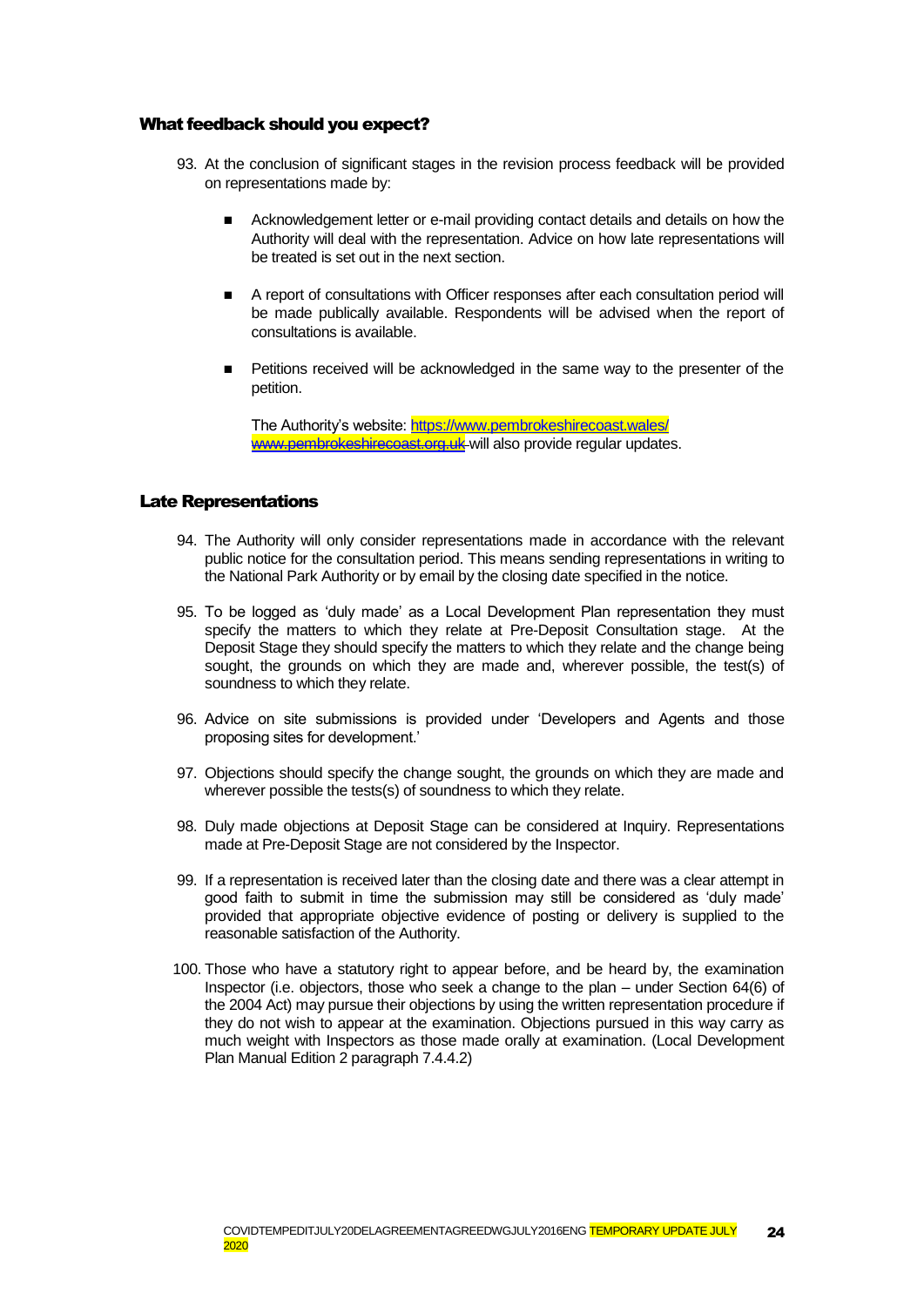# <span id="page-24-0"></span>4. Monitoring and Review

#### Delivery Agreement

101. The Delivery Agreement will be reviewed if:

- The Plan preparation process falls behind schedule (i.e. over 2 months)
- If significant changes are required to the Community Involvement Scheme
- **If significant changes occur in the resources available to carry out Plan** preparation
- 102. Achieving the objectives of the Delivery Agreement will be assessed through each stage of the Plan's preparation.
- 103. Within 3 months of close of the Deposit an updated timetable turning the indicative timings into definitive timings for the remaining stages will be submitted to the Welsh Government for agreement.

### Local Development Plan

- 104. A major review of the Local Development Plan must be undertaken four years following first adoption.
- 105. Annual monitoring reports for the Local Development Plan will be submitted by the  $31<sup>st</sup>$ of October each year to the Welsh Government covering performance for the previous financial year (ends in March). The reports will be made available on the Authority's website and any critical issues that arise will feed into a review of the Plan.
- 106. The Authority will consult annually on each Monitoring Report, the results of which will feed into the production of the following Monitoring Report.
- 107. A review of the Local Development Plan could mean a replacement Local Development Plan is needed or it requires alteration. A Review Report will be prepared within six months of a decision on the need for review of the Local Development Plan. A revision or partial revision will also require changes to the Delivery Agreement in consultation with the Welsh Government.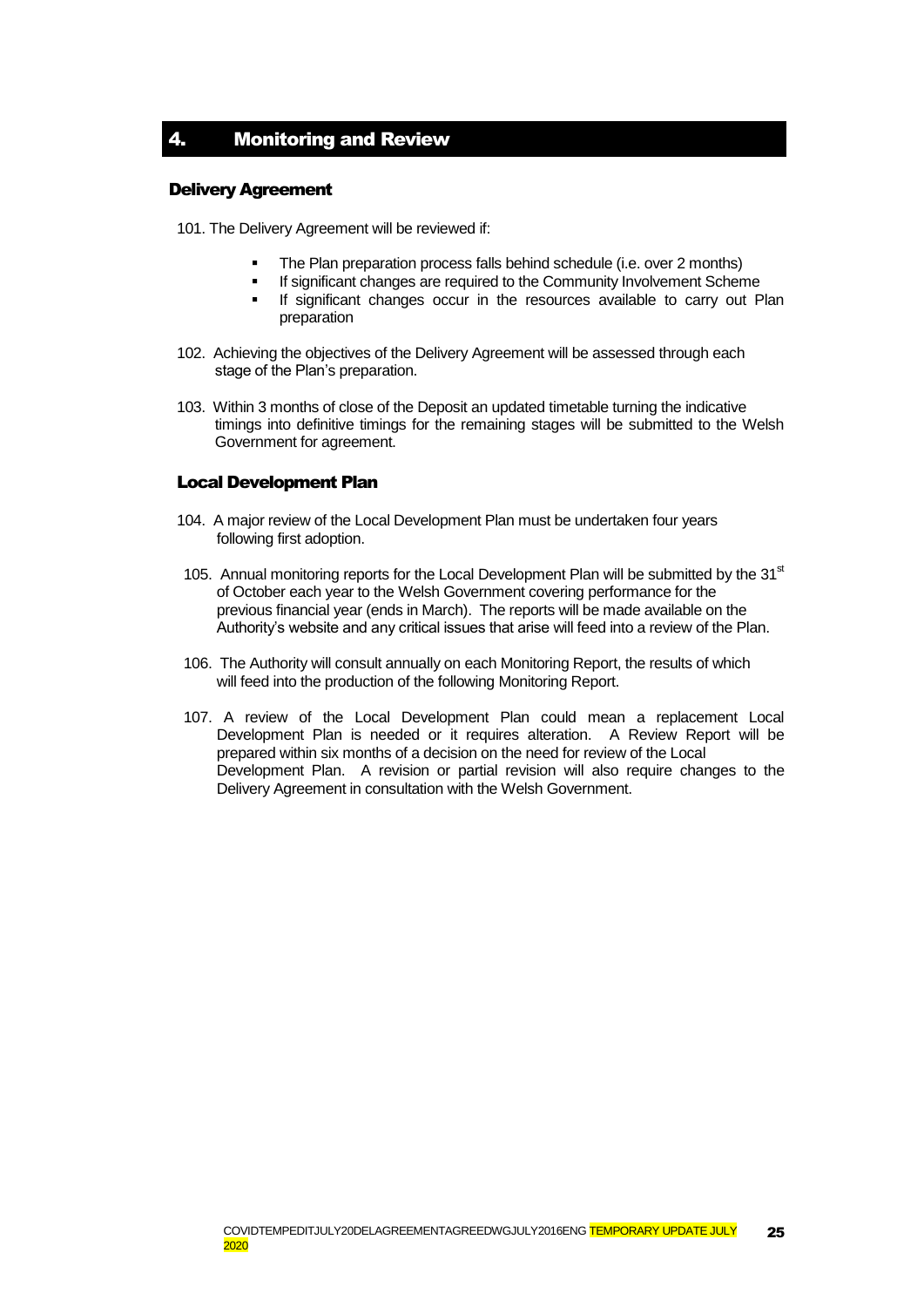## <span id="page-25-0"></span>5. What happens next with this document?

- 108. This document has been informed by a public consultation exercise. The National Park Authority has considered all responses received to the consultation The Authority approved the Delivery Agreement in June 2016.
- 109. Once agreed by Welsh Ministers, the approved Delivery Agreement will form a binding document for the Local Development Plan revision.
- 110. All those who participated will be given feedback.

# <span id="page-25-1"></span>6. Useful Contacts

#### National Park Authority

For further information you can contact:

Richard James Gayle Lister **(Local Development Plan)** Sarah Middleton **(Local Development Plan)** Martina Dunne **(Local Development Plan)**

#### Phillip Barlow **(Sustainability Appraisal)**

Pembrokeshire Coast National Park Authority Llanion Park Pembroke Dock Pembrokeshire SA71 6DY

Phone:

01646 624 800

Fax:

#### 01646 689076

Email:

[devplans@pembrokeshirecoast.org.uk](mailto:devplans@pembrokeshirecoast.org.uk)

website: [www.pembrokeshirecoast.org.uk](http://www.pembrokeshirecoast.org.uk/) https://www.pembrokeshirecoast.wales/

#### Planning Aid

Planning Aid is a voluntary service linked to the Royal Town Planning Institute, offering free, independent and professional advice on town planning matters to community groups and individuals who cannot afford to employ a planning consultant. The contact details are:

- **Ring: 029 2062 5000**
- **Email via website o[n http://www.planningaidwales.org.uk/contact-us/](http://www.planningaidwales.org.uk/contact-us/)**
- **Or write: Planning Aid Wales, First Floor, 174 Whitchurch Road, Heath,** Cardiff. CF14 3NB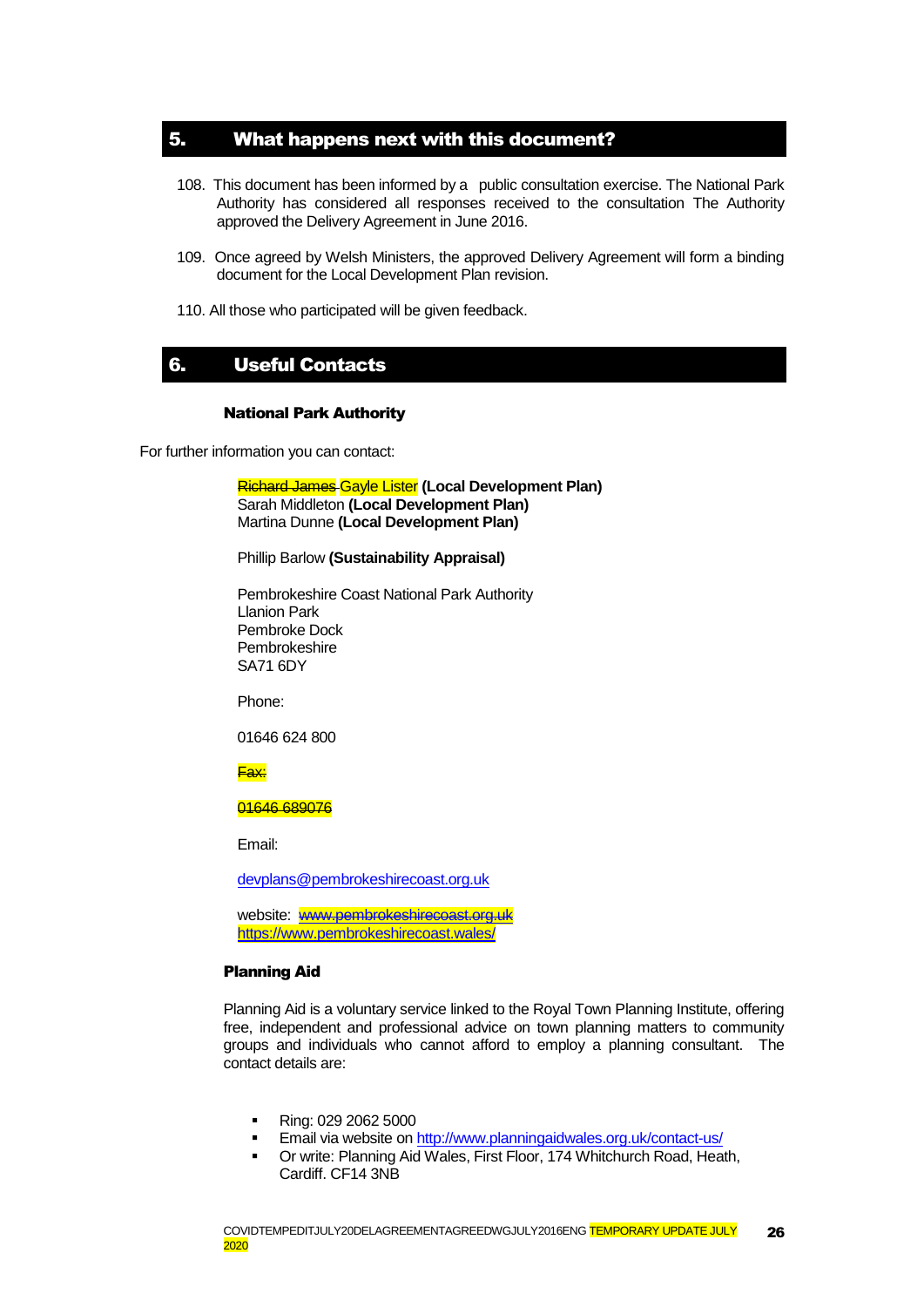# <span id="page-26-0"></span>Appendix 1 'Soundness Tests'

- a) The fundamental concept of the Local Development Plan system is that the plan is the product of a thorough and comprehensive process of engagement with the community, where the planning authority has refined the options to produce what it considers to be a sound plan. The presumption will therefore be that the Local Development Plan is sound unless it is shown to be otherwise as a result of evidence considered at the examination.
- b) Consequently those who object will need to show why the plan is not sound. Everyone making representations on the Local Development Plan will be encouraged to relate their comments to the tests of soundness.
- c) Nonetheless, it is the responsibility of the appointed Inspector at the examination stage, to consider the soundness of the plan as a whole. Whilst Inspectors will still consider individual objections it will be on the basis of how these address the plan's overall soundness.
- d) The examination will take the form of a public discussion where the issues to be discussed will be identified in advance by the Inspector and participants invited to contribute. Different types of procedures will be used but mostly round table discussions or hearings. Formal hearings may be used if the Inspector considers this necessary and appropriate. The Inspector will decide on the appropriate procedure with the presumption that it will be informal.
- e) The tests of soundness relate to three areas:
- Does the plan fit? (i.e. is it clear that the LDP is consistent with other plans?)
- Is the plan appropriate? (i.e. is the plan appropriate for the area in light of the evidence?)
- $\blacksquare$  Will the plan deliver? (i.e. is it likely to be effective?)

More information on the tests of soundness can be found on the Inspectorate's website <http://planninginspectorate.gov.wales/?skip=1&lang=en> in a document entitled 'Local Development Plan Examinations: Procedure Guidance (August 2015)'.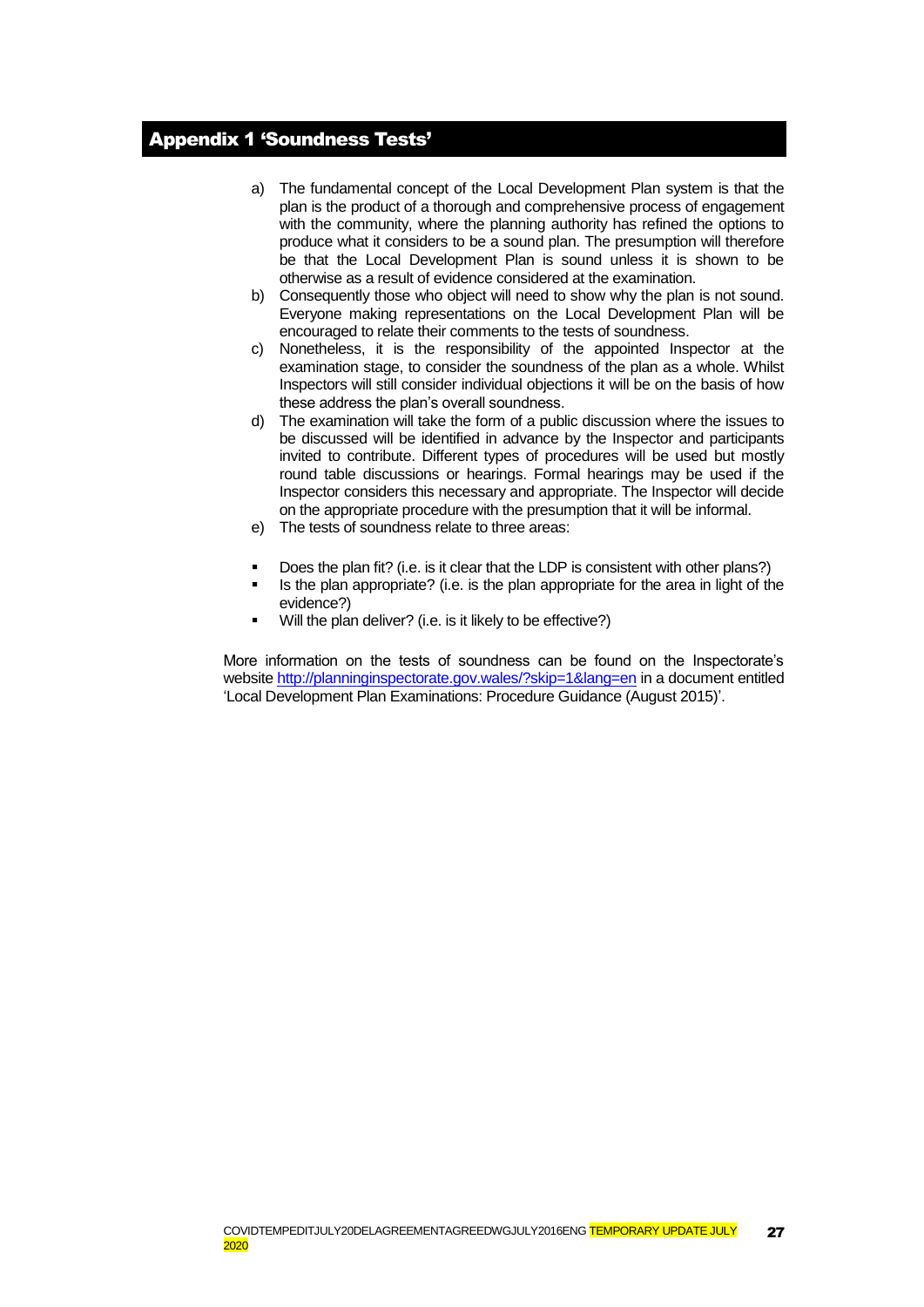# <span id="page-27-0"></span>Appendix 2 'Population Profile'

### Population by age group and gender

Total estimated population 22,847, 49.12% male and 50.88% female (base on the 2013 mid-year population estimates for National Parks).



### Economic activity (percentage of population aged 16-74)

|                              | <b>Pembrokeshire</b><br><b>Coast National</b><br><b>Park</b> | <b>Pembrokeshire</b> | <b>Wales</b> |
|------------------------------|--------------------------------------------------------------|----------------------|--------------|
| <b>Economically active</b>   |                                                              |                      |              |
| Total                        | 65.4%                                                        | 65.9%                | 65.7%        |
| <b>Employees</b>             | 41.7%                                                        | 46.2%                | 49.5%        |
| Self-employed                | 19.0%                                                        | 13.5%                | 8.6%         |
| Unemployed                   | 2.9%                                                         | 4.0%                 | 4.3%         |
| Full-time student            | 1.8%                                                         | 2.2%                 | 3.3%         |
| <b>Economically inactive</b> |                                                              |                      |              |
| Total                        | 34.5%                                                        | 34.0%                | 34.2%        |
| Retired                      | 21.4%                                                        | 18.7%                | 16.1%        |
| <b>Student</b>               | 3.7%                                                         | 3.8%                 | 6.0%         |
| Looking after home/family    | 3.3%                                                         | 4.3%                 | 3.8%         |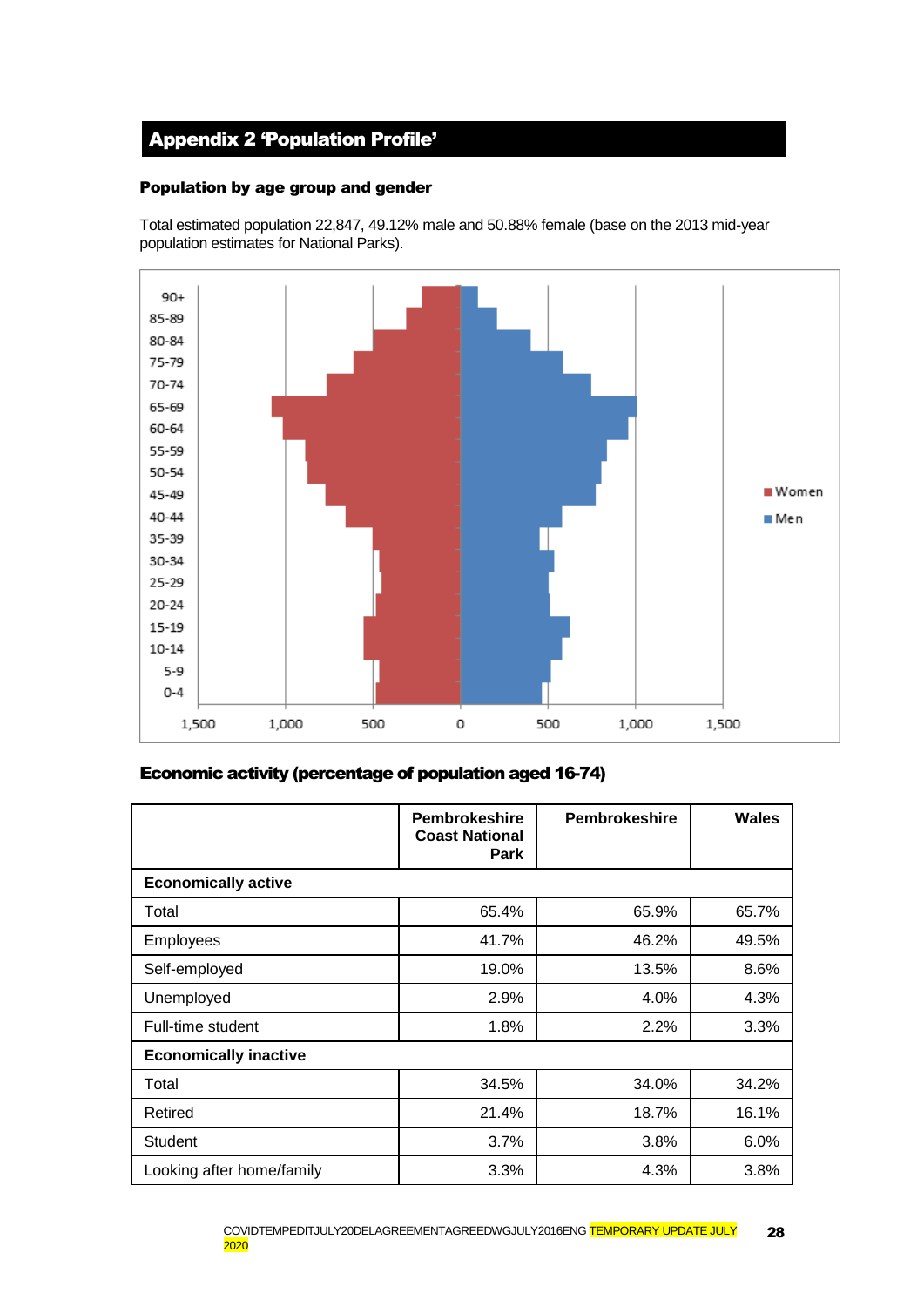| Permanently sick/ disabled | 4.4% | 5.3% | 6.3% |
|----------------------------|------|------|------|
| Other                      | 7%   | .9%  | 2.0% |

(census 2011 update).

### Industry of employment (percentage of population aged 16-74)

|                                                                           | <b>Pembrokeshire</b><br><b>Coast National</b> |               |              |
|---------------------------------------------------------------------------|-----------------------------------------------|---------------|--------------|
| <b>Industry</b>                                                           | Park                                          | Pembrokeshire | <b>Wales</b> |
| Agriculture, forestry and fishing                                         | 6.2%                                          | 4.7%          | 1.7%         |
| Mining and quarrying                                                      | 0.5%                                          | 0.5%          | 0.2%         |
| Manufacturing                                                             | 6.5%                                          | 7.6%          | 10.5%        |
| Electricity, gas, steam and air<br>conditioning supply                    | 0.5%                                          | 0.7%          | 0.8%         |
| Water supply; sewerage, waste<br>management and remediation<br>activities | 0.4%                                          | 0.7%          | 0.9%         |
| Construction                                                              | 9.5%                                          | 10.7%         | 8.2%         |
| Wholesale and retail trade; repair of<br>motor vehicles and motor cycles  | 13.5%                                         | 15.7%         | 15.6%        |
| Transport and storage                                                     | 3.3%                                          | 4%            | 3.9%         |
| Accommodation and food service<br>activities                              | 13.9%                                         | 8.7%          | 6.2%         |
| Information and communication                                             | 1.5%                                          | 1.2%          | 2.3%         |
| Financial and insurance activities                                        | 1.2%                                          | 1.3%          | 3.1%         |
| Real estate activities                                                    | 1.3%                                          | 1.2%          | 1.2%         |
| Professional, scientific and technical<br>activities                      | 4.8%                                          | 4.1%          | 4.3%         |
| Administrative and support service<br>activities                          | 4.1%                                          | 3.6%          | 4%           |
| Public administration and defence;<br>compulsory social security          | 5.5%                                          | 9.3%          | 7.9%         |
| Education                                                                 | 9.7%                                          | 7.4%          | 10.1%        |
| Human health and social work<br>activities                                | 11.4%                                         | 13.4%         | 14.5%        |
| Other                                                                     | 6.1%                                          | 5.2%          | 4.5%         |

**Data source: 2011 Census**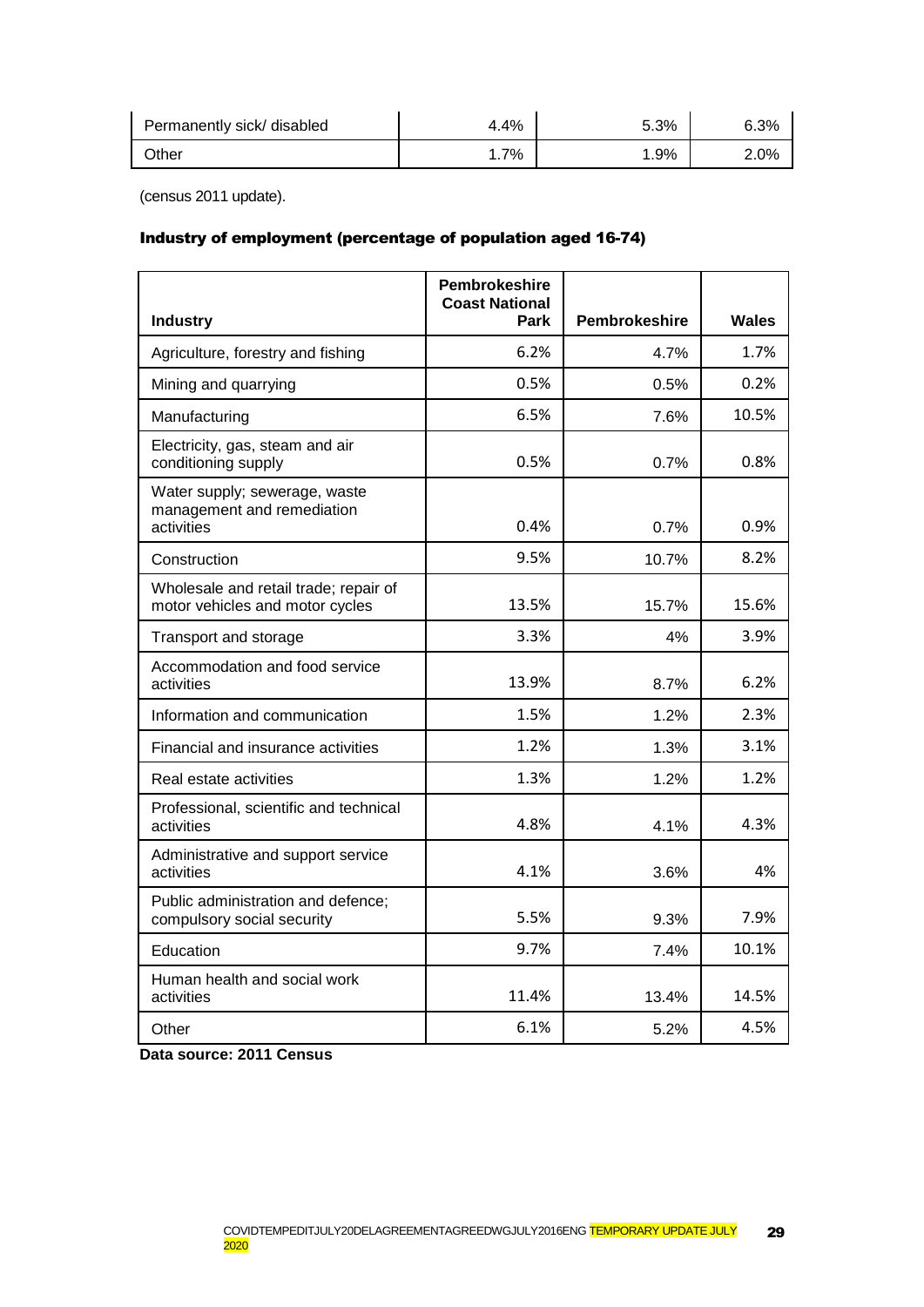### Housing

|                                                  | <b>Pembrokeshire</b><br><b>Coast National</b><br><b>Park</b> | <b>Pembrokeshire</b> | Wales     |
|--------------------------------------------------|--------------------------------------------------------------|----------------------|-----------|
| <b>Household spaces with residents</b>           |                                                              |                      |           |
| Total                                            | 10,277                                                       | 53,122               | 1,302,676 |
| Owned (with or without mortgage)                 | 71.3%                                                        | 68.8%                | 67.4%     |
| Shared ownership (part owned and<br>part rented) | 0.3%                                                         | 0.3%                 | 0.3%      |
| Rented from LA or RSL                            | 11.4%                                                        | 15.7%                | 16.4%     |
| Rented privately                                 | 14.3%                                                        | 13.5%                | 14.2%     |
| Living rent free                                 | 2.7%                                                         | 1.7%                 | 1.6%      |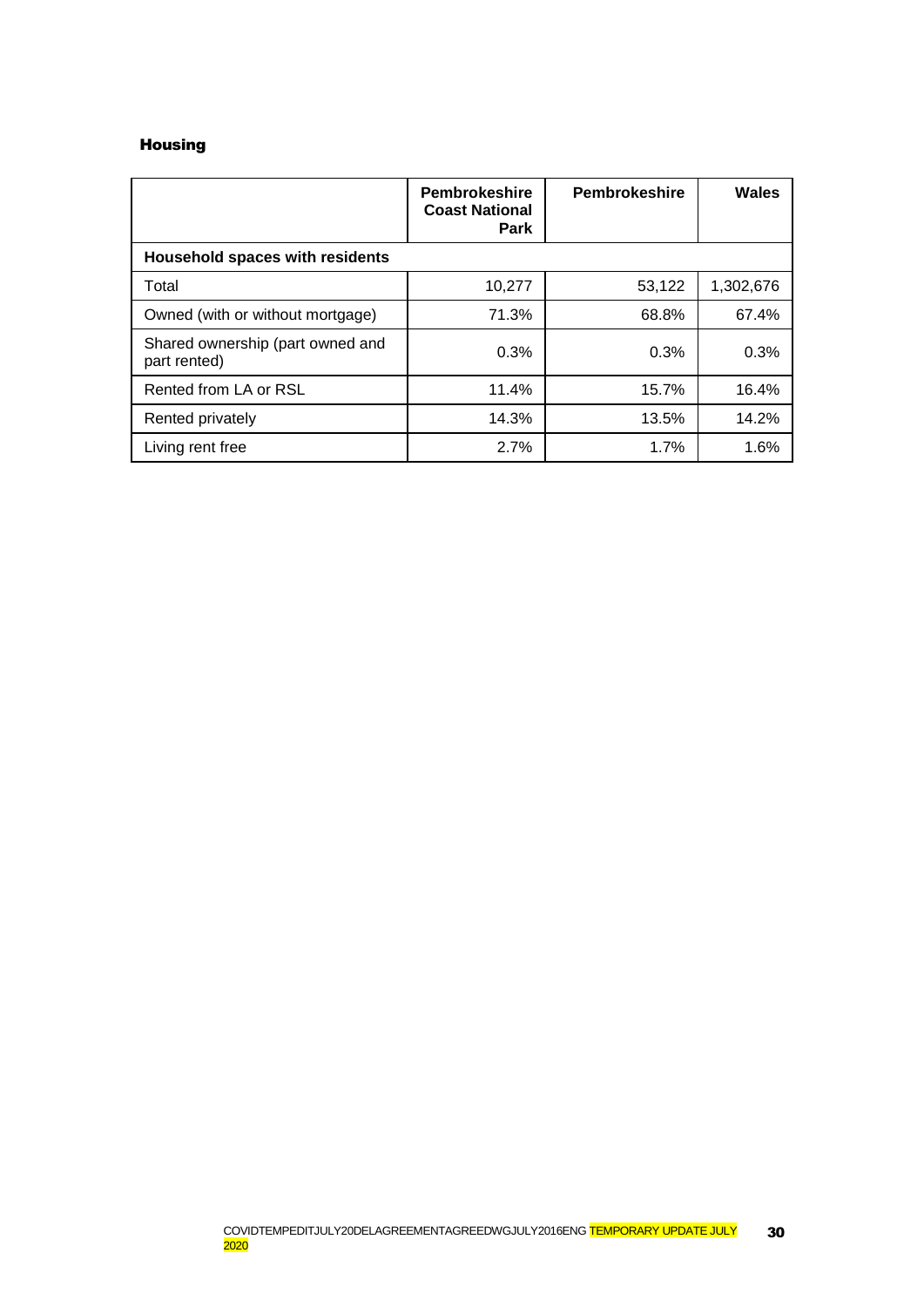# <span id="page-30-0"></span>Appendix 3 Risks for the timetable

| $Issue^{26}$                                                                 | <b>Risk</b><br>Level | <b>Potential Impact</b>                                                                                                                               | <b>Mitigation</b>                                                                                                                                                                           |
|------------------------------------------------------------------------------|----------------------|-------------------------------------------------------------------------------------------------------------------------------------------------------|---------------------------------------------------------------------------------------------------------------------------------------------------------------------------------------------|
| Staff shortages                                                              | Medium               | Programme Slippage                                                                                                                                    | <b>Seek</b><br>assistance from<br>other planning<br>authorities.<br>Prioritise staff<br>advertising.<br>Service Level<br>Agreement in<br>place with<br><b>National Park</b><br>Authorities. |
| <b>Evolving National</b><br>Legislation/<br>Policy/Governance issues         | High                 | Programme Slippage                                                                                                                                    | Monitor and<br>address where<br>feasible.                                                                                                                                                   |
| Lack of financial resources<br>due to austerity measures                     | Low                  | Programme Slippage                                                                                                                                    | <b>Bid for</b><br>resources as<br>part of budget<br>round and<br>programme<br>accordingly.<br>Reserve in<br>place for<br>Revision.                                                          |
| Unanticipated levels of<br>objection                                         | Low                  | Programme Slippage                                                                                                                                    | Provide<br>flexibility in the<br>timetable.                                                                                                                                                 |
| Planning Inspectorate or<br>statutory consultees unable<br>to meet timetable | Low                  | Programme Slippage                                                                                                                                    | Liaise with the<br>Planning<br>Inspectorate at<br>key stages of<br>Plan<br>preparation and<br>during the<br>preparation of<br>the Service<br>Level<br>Agreement                             |
| Plan fails the test of<br>soundness                                          | Medium/<br>High      | Part of the Plan is<br>excluded or changed<br>Additional material<br>needs to be included<br>in the Plan before<br>adoption<br>All the Plan withdrawn | Liaise with<br>Welsh<br>Government<br>and Authority<br>Members and<br>ensure plan<br>procedure and<br>content are<br>sound as it<br>progresses to<br>submission for<br>examination.         |
| Delays in printing or<br>translation                                         | Low                  | Programme slippage.                                                                                                                                   | Ensure<br>approach to                                                                                                                                                                       |

-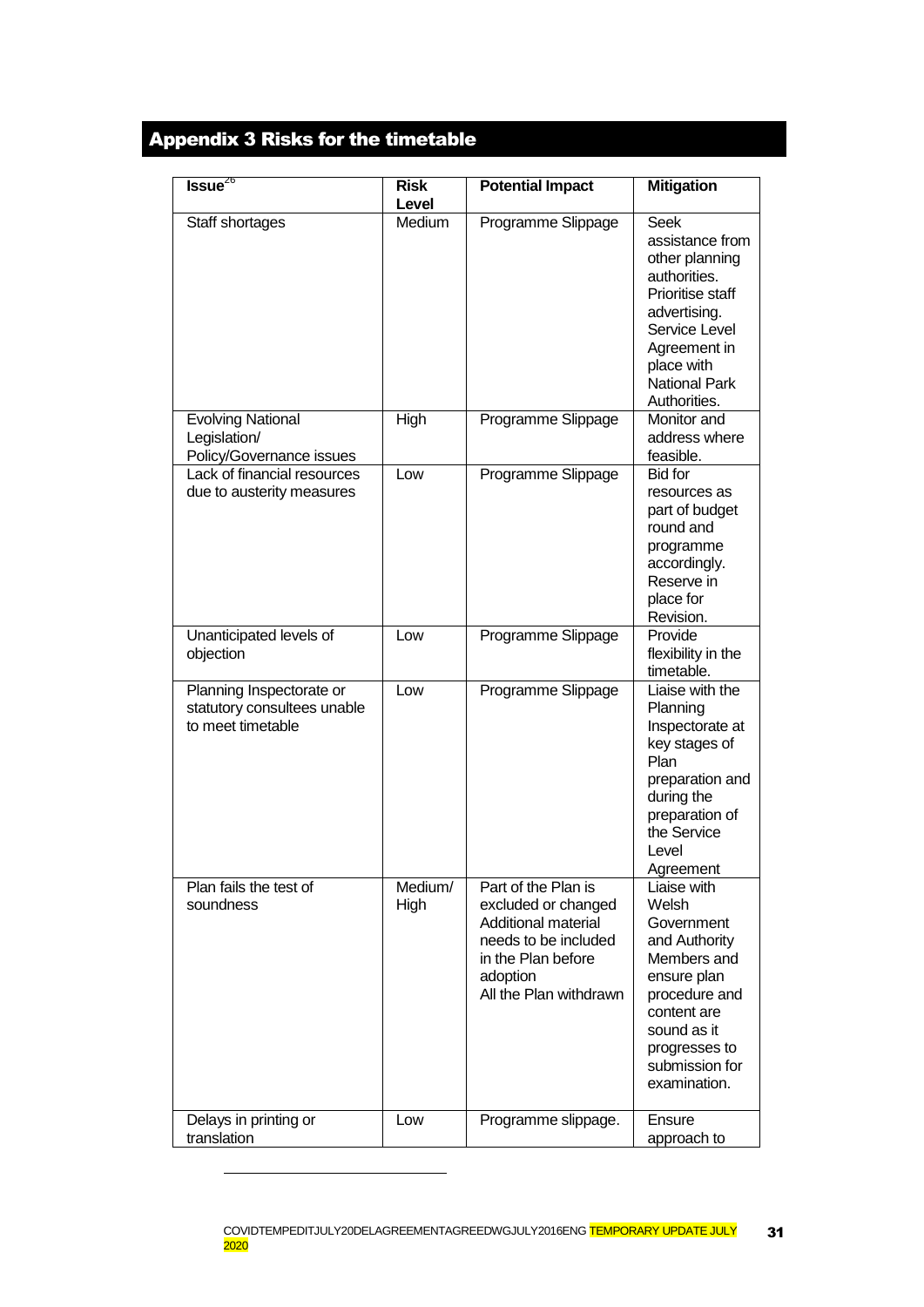| $Issue^{26}$    | <b>Risk</b> | <b>Potential Impact</b>                               | <b>Mitigation</b>                                                                                                                                                                        |
|-----------------|-------------|-------------------------------------------------------|------------------------------------------------------------------------------------------------------------------------------------------------------------------------------------------|
|                 | Level       |                                                       |                                                                                                                                                                                          |
|                 |             |                                                       | formatting and<br>presentation is<br>not dependent<br>on significant<br>graphics input.<br>Ensure<br>translators are<br>available for the<br>translation of<br>substantive<br>documents. |
| Legal Challenge | Low         | <b>Adopted Plan</b><br>quashed<br>Additional workload | Ensure the<br>statutory<br>requirements<br>are complied<br>with. Liaise with<br>the Welsh<br>Government<br>regarding<br>mitigation<br>measures.                                          |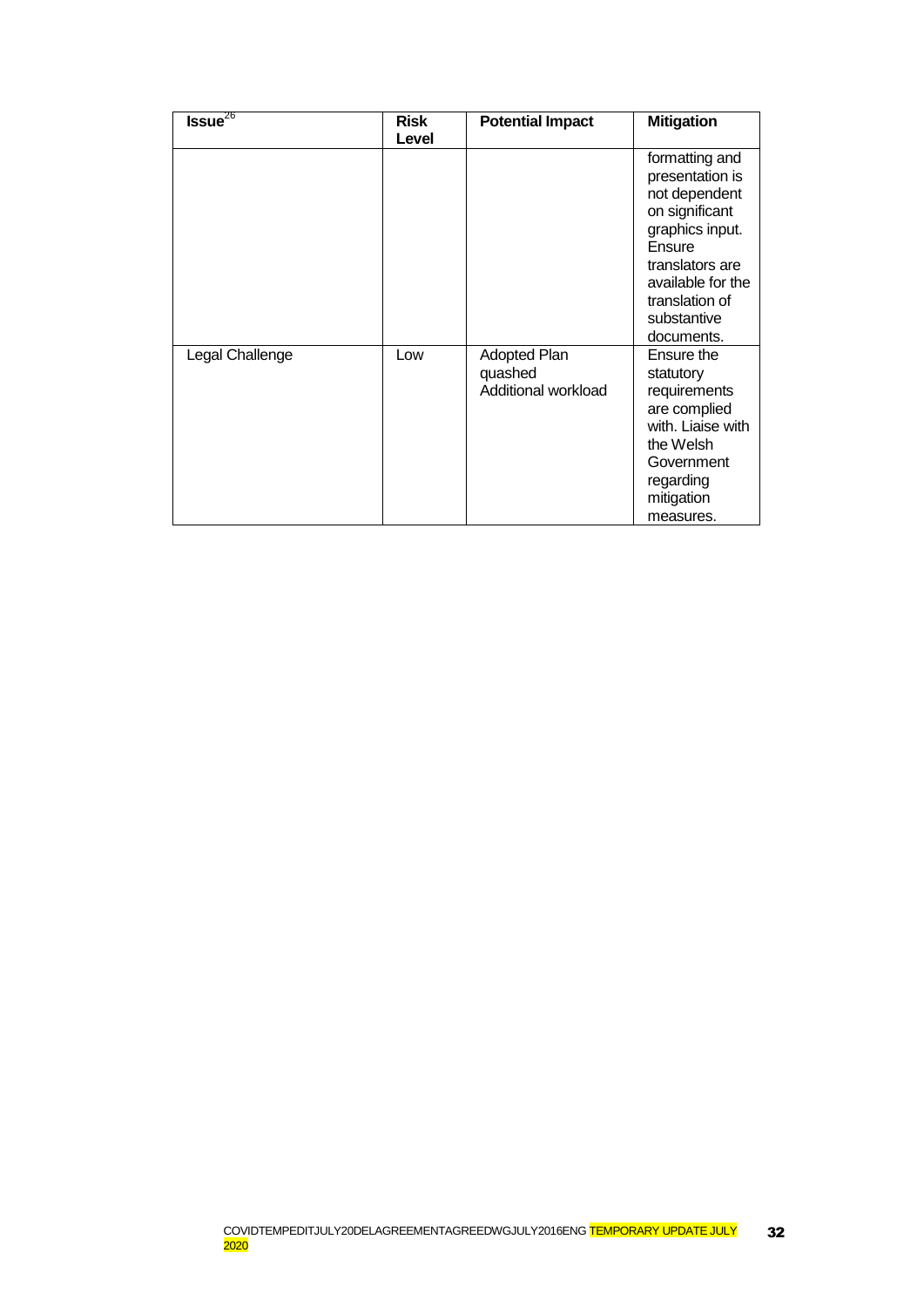# <span id="page-32-0"></span>Appendix 4 Consultation Groups

### Seldom Heard Groups

| Age Cymru Pembrokeshire                                                 |
|-------------------------------------------------------------------------|
| Citizens Advice Bureau                                                  |
| Equality and Human Rights Commission                                    |
| Communities First (Llanion West, Monkton,)                              |
| <b>Disability Wales</b>                                                 |
| Disabled Persons Transport Advisory Committee                           |
| Diversity Team Dyfed Powys Police                                       |
| Hafal                                                                   |
| Mind Cymru Pembrokeshire                                                |
| Pembrokeshire Association of Voluntary Services - see list below        |
| Pembrokeshire Black and Ethnic Minorities Forum                         |
| Pembrokeshire Blind Society                                             |
| Pembrokeshire Care Society                                              |
| Pembrokeshire Deaf Society                                              |
| Pembrokeshire Deaf Childrens Society                                    |
| Pembrokeshire Talking Newspaper                                         |
| Pembrokeshire Gypsy & Traveller Accommodation Assessment Steering Group |
| Pembrokeshire Sustainable Agriculture Network                           |
| Pembrokeshire Youth Service                                             |
| <b>Shelter Cymru</b>                                                    |
| The Ethnic Minority Foundation                                          |
| <b>Wales Council for Voluntary Action</b>                               |
| National Old Age Pensioners Association Wales                           |
| West Wales Action for Mental Health                                     |
| Youth Hostel Association                                                |

# Groups & Organisations Represented by Pembrokeshire Association of Voluntary Services include

| <b>Arts Groups</b>                       |
|------------------------------------------|
| Carers                                   |
| Charities                                |
| <b>Childrens Groups</b>                  |
| <b>Community Groups</b>                  |
| <b>Disability Groups</b>                 |
| <b>Education and Training Groups</b>     |
| <b>Environmental Groups</b>              |
| <b>Faith Groups</b>                      |
| <b>Health Groups</b>                     |
| Heritage and Culture Groups              |
| <b>Homeless</b>                          |
| <b>Horticultural Groups</b>              |
| <b>Housing Groups</b>                    |
| <b>Religious Groups</b>                  |
| <b>Residents and Tenant Associations</b> |
| Scouts                                   |
| <b>Senior Citizens</b>                   |
| Sports and Recreational Clubs            |
| <b>Village Hall Committees</b>           |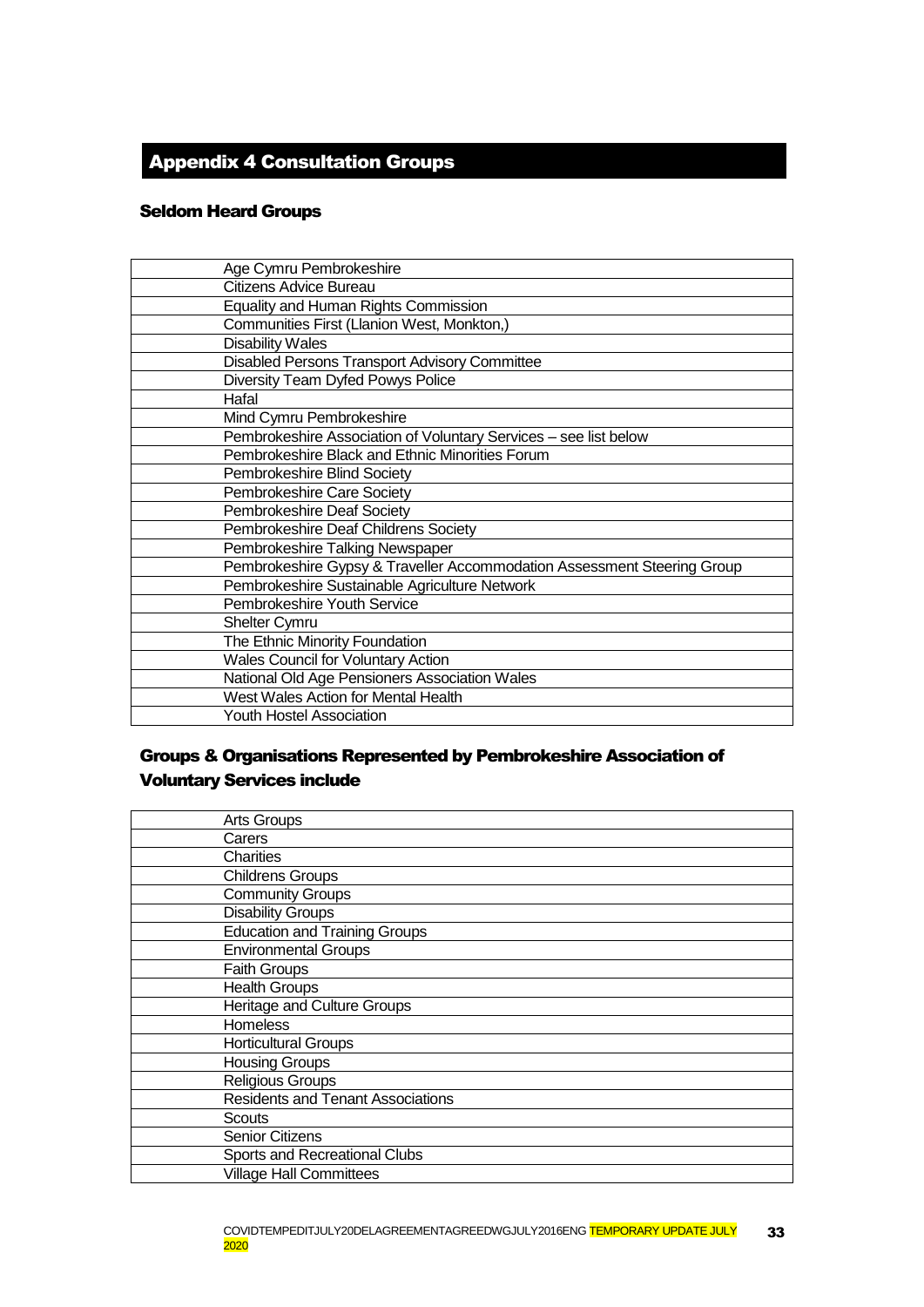| <b>Voluntary Transport Groups</b> |  |
|-----------------------------------|--|
| Welsh Language Groups             |  |
| Women's Aid                       |  |
| Women's Institutes                |  |
| Young Farmers                     |  |
| <b>Youth Groups</b>               |  |

# Specific Consultation Bodies and UK Government Departments

| British Gas, Ecotricity, EDF, Eon, Dwr Cymru, Good Energy, London Energy,              |
|----------------------------------------------------------------------------------------|
| Scottish Power, National Grid Company, Npower, Western Power Distribution,             |
| OFCOM, Openreach, Utilita, BT Group plc, EE, Vodaphone, O2, 3 (Three), Virgin<br>Media |
|                                                                                        |
| <b>CADW</b>                                                                            |
| Carmarthenshire County Council                                                         |
| <b>Ceredigion County Council</b>                                                       |
| Department of Energy and Climate Change                                                |
| Department of Trade and Industry                                                       |
| Department of Transport                                                                |
| Dwr Cymru                                                                              |
| Home Office                                                                            |
| Ministry of Defence                                                                    |
| <b>Natural Resources Wales</b>                                                         |
| Network Rail                                                                           |
| Pembrokeshire County Council                                                           |
| Pembrokeshire Local Service Board                                                      |
| Hywel Dda University Health Board                                                      |
| Persons owning or controlling electronic apparatus                                     |
| Secretary of State for functions previously exercised by the Strategic Rail Authority) |
| Town and Community Councils (and neighbouring town and community councils) see         |
| separate list below                                                                    |
| UK Ltd,                                                                                |
| Welsh Government all policy areas                                                      |

# Town and Community Councils \*<sup>27</sup>

-

| Amroth            |  |
|-------------------|--|
| Angle             |  |
| <b>Brawdy</b>     |  |
| <b>Burton</b>     |  |
| Camrose           |  |
| Cardigan*         |  |
| Carew             |  |
| Castlemartin      |  |
| Cilgerran*        |  |
| Cilymaenllwyd*    |  |
| Clynderwen*       |  |
| Cosheston         |  |
| Crymych           |  |
| Cwm Gwaun         |  |
| Dale              |  |
| Dinas Cross       |  |
| East Williamston* |  |

<sup>&</sup>lt;sup>27</sup> \*Completely outside, but adjacent to the National Park.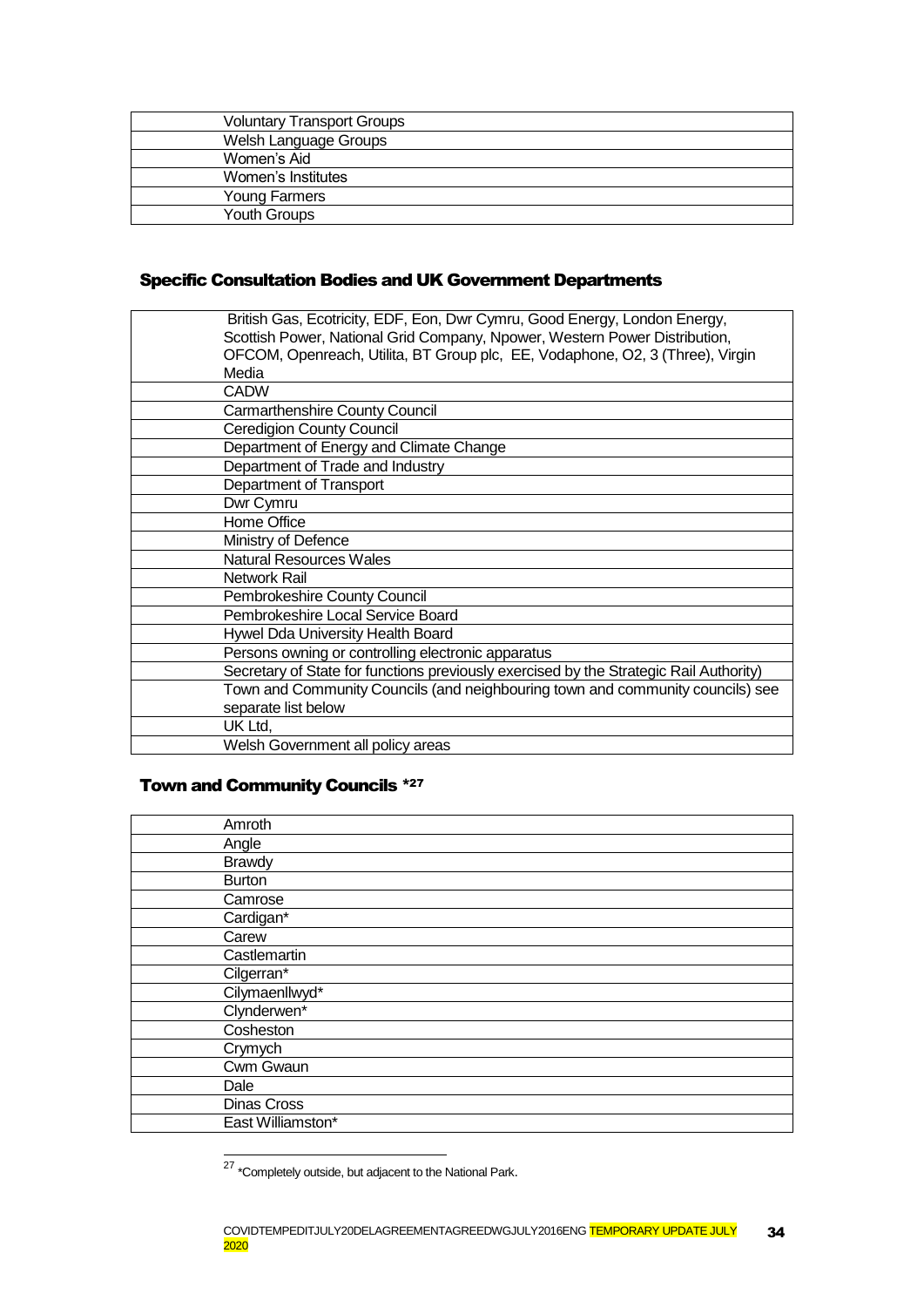| Eglwyswrw                     |
|-------------------------------|
| Eglwyscummin*                 |
| <b>Fishguard and Goodwick</b> |
| Freystrop                     |
| Hayscastle                    |
| Herbrandston                  |
| <b>Hook</b>                   |
| Hundleton                     |
| Jeffreyston                   |
| Kilgetty/Begelly              |
| Lamphey                       |
| Llangwm                       |
| Llanrhian                     |
| Llawhaden                     |
| Maenclochog                   |
| Manorbier                     |
| Marloes and St Brides         |
| Martletwy                     |
| Mathry                        |
| <b>Merlins Bridge</b>         |
| Milford Haven                 |
| Mynachlogddu                  |
| Nevern                        |
| Newport                       |
| Nolton and Roch               |
| Pembroke*                     |
| Penally                       |
| Pencaer                       |
| Puncheston                    |
| Saundersfoot                  |
| Scleddau*                     |
| Slebech                       |
| Solva                         |
| St Davids and Cathedral Close |
| St Dogmaels                   |
| St Florence*                  |
| St Ishmaels                   |
| St Mary Out Liberty           |
| Stackpole and Castlemartin    |
| Tenby                         |
| The Havens                    |
| Uzmaston and Boulston         |
| <b>Walwyns Castle</b>         |
| Y Ferwig*                     |

# General Consultation Bodies

| (i) Voluntary bodies benefiting<br>the area                                                                | see 'Seldom Heard' list                                                                                                                                                                            |
|------------------------------------------------------------------------------------------------------------|----------------------------------------------------------------------------------------------------------------------------------------------------------------------------------------------------|
| (ii) Bodies representing the<br>interests of different racial,<br>ethnic or national groups in the<br>area | Citizen's Advice Bureau<br><b>Equality and Human Rights</b><br>Commission<br><b>Gypsy Association</b><br>The Ethnic Minority Foundation<br>National Old Age Pensioners<br><b>Association Wales</b> |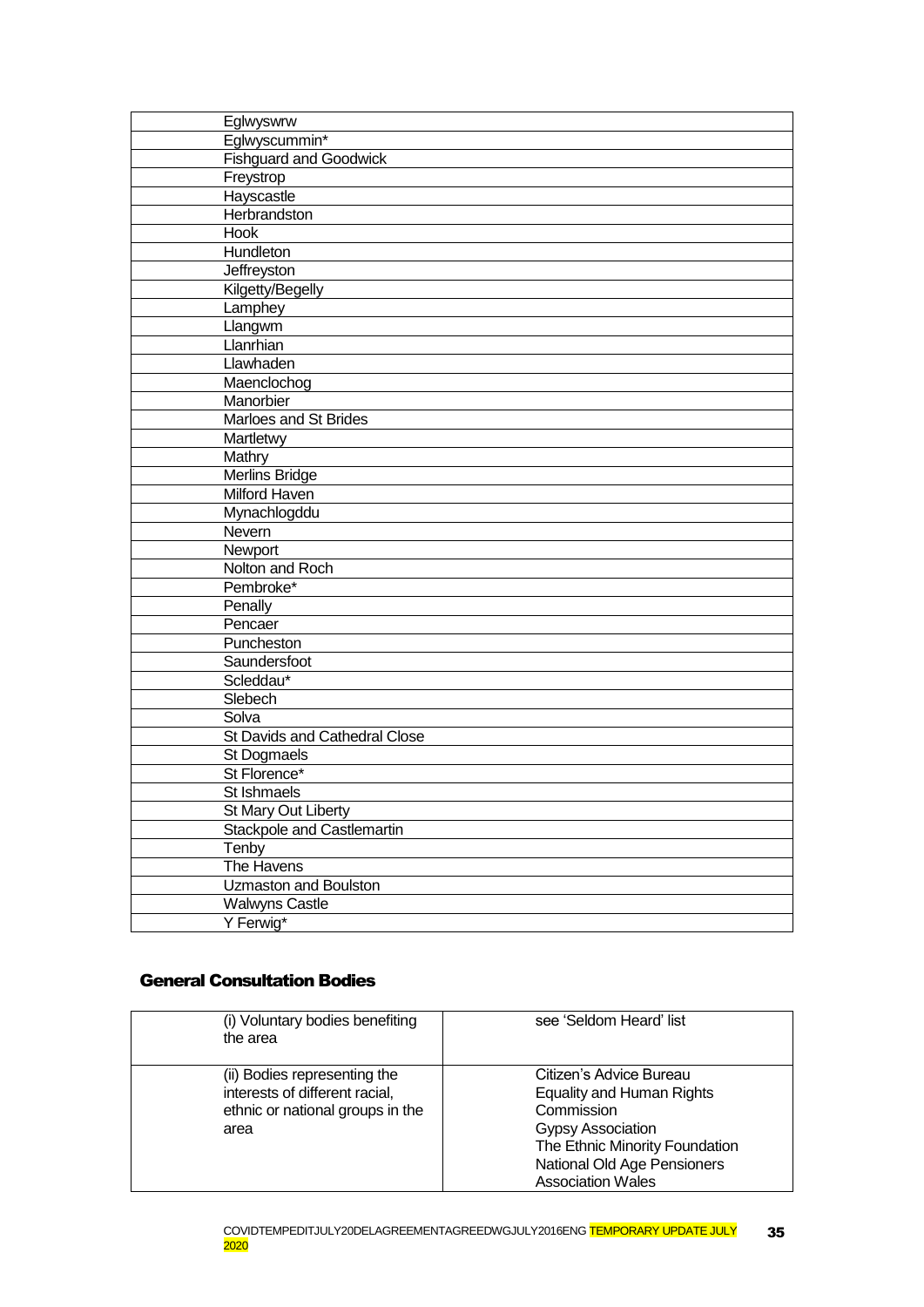| (iii) Bodies which represent the<br>interests of different religious<br>groups in the area | Orthodox Christian Church in Wales<br>Representative Body of the Church of<br>Wales<br>The Catholic Church in England and<br>Wales<br>The Methodist Church in Wales<br>The Presbyterian Church in Wales<br>Hindu Council UK<br><b>Muslim Council of Britain</b><br>Jewish Leadership Council                                                                                                                                                                                                                                                                                                                                                                                                                                                             |
|--------------------------------------------------------------------------------------------|----------------------------------------------------------------------------------------------------------------------------------------------------------------------------------------------------------------------------------------------------------------------------------------------------------------------------------------------------------------------------------------------------------------------------------------------------------------------------------------------------------------------------------------------------------------------------------------------------------------------------------------------------------------------------------------------------------------------------------------------------------|
| (iv) Bodies which represent the<br>interests of disabled persons in<br>the area            | <b>Disability Wales</b><br><b>Disabled Persons Transport Advisory</b><br>Committee<br>Mind Cymru<br>Wales Council for the Blind<br>Wales Council for the Deaf<br><b>Wales Council for Voluntary Action</b>                                                                                                                                                                                                                                                                                                                                                                                                                                                                                                                                               |
| (v) Bodies which represent the<br>interests of persons carrying on<br>business in area.    | <b>British Holiday and Home Parks</b><br>Association<br><b>Environmental Services Association</b><br>Confederation of British Industry<br>(Wales)<br><b>Home Builders Federation</b><br><b>PBI</b><br>Pembrokeshire Restaurants and<br><b>Hotels Association</b><br>Pembrokeshire Tourism<br><b>British Wind Energy</b><br>Campaign for Real Ale<br>Country Land & Business Association<br><b>Farmers Union Wales</b><br><b>Federation of Small Businesses</b><br><b>Federation of Master Builders</b><br>Pembrokeshire Agricultural Society<br>(Show Committee)<br>National Farmers Union of Wales<br>Rail Freight Group<br>South and West Wales Institute of<br><b>Directors</b><br>South Wales Sea Fisheries<br>Committee<br><b>Wales Rural Forum</b> |
| (vi) Bodies which represent the<br>interests of Welsh culture in the<br>authority's area.  | Cymuned<br>Cadw<br>Dyfed Archaeological Trust<br>Menter laith Sir Benfro<br><b>Wales Rural Forum</b>                                                                                                                                                                                                                                                                                                                                                                                                                                                                                                                                                                                                                                                     |

### **Other Consultees<sup>28</sup>**

| <b>Airport Operators</b>              |
|---------------------------------------|
| <b>British Aggregates Association</b> |
|                                       |

 $^{28}$  A complete list of 'Other Consultees' included on the Authority's mailing list can be viewed in the Authority's Delivery Agreement webpage via the following link: <http://www.pembrokeshirecoast.org.uk/default.asp?PID=753>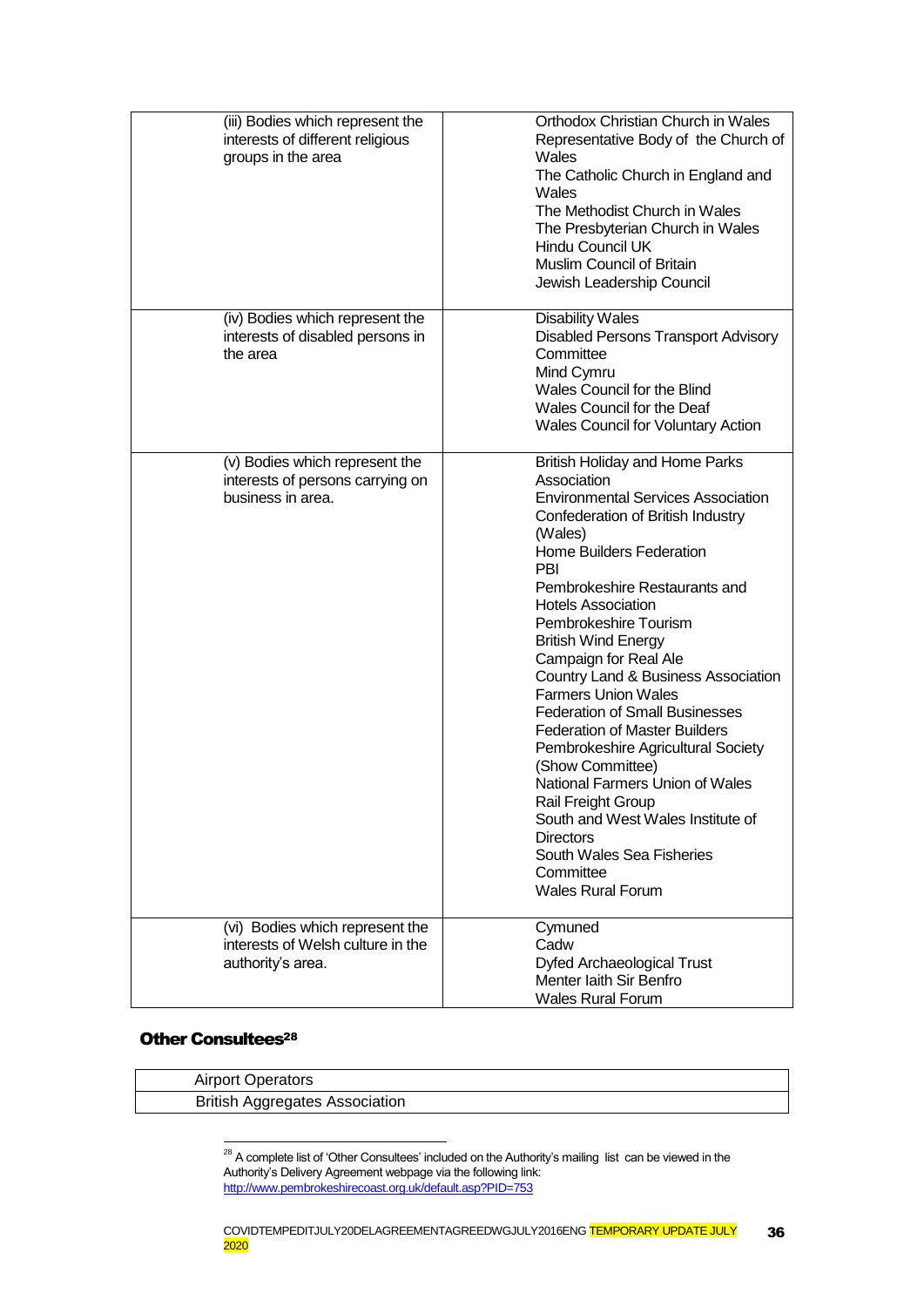| <b>British Geological Survey</b>                                                             |
|----------------------------------------------------------------------------------------------|
| Canal and River Trust, canal owners and navigation authorities                               |
| Centre for Ecology and Hydrology                                                             |
| Chambers of Commerce, local CBI and local branches of Institute of Directors                 |
| <b>Civil Aviation Authority</b>                                                              |
| <b>Coal Authority</b>                                                                        |
| <b>Country Land and Business Association</b>                                                 |
| <b>Crown Estate Office</b>                                                                   |
| Design Commission for Wales                                                                  |
| <b>Disability Wales</b>                                                                      |
| Disability Rights Commission                                                                 |
| Disabled Persons Transport Advisory Committee                                                |
| Electricity, Gas and Telecommunications Companies and the National Grid Company              |
| Environmental groups at national and regional level                                          |
| Environmental Services Agency (Waste)                                                        |
| <b>Equality and Human Rights Commission</b>                                                  |
| <b>Farmers Union Wales</b>                                                                   |
| <b>Federation of Small Businesses</b>                                                        |
| <b>Fields in Trust</b>                                                                       |
| <b>Fire and Rescue Services</b>                                                              |
| <b>Forestry Commission Wales</b>                                                             |
| <b>Freight Transport Association</b>                                                         |
| <b>Gypsy Council</b>                                                                         |
| Health and Safety Executive (HSE)                                                            |
| <b>Home Builders Federation</b>                                                              |
| Local community, conservation and amenity groups, including Agenda 21                        |
| <b>Groups/Civic Societies</b>                                                                |
| Local transport operators                                                                    |
| National Farmers Union of Wales                                                              |
| One Voice Wales                                                                              |
| <b>Planning Aid Wales</b>                                                                    |
| Police Architectural Liaison Officers                                                        |
| Port Operators                                                                               |
| Post Office Property Holdings                                                                |
| Professional Bodies not specifically listed (e.g. Royal Institution of Chartered             |
| Surveyors Wales, Royal Town Planning Institute in Wales, Chartered Institute of              |
| Housing Cymru, Institution of Civil Engineers, Chartered Institution of Waste<br>Management) |
| <b>Public Health Wales</b>                                                                   |
| <b>Minerals Products Association</b>                                                         |
|                                                                                              |
| Rail Freight Group                                                                           |
| <b>Sports Wales</b>                                                                          |
| <b>Train Operating Companies</b>                                                             |
| <b>Wales Council for Voluntary Action</b>                                                    |
| <b>Water Companies</b>                                                                       |
| Welsh Environmental Services Association (representing waste industry)                       |
| Welsh Language Commissioner                                                                  |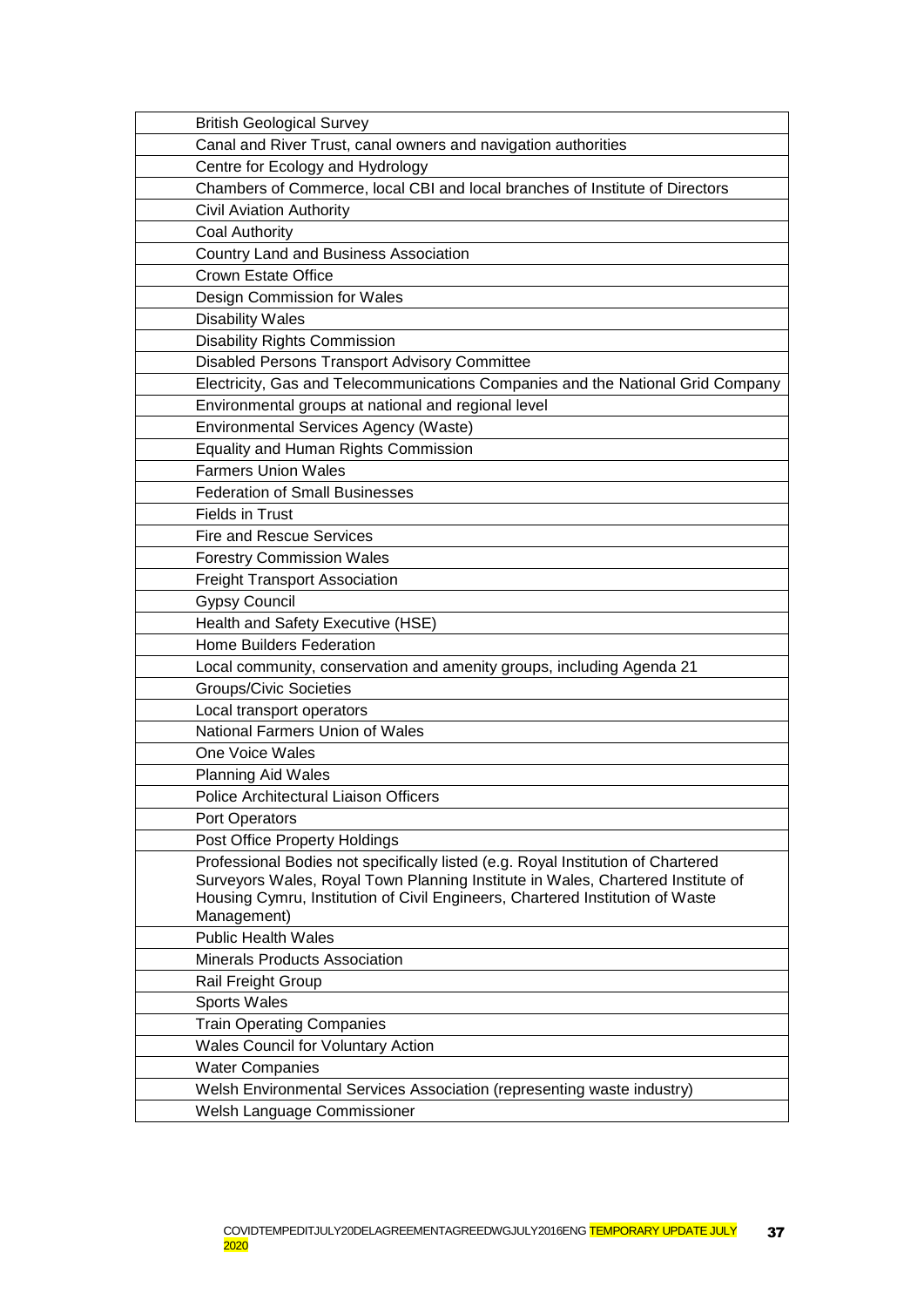# Key Stakeholders

| Affordable Housing Group for Pembrokeshire c/o Pembrokeshire County Council        |
|------------------------------------------------------------------------------------|
| British Holiday and Home Parks Association                                         |
| <b>CADW</b>                                                                        |
| Carmarthenshire County Council                                                     |
| <b>Ceredigion County Council</b>                                                   |
| Dwr Cymru Welsh Water - Developer Services                                         |
| Department for Economy and Transport (DE&T) South and West Wales Trunk Road Agency |
| Pembrokeshire Sustainable Agriculture Network                                      |
| <b>Destination Pembrokeshire Partnership</b>                                       |
| Dyfed Archaeological Trust                                                         |
| Hywel Dda University Health Board                                                  |
| <b>Home Builders Federation</b>                                                    |
| Public Service Board c/o Pembrokeshire County Council                              |
| One Voice Wales                                                                    |
| <b>Natural Resources Wales</b>                                                     |
| Pembrokeshire Planning Agents c/o Pembrokeshire County Council                     |
| Pembrokeshire Association of Local Councils                                        |
| Pembrokeshire Association of Voluntary Services                                    |
| Pembrokeshire Business Panel                                                       |
| Pembrokeshire Coastal Forum                                                        |
| Pembrokeshire Community Energy Network                                             |
| Pembrokeshire County Council                                                       |
| Pembrokeshire Gypsy & Traveller Accommodation Assessment Steering Group            |
| <b>PLANED</b>                                                                      |
| South West Wales Mineral Planning Group                                            |
| South Wales Regional Aggregates Working Party                                      |
| South West Wales Waste Planning Group                                              |
| The Environment Network for Pembrokeshire (TENP)                                   |
| <b>Welsh Government</b>                                                            |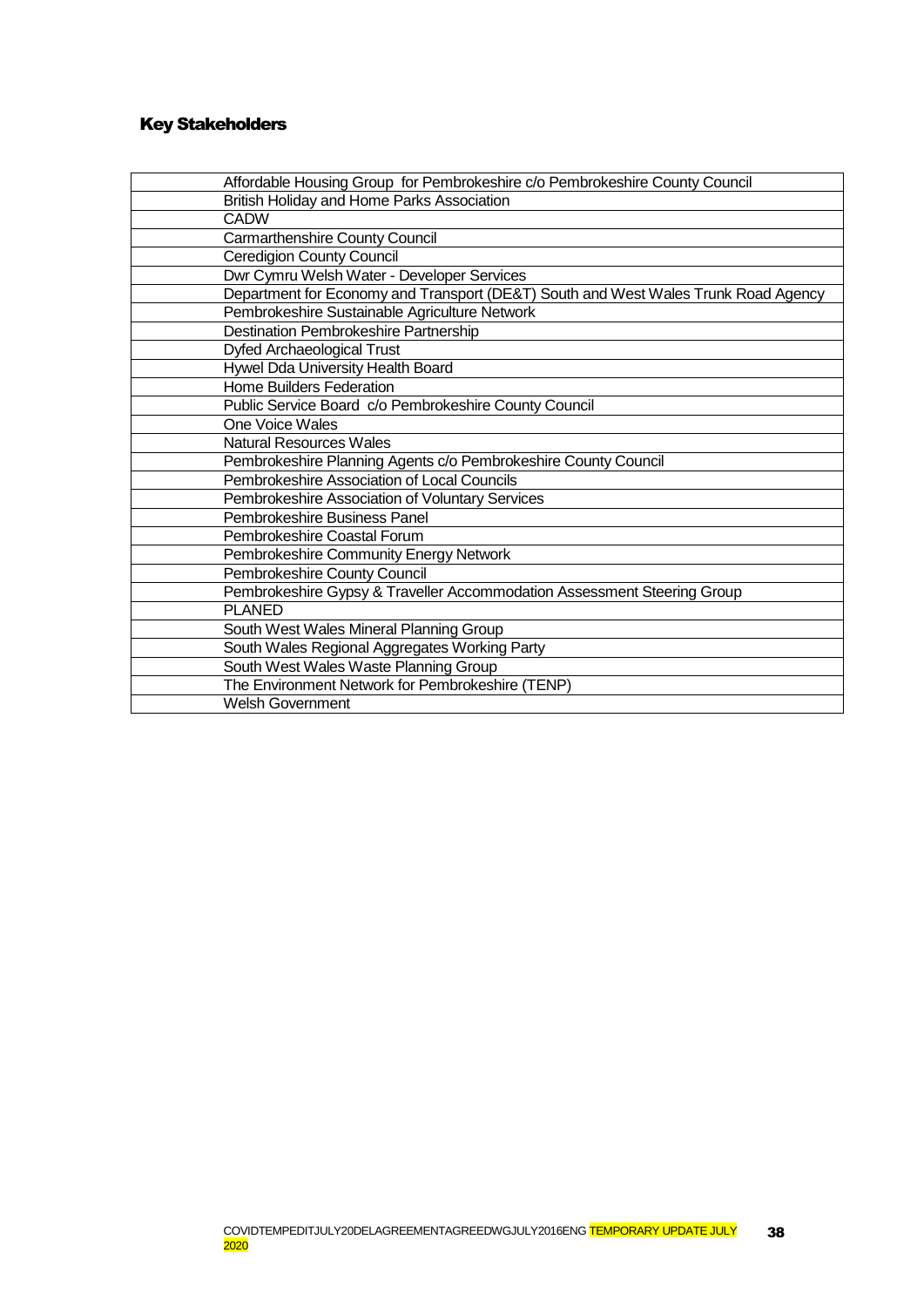# <span id="page-38-0"></span>Appendix 5 'Glossary of Terms'

| <b>Annual Monitoring</b>         | This will assess the extent to which policies in the local development                                  |
|----------------------------------|---------------------------------------------------------------------------------------------------------|
| <b>Report (AMR)</b>              | plan are being successfully implemented (Regulation 37 of the Town                                      |
|                                  | and Country Planning (Local Development Plan) (Wales) Regulations                                       |
|                                  | 2005.                                                                                                   |
| <b>Baseline</b>                  | A description of the present state of an area against which to                                          |
|                                  | measure change.                                                                                         |
| <b>Biodiversity Action Plan</b>  | A plan that sets objectives and actions for the conservation of                                         |
|                                  | biodiversity, with measurable targets, whose aim is to conserve and                                     |
|                                  | enhance nature across communities by bringing together all interests                                    |
|                                  | by involving sectors such as agriculture and business as well as the                                    |
|                                  |                                                                                                         |
|                                  | communities themselves. Action is developed and taken forward in                                        |
|                                  | partnership and in doing so reflects local priorities as well as                                        |
|                                  | biodiversity needs.                                                                                     |
| <b>Candidate Site</b>            | Candidate Sites are those nominated by anyone for consideration by                                      |
|                                  | the LPA as allocations in an emerging LDP.                                                              |
| <b>Candidate Sites Register</b>  | Register of candidate sites prepared following a call for candidate                                     |
|                                  | sites by the LPA.                                                                                       |
| <b>Citizens Panel</b>            | A randomly selected, representational number of residents who are                                       |
|                                  | consulted on a regular basis on a range of local issues and services.                                   |
| <b>Community</b>                 | People living in a defined geographical area, or who share other                                        |
|                                  | interests and therefore form communities of interest.                                                   |
| <b>Community</b>                 | The Community Infrastructure Levy is a planning charge, introduced                                      |
| <b>Infrastructure Levy (CIL)</b> | by the Planning Act 2008 as a tool for local planning authorities to                                    |
|                                  | help deliver infrastructure to support the development of their area. It                                |
|                                  | came into force on 6 April 2010 through the Community Infrastructure                                    |
|                                  | Levy Regulations 2010.                                                                                  |
| <b>Community Involvement</b>     | Sets out the project plan and policies of the LPA for involving local                                   |
| Scheme (CIS)                     | communities, including businesses, in the preparation of local                                          |
|                                  | development plans. The CIS is submitted to the Welsh Government                                         |
|                                  | as part of the Delivery Agreement for agreement.                                                        |
| <b>Community Strategy</b>        | Required by the Local Government (Wales) Measure 2009 (Part 2:                                          |
|                                  | Sections 37-46) with the aim of improving the social, environmental                                     |
|                                  | and economic well being of their areas. See "Single Integrated Plan".                                   |
| <b>Consensus building</b>        | A process of early dialogue with targeted interest groups to                                            |
|                                  | understand relevant viewpoints and agree a course of action.                                            |
| <b>Consultation</b>              | A formal process in which comments are invited on a particular topic                                    |
|                                  | or set of topics, or a draft document.                                                                  |
| <b>Consultation Body</b>         | An authority with environmental responsibilities concerned by the                                       |
|                                  | effects of implementing plans and programmes and which must be                                          |
|                                  | consulted under the SEA Regulations; i.e. Natural Resources Wales                                       |
|                                  | (NRW) and Cadw.                                                                                         |
| <b>Consultation exercise</b>     | A single consultation project focused on a defined objective and                                        |
|                                  | usually part of an overall consultation programme.                                                      |
| <b>Contextual Indicator</b>      | An indicator used to monitor changes in the context within which the                                    |
|                                  | plan is being implemented.                                                                              |
| <b>Delivery Agreement (DA)</b>   | A document comprising the LPA's timetable for the preparation of the                                    |
|                                  |                                                                                                         |
|                                  | LDP together with its Community Involvement Scheme, submitted to<br>the Welsh Government for agreement. |
|                                  |                                                                                                         |
| <b>Deposit Documents</b>         | See "LDP documents".                                                                                    |
| <b>Development</b>               | A suite of criteria-based policies which will ensure that all                                           |
| management policies              | development within the area meets the aims and objectives set out in                                    |
|                                  | the Strategy.                                                                                           |
| <b>Dialogue methods</b>          | Different techniques of interaction that build a continuous dialogue                                    |
|                                  | between and among affected groups.                                                                      |
| <b>Engagement</b>                | A process which encourages substantive deliberation in a                                                |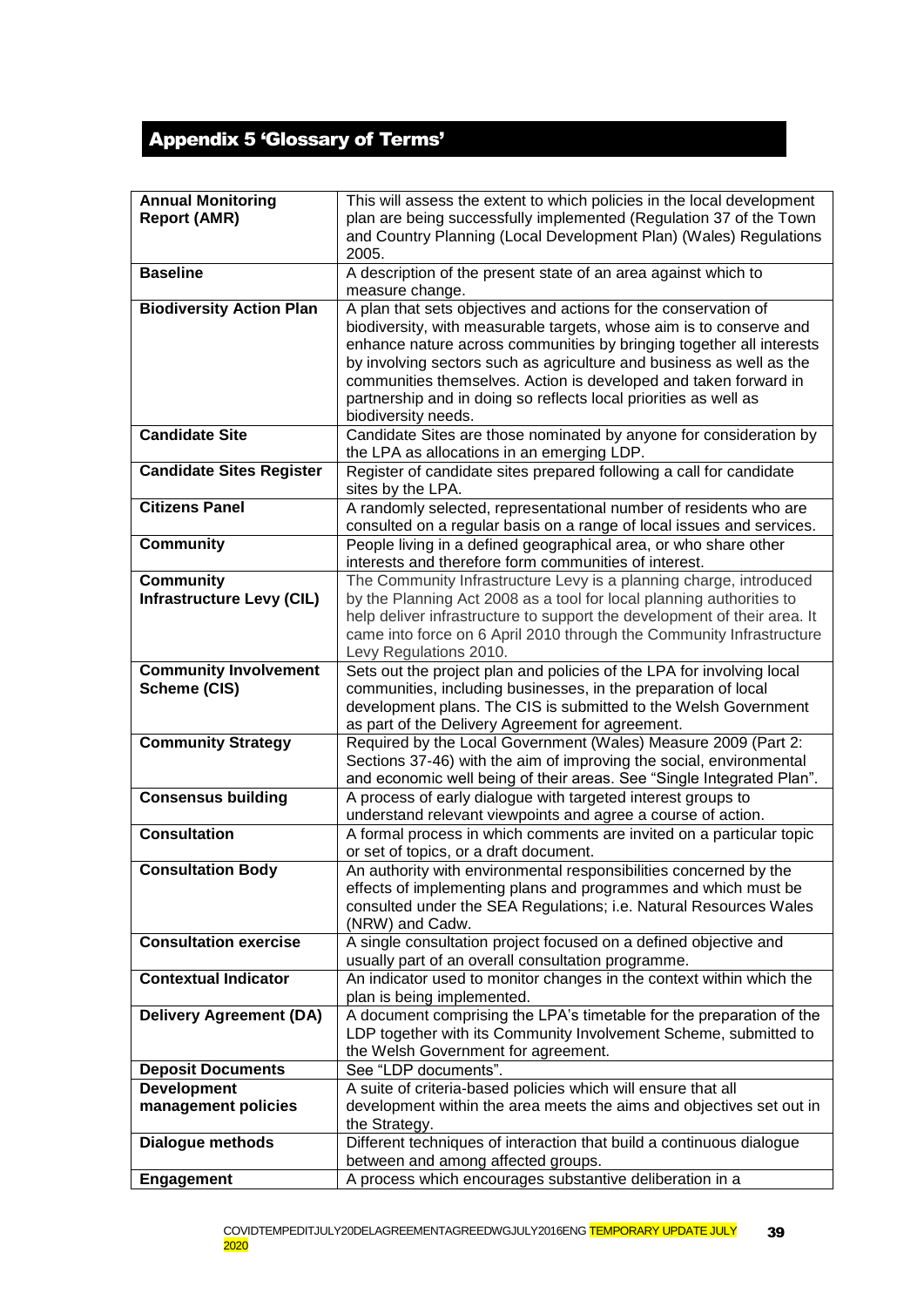|                               | community. Proactive attempt to involve any given group of                                     |                                                                       |
|-------------------------------|------------------------------------------------------------------------------------------------|-----------------------------------------------------------------------|
| <b>Environmental Report</b>   | people/section of the community.<br>Document required by the SEA Regulations which identifies, |                                                                       |
|                               | describes and appraises the likely significant effects on the                                  |                                                                       |
|                               |                                                                                                | environment of implementing the plan, see Sustainability Appraisal    |
|                               | Report.                                                                                        |                                                                       |
| <b>Evidence Base</b>          | Interpretation of Baseline or other information/data to provide the                            |                                                                       |
|                               | basis for plan policy.                                                                         |                                                                       |
| <b>Focussed Change (FC)</b>   |                                                                                                | Changes proposed to the deposit LDP prior to submission that are      |
|                               |                                                                                                | extremely limited in number, that reflect key pieces of evidence, but |
|                               | do not go to the heart of the plan.                                                            |                                                                       |
| <b>Habitats Regulations</b>   |                                                                                                | The screening and appropriate assessment of options required under    |
| <b>Assessment (HRA)</b>       | Part 6 Chapter 8 of the Conservation of Habitats and Species                                   |                                                                       |
|                               | Regulations 2010 (as amended) (the Habitats Regulations) - a                                   |                                                                       |
|                               | recognised iterative process which helps determine the likely                                  |                                                                       |
|                               |                                                                                                | significant effect on a plan or programme and (where appropriate)     |
|                               | assess adverse impacts on the integrity of a European site.                                    |                                                                       |
|                               | The assessment is required to be undertaken by a competent                                     |                                                                       |
|                               | authority in respect of plans or projects which are likely to have a                           |                                                                       |
|                               | significant effect (alone and in combination with other plans and                              |                                                                       |
|                               |                                                                                                | projects) on a "European site" (see paragraph 5.1.2 of TAN 5), or as  |
|                               |                                                                                                | a matter of policy a proposed "European site" or Ramsar site, under   |
|                               | the provisions of Article 6(3) of the EC Directive 92/43/ECC (the                              |                                                                       |
|                               |                                                                                                | Habitats Directive), regulations 61 and 102 of the Conservation of    |
|                               | Habitats and Species Regulations (as amended) 2010, and,                                       |                                                                       |
|                               |                                                                                                | regulation 25 of the Offshore Marine Conservation (Natural Habitats   |
|                               | &c) Regulations 2007.                                                                          |                                                                       |
| <b>Indicator</b>              | A measure of variables over time, often used to a measure<br>achievement of objectives.        |                                                                       |
| <b>Initial SA Report</b>      |                                                                                                | A term used in LDP Wales to refer to the SA Report, produced at the   |
|                               |                                                                                                | Preferred Strategy stage. This assesses the LDP options against the   |
|                               |                                                                                                | SA framework. The report is then expanded at the Deposit LDP stage    |
|                               | and finalised alongside the Adoption Statement.                                                |                                                                       |
| <b>Involvement</b>            | Generic term to include both participation and consultation                                    |                                                                       |
|                               | techniques.                                                                                    |                                                                       |
| <b>LANDMAP</b>                | LANDMAP is the formally adopted methodology for landscape                                      |                                                                       |
|                               |                                                                                                | assessment in Wales; therefore all landscape work and assessments     |
|                               |                                                                                                | of the effects arising from a proposals impact on the landscape in    |
|                               | Wales should include LANDMAP                                                                   |                                                                       |
| <b>LDP</b> (or Deposit)       |                                                                                                | These include the deposit LDP, the Sustainability Appraisal report,   |
| <b>Documents</b>              | the initial consultation report, the candidate sites register, the Review                      |                                                                       |
|                               | Report (if appropriate), any relevant supporting documents.                                    |                                                                       |
| <b>Libraries</b>              | Cardigan                                                                                       | Newport                                                               |
|                               | Crymych                                                                                        | Neyland                                                               |
|                               | Fishguard                                                                                      | Pembroke                                                              |
|                               | Goodwick                                                                                       | Pembroke Dock                                                         |
|                               | Hakin<br>Haverfordwest                                                                         | <b>St Clears</b><br><b>St Davids</b>                                  |
|                               | Milford Haven                                                                                  | Saundersfoot                                                          |
|                               | Narberth                                                                                       | Tenby                                                                 |
| <b>Local Development Plan</b> | The required statutory development plan for each local planning                                |                                                                       |
| (LDP)                         |                                                                                                | authority area in Wales under Part 6 of the Planning and Compulsory   |
|                               | Purchase Act 2004.                                                                             |                                                                       |
|                               |                                                                                                | A land use plan that is subject to independent examination,           |
|                               |                                                                                                | which will form the statutory development plan for a local            |
|                               |                                                                                                | planning authority area for the purposes of the Act. It should        |
|                               |                                                                                                | include a vision, strategy, area-wide policies for development        |
|                               |                                                                                                | types, land allocations, and where necessary policies and             |
|                               |                                                                                                | proposals for key areas of change and protection. Policies and        |
|                               |                                                                                                | allocations must be shown geographically on the Proposals Map         |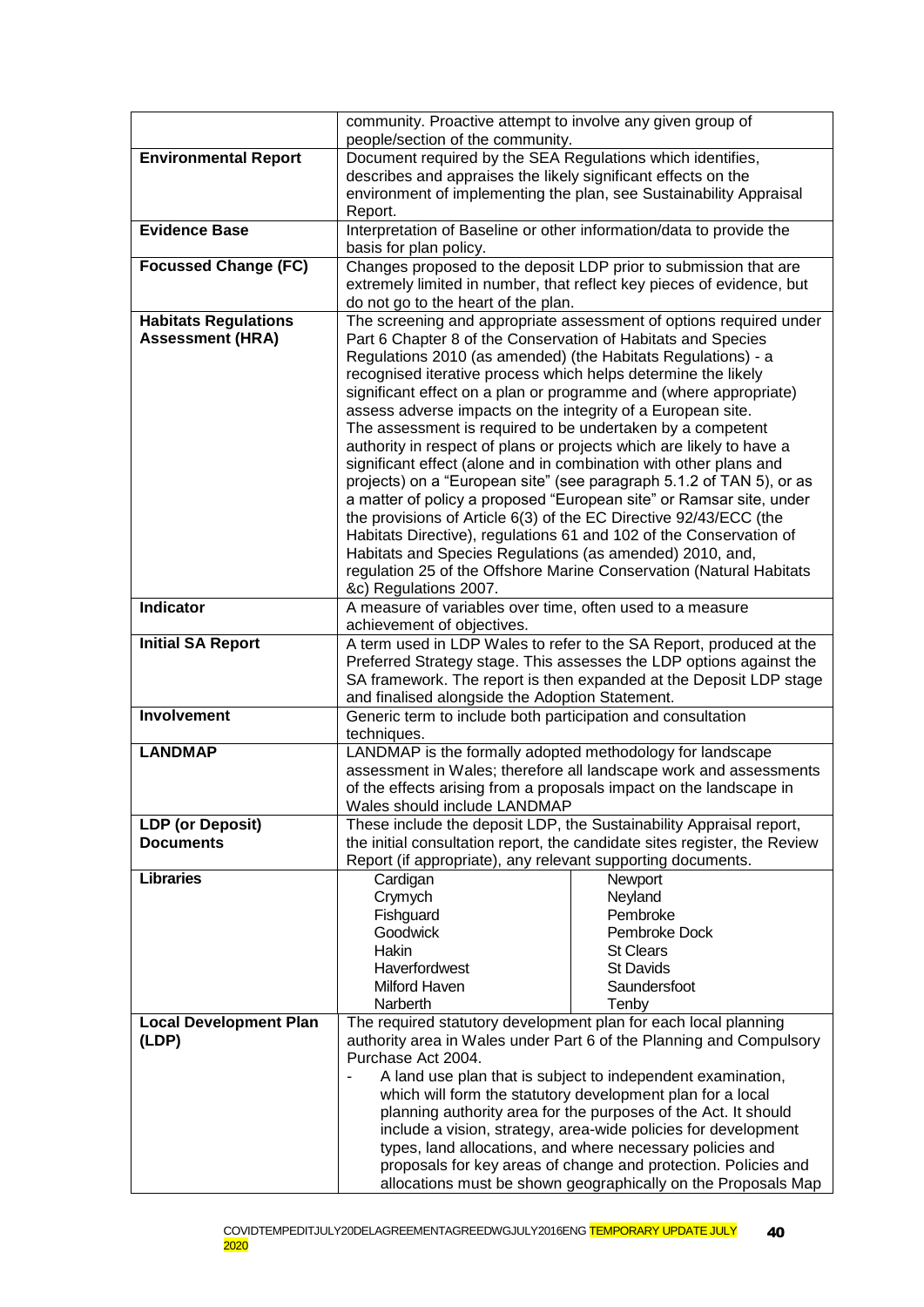| <b>Local Planning Authority</b><br>A planning authority responsible for the preparation of an LDP; i.e.<br>(LPA)<br>County or Borough Council, or National Park Authority.<br>Local strategy<br>Partnerships of stakeholders who bring together service providers,<br>partnership<br>private, community and voluntary sectors to identify and meet local<br>needs more effectively and in a joined up way; usually engaged in<br>producing and to produce the Single Integrated Plan.<br><b>Local Well-being Plan</b><br>Under The Well-being of Future Generations (Wales) Act 2015 Public<br>Service Boards will be established for each local authority area; it is<br>intended that each will prepare a Well-being Plan to replace the SIP<br>by April 2018 (s.39).<br><b>Marine Plan</b><br>The Welsh National Marine Plan prepared under the Marine and<br>Coastal Access Act 2009.<br>Change after submission of an LDP, where the appointed Inspector<br><b>Matters Arising Change</b><br>(MAC)<br>concludes the change is necessary for soundness having considered<br>all the evidence submitted to the examination.<br>Measures to avoid, reduce or offset significant adverse effects.<br><b>Mitigation</b><br><b>National Park</b><br>In national park areas the National Park Management Plan is the<br><b>Management Plan</b><br>strategic over-arching policy document, co-ordinating and integrating<br>other plans, strategies and actions where these affect the Park<br>(NPMP)<br>purposes and duties; it should inform the LDP. It is important that the<br>Single Integrated Plan(s) dovetail(s) with the NPMP.<br>Objective<br>A statement of what is intended, specifying the desired direction of<br>change in trends.<br><b>Output Indicator</b><br>An indicator that measures the direct output of the plan. These<br>indicators measure progress in achieving the plan's objectives,<br>targets and policies.<br><b>Participation</b><br>A process whereby stakeholders and the community can interface<br>with plan makers.<br>Other local/NP authority departments and statutory bodies where the<br><b>Partners</b><br>LDP will help to deliver some of the objectives of their strategies.<br>Partners may be expected to contribute to formulating relevant parts<br>of the LDP.<br>These include the vision, strategic options, preferred strategy, key<br><b>Pre-deposit proposals</b><br>documents<br>policies, the Sustainability Appraisal report, the candidate sites<br>register, Review Report (if appropriate). |
|-----------------------------------------------------------------------------------------------------------------------------------------------------------------------------------------------------------------------------------------------------------------------------------------------------------------------------------------------------------------------------------------------------------------------------------------------------------------------------------------------------------------------------------------------------------------------------------------------------------------------------------------------------------------------------------------------------------------------------------------------------------------------------------------------------------------------------------------------------------------------------------------------------------------------------------------------------------------------------------------------------------------------------------------------------------------------------------------------------------------------------------------------------------------------------------------------------------------------------------------------------------------------------------------------------------------------------------------------------------------------------------------------------------------------------------------------------------------------------------------------------------------------------------------------------------------------------------------------------------------------------------------------------------------------------------------------------------------------------------------------------------------------------------------------------------------------------------------------------------------------------------------------------------------------------------------------------------------------------------------------------------------------------------------------------------------------------------------------------------------------------------------------------------------------------------------------------------------------------------------------------------------------------------------------------------------------------------------------------------------------------------------------------------------------------------------------------------------------------------------------------------------------------------------------------------|
|                                                                                                                                                                                                                                                                                                                                                                                                                                                                                                                                                                                                                                                                                                                                                                                                                                                                                                                                                                                                                                                                                                                                                                                                                                                                                                                                                                                                                                                                                                                                                                                                                                                                                                                                                                                                                                                                                                                                                                                                                                                                                                                                                                                                                                                                                                                                                                                                                                                                                                                                                           |
|                                                                                                                                                                                                                                                                                                                                                                                                                                                                                                                                                                                                                                                                                                                                                                                                                                                                                                                                                                                                                                                                                                                                                                                                                                                                                                                                                                                                                                                                                                                                                                                                                                                                                                                                                                                                                                                                                                                                                                                                                                                                                                                                                                                                                                                                                                                                                                                                                                                                                                                                                           |
|                                                                                                                                                                                                                                                                                                                                                                                                                                                                                                                                                                                                                                                                                                                                                                                                                                                                                                                                                                                                                                                                                                                                                                                                                                                                                                                                                                                                                                                                                                                                                                                                                                                                                                                                                                                                                                                                                                                                                                                                                                                                                                                                                                                                                                                                                                                                                                                                                                                                                                                                                           |
|                                                                                                                                                                                                                                                                                                                                                                                                                                                                                                                                                                                                                                                                                                                                                                                                                                                                                                                                                                                                                                                                                                                                                                                                                                                                                                                                                                                                                                                                                                                                                                                                                                                                                                                                                                                                                                                                                                                                                                                                                                                                                                                                                                                                                                                                                                                                                                                                                                                                                                                                                           |
|                                                                                                                                                                                                                                                                                                                                                                                                                                                                                                                                                                                                                                                                                                                                                                                                                                                                                                                                                                                                                                                                                                                                                                                                                                                                                                                                                                                                                                                                                                                                                                                                                                                                                                                                                                                                                                                                                                                                                                                                                                                                                                                                                                                                                                                                                                                                                                                                                                                                                                                                                           |
|                                                                                                                                                                                                                                                                                                                                                                                                                                                                                                                                                                                                                                                                                                                                                                                                                                                                                                                                                                                                                                                                                                                                                                                                                                                                                                                                                                                                                                                                                                                                                                                                                                                                                                                                                                                                                                                                                                                                                                                                                                                                                                                                                                                                                                                                                                                                                                                                                                                                                                                                                           |
|                                                                                                                                                                                                                                                                                                                                                                                                                                                                                                                                                                                                                                                                                                                                                                                                                                                                                                                                                                                                                                                                                                                                                                                                                                                                                                                                                                                                                                                                                                                                                                                                                                                                                                                                                                                                                                                                                                                                                                                                                                                                                                                                                                                                                                                                                                                                                                                                                                                                                                                                                           |
|                                                                                                                                                                                                                                                                                                                                                                                                                                                                                                                                                                                                                                                                                                                                                                                                                                                                                                                                                                                                                                                                                                                                                                                                                                                                                                                                                                                                                                                                                                                                                                                                                                                                                                                                                                                                                                                                                                                                                                                                                                                                                                                                                                                                                                                                                                                                                                                                                                                                                                                                                           |
|                                                                                                                                                                                                                                                                                                                                                                                                                                                                                                                                                                                                                                                                                                                                                                                                                                                                                                                                                                                                                                                                                                                                                                                                                                                                                                                                                                                                                                                                                                                                                                                                                                                                                                                                                                                                                                                                                                                                                                                                                                                                                                                                                                                                                                                                                                                                                                                                                                                                                                                                                           |
|                                                                                                                                                                                                                                                                                                                                                                                                                                                                                                                                                                                                                                                                                                                                                                                                                                                                                                                                                                                                                                                                                                                                                                                                                                                                                                                                                                                                                                                                                                                                                                                                                                                                                                                                                                                                                                                                                                                                                                                                                                                                                                                                                                                                                                                                                                                                                                                                                                                                                                                                                           |
|                                                                                                                                                                                                                                                                                                                                                                                                                                                                                                                                                                                                                                                                                                                                                                                                                                                                                                                                                                                                                                                                                                                                                                                                                                                                                                                                                                                                                                                                                                                                                                                                                                                                                                                                                                                                                                                                                                                                                                                                                                                                                                                                                                                                                                                                                                                                                                                                                                                                                                                                                           |
|                                                                                                                                                                                                                                                                                                                                                                                                                                                                                                                                                                                                                                                                                                                                                                                                                                                                                                                                                                                                                                                                                                                                                                                                                                                                                                                                                                                                                                                                                                                                                                                                                                                                                                                                                                                                                                                                                                                                                                                                                                                                                                                                                                                                                                                                                                                                                                                                                                                                                                                                                           |
|                                                                                                                                                                                                                                                                                                                                                                                                                                                                                                                                                                                                                                                                                                                                                                                                                                                                                                                                                                                                                                                                                                                                                                                                                                                                                                                                                                                                                                                                                                                                                                                                                                                                                                                                                                                                                                                                                                                                                                                                                                                                                                                                                                                                                                                                                                                                                                                                                                                                                                                                                           |
|                                                                                                                                                                                                                                                                                                                                                                                                                                                                                                                                                                                                                                                                                                                                                                                                                                                                                                                                                                                                                                                                                                                                                                                                                                                                                                                                                                                                                                                                                                                                                                                                                                                                                                                                                                                                                                                                                                                                                                                                                                                                                                                                                                                                                                                                                                                                                                                                                                                                                                                                                           |
|                                                                                                                                                                                                                                                                                                                                                                                                                                                                                                                                                                                                                                                                                                                                                                                                                                                                                                                                                                                                                                                                                                                                                                                                                                                                                                                                                                                                                                                                                                                                                                                                                                                                                                                                                                                                                                                                                                                                                                                                                                                                                                                                                                                                                                                                                                                                                                                                                                                                                                                                                           |
|                                                                                                                                                                                                                                                                                                                                                                                                                                                                                                                                                                                                                                                                                                                                                                                                                                                                                                                                                                                                                                                                                                                                                                                                                                                                                                                                                                                                                                                                                                                                                                                                                                                                                                                                                                                                                                                                                                                                                                                                                                                                                                                                                                                                                                                                                                                                                                                                                                                                                                                                                           |
|                                                                                                                                                                                                                                                                                                                                                                                                                                                                                                                                                                                                                                                                                                                                                                                                                                                                                                                                                                                                                                                                                                                                                                                                                                                                                                                                                                                                                                                                                                                                                                                                                                                                                                                                                                                                                                                                                                                                                                                                                                                                                                                                                                                                                                                                                                                                                                                                                                                                                                                                                           |
|                                                                                                                                                                                                                                                                                                                                                                                                                                                                                                                                                                                                                                                                                                                                                                                                                                                                                                                                                                                                                                                                                                                                                                                                                                                                                                                                                                                                                                                                                                                                                                                                                                                                                                                                                                                                                                                                                                                                                                                                                                                                                                                                                                                                                                                                                                                                                                                                                                                                                                                                                           |
|                                                                                                                                                                                                                                                                                                                                                                                                                                                                                                                                                                                                                                                                                                                                                                                                                                                                                                                                                                                                                                                                                                                                                                                                                                                                                                                                                                                                                                                                                                                                                                                                                                                                                                                                                                                                                                                                                                                                                                                                                                                                                                                                                                                                                                                                                                                                                                                                                                                                                                                                                           |
|                                                                                                                                                                                                                                                                                                                                                                                                                                                                                                                                                                                                                                                                                                                                                                                                                                                                                                                                                                                                                                                                                                                                                                                                                                                                                                                                                                                                                                                                                                                                                                                                                                                                                                                                                                                                                                                                                                                                                                                                                                                                                                                                                                                                                                                                                                                                                                                                                                                                                                                                                           |
|                                                                                                                                                                                                                                                                                                                                                                                                                                                                                                                                                                                                                                                                                                                                                                                                                                                                                                                                                                                                                                                                                                                                                                                                                                                                                                                                                                                                                                                                                                                                                                                                                                                                                                                                                                                                                                                                                                                                                                                                                                                                                                                                                                                                                                                                                                                                                                                                                                                                                                                                                           |
|                                                                                                                                                                                                                                                                                                                                                                                                                                                                                                                                                                                                                                                                                                                                                                                                                                                                                                                                                                                                                                                                                                                                                                                                                                                                                                                                                                                                                                                                                                                                                                                                                                                                                                                                                                                                                                                                                                                                                                                                                                                                                                                                                                                                                                                                                                                                                                                                                                                                                                                                                           |
|                                                                                                                                                                                                                                                                                                                                                                                                                                                                                                                                                                                                                                                                                                                                                                                                                                                                                                                                                                                                                                                                                                                                                                                                                                                                                                                                                                                                                                                                                                                                                                                                                                                                                                                                                                                                                                                                                                                                                                                                                                                                                                                                                                                                                                                                                                                                                                                                                                                                                                                                                           |
|                                                                                                                                                                                                                                                                                                                                                                                                                                                                                                                                                                                                                                                                                                                                                                                                                                                                                                                                                                                                                                                                                                                                                                                                                                                                                                                                                                                                                                                                                                                                                                                                                                                                                                                                                                                                                                                                                                                                                                                                                                                                                                                                                                                                                                                                                                                                                                                                                                                                                                                                                           |
|                                                                                                                                                                                                                                                                                                                                                                                                                                                                                                                                                                                                                                                                                                                                                                                                                                                                                                                                                                                                                                                                                                                                                                                                                                                                                                                                                                                                                                                                                                                                                                                                                                                                                                                                                                                                                                                                                                                                                                                                                                                                                                                                                                                                                                                                                                                                                                                                                                                                                                                                                           |
|                                                                                                                                                                                                                                                                                                                                                                                                                                                                                                                                                                                                                                                                                                                                                                                                                                                                                                                                                                                                                                                                                                                                                                                                                                                                                                                                                                                                                                                                                                                                                                                                                                                                                                                                                                                                                                                                                                                                                                                                                                                                                                                                                                                                                                                                                                                                                                                                                                                                                                                                                           |
|                                                                                                                                                                                                                                                                                                                                                                                                                                                                                                                                                                                                                                                                                                                                                                                                                                                                                                                                                                                                                                                                                                                                                                                                                                                                                                                                                                                                                                                                                                                                                                                                                                                                                                                                                                                                                                                                                                                                                                                                                                                                                                                                                                                                                                                                                                                                                                                                                                                                                                                                                           |
|                                                                                                                                                                                                                                                                                                                                                                                                                                                                                                                                                                                                                                                                                                                                                                                                                                                                                                                                                                                                                                                                                                                                                                                                                                                                                                                                                                                                                                                                                                                                                                                                                                                                                                                                                                                                                                                                                                                                                                                                                                                                                                                                                                                                                                                                                                                                                                                                                                                                                                                                                           |
|                                                                                                                                                                                                                                                                                                                                                                                                                                                                                                                                                                                                                                                                                                                                                                                                                                                                                                                                                                                                                                                                                                                                                                                                                                                                                                                                                                                                                                                                                                                                                                                                                                                                                                                                                                                                                                                                                                                                                                                                                                                                                                                                                                                                                                                                                                                                                                                                                                                                                                                                                           |
|                                                                                                                                                                                                                                                                                                                                                                                                                                                                                                                                                                                                                                                                                                                                                                                                                                                                                                                                                                                                                                                                                                                                                                                                                                                                                                                                                                                                                                                                                                                                                                                                                                                                                                                                                                                                                                                                                                                                                                                                                                                                                                                                                                                                                                                                                                                                                                                                                                                                                                                                                           |
|                                                                                                                                                                                                                                                                                                                                                                                                                                                                                                                                                                                                                                                                                                                                                                                                                                                                                                                                                                                                                                                                                                                                                                                                                                                                                                                                                                                                                                                                                                                                                                                                                                                                                                                                                                                                                                                                                                                                                                                                                                                                                                                                                                                                                                                                                                                                                                                                                                                                                                                                                           |
|                                                                                                                                                                                                                                                                                                                                                                                                                                                                                                                                                                                                                                                                                                                                                                                                                                                                                                                                                                                                                                                                                                                                                                                                                                                                                                                                                                                                                                                                                                                                                                                                                                                                                                                                                                                                                                                                                                                                                                                                                                                                                                                                                                                                                                                                                                                                                                                                                                                                                                                                                           |
|                                                                                                                                                                                                                                                                                                                                                                                                                                                                                                                                                                                                                                                                                                                                                                                                                                                                                                                                                                                                                                                                                                                                                                                                                                                                                                                                                                                                                                                                                                                                                                                                                                                                                                                                                                                                                                                                                                                                                                                                                                                                                                                                                                                                                                                                                                                                                                                                                                                                                                                                                           |
|                                                                                                                                                                                                                                                                                                                                                                                                                                                                                                                                                                                                                                                                                                                                                                                                                                                                                                                                                                                                                                                                                                                                                                                                                                                                                                                                                                                                                                                                                                                                                                                                                                                                                                                                                                                                                                                                                                                                                                                                                                                                                                                                                                                                                                                                                                                                                                                                                                                                                                                                                           |
| Pre-deposit stage<br>The participation and consultation stages prior to deposit; the Manual                                                                                                                                                                                                                                                                                                                                                                                                                                                                                                                                                                                                                                                                                                                                                                                                                                                                                                                                                                                                                                                                                                                                                                                                                                                                                                                                                                                                                                                                                                                                                                                                                                                                                                                                                                                                                                                                                                                                                                                                                                                                                                                                                                                                                                                                                                                                                                                                                                                               |
| refers to the Strategic Options and Preferred Strategy stage which                                                                                                                                                                                                                                                                                                                                                                                                                                                                                                                                                                                                                                                                                                                                                                                                                                                                                                                                                                                                                                                                                                                                                                                                                                                                                                                                                                                                                                                                                                                                                                                                                                                                                                                                                                                                                                                                                                                                                                                                                                                                                                                                                                                                                                                                                                                                                                                                                                                                                        |
| relate to the full plan procedure; reduced requirements relate to the                                                                                                                                                                                                                                                                                                                                                                                                                                                                                                                                                                                                                                                                                                                                                                                                                                                                                                                                                                                                                                                                                                                                                                                                                                                                                                                                                                                                                                                                                                                                                                                                                                                                                                                                                                                                                                                                                                                                                                                                                                                                                                                                                                                                                                                                                                                                                                                                                                                                                     |
| short form plan revision procedure.                                                                                                                                                                                                                                                                                                                                                                                                                                                                                                                                                                                                                                                                                                                                                                                                                                                                                                                                                                                                                                                                                                                                                                                                                                                                                                                                                                                                                                                                                                                                                                                                                                                                                                                                                                                                                                                                                                                                                                                                                                                                                                                                                                                                                                                                                                                                                                                                                                                                                                                       |
| Sent to all Welsh media, including newspapers, radio and television news<br><b>Press Releases</b>                                                                                                                                                                                                                                                                                                                                                                                                                                                                                                                                                                                                                                                                                                                                                                                                                                                                                                                                                                                                                                                                                                                                                                                                                                                                                                                                                                                                                                                                                                                                                                                                                                                                                                                                                                                                                                                                                                                                                                                                                                                                                                                                                                                                                                                                                                                                                                                                                                                         |
| stations. Media may choose not to print or broadcast the news item.                                                                                                                                                                                                                                                                                                                                                                                                                                                                                                                                                                                                                                                                                                                                                                                                                                                                                                                                                                                                                                                                                                                                                                                                                                                                                                                                                                                                                                                                                                                                                                                                                                                                                                                                                                                                                                                                                                                                                                                                                                                                                                                                                                                                                                                                                                                                                                                                                                                                                       |
| <b>Public Notice</b><br>Official notices that comply with all requirements in the Local                                                                                                                                                                                                                                                                                                                                                                                                                                                                                                                                                                                                                                                                                                                                                                                                                                                                                                                                                                                                                                                                                                                                                                                                                                                                                                                                                                                                                                                                                                                                                                                                                                                                                                                                                                                                                                                                                                                                                                                                                                                                                                                                                                                                                                                                                                                                                                                                                                                                   |
| Development Plan and Strategic Environmental Appraisal Regulations                                                                                                                                                                                                                                                                                                                                                                                                                                                                                                                                                                                                                                                                                                                                                                                                                                                                                                                                                                                                                                                                                                                                                                                                                                                                                                                                                                                                                                                                                                                                                                                                                                                                                                                                                                                                                                                                                                                                                                                                                                                                                                                                                                                                                                                                                                                                                                                                                                                                                        |
| etc. for notification or publicity. There is no set statutory format for notices.                                                                                                                                                                                                                                                                                                                                                                                                                                                                                                                                                                                                                                                                                                                                                                                                                                                                                                                                                                                                                                                                                                                                                                                                                                                                                                                                                                                                                                                                                                                                                                                                                                                                                                                                                                                                                                                                                                                                                                                                                                                                                                                                                                                                                                                                                                                                                                                                                                                                         |
| Notices should be drafted with a view to accessibility in terms of simpler                                                                                                                                                                                                                                                                                                                                                                                                                                                                                                                                                                                                                                                                                                                                                                                                                                                                                                                                                                                                                                                                                                                                                                                                                                                                                                                                                                                                                                                                                                                                                                                                                                                                                                                                                                                                                                                                                                                                                                                                                                                                                                                                                                                                                                                                                                                                                                                                                                                                                |
| explanation and the use of plain language. The National Park Authority                                                                                                                                                                                                                                                                                                                                                                                                                                                                                                                                                                                                                                                                                                                                                                                                                                                                                                                                                                                                                                                                                                                                                                                                                                                                                                                                                                                                                                                                                                                                                                                                                                                                                                                                                                                                                                                                                                                                                                                                                                                                                                                                                                                                                                                                                                                                                                                                                                                                                    |
| will place public notices in the public notice section in the Pembrokeshire                                                                                                                                                                                                                                                                                                                                                                                                                                                                                                                                                                                                                                                                                                                                                                                                                                                                                                                                                                                                                                                                                                                                                                                                                                                                                                                                                                                                                                                                                                                                                                                                                                                                                                                                                                                                                                                                                                                                                                                                                                                                                                                                                                                                                                                                                                                                                                                                                                                                               |
| Herald.                                                                                                                                                                                                                                                                                                                                                                                                                                                                                                                                                                                                                                                                                                                                                                                                                                                                                                                                                                                                                                                                                                                                                                                                                                                                                                                                                                                                                                                                                                                                                                                                                                                                                                                                                                                                                                                                                                                                                                                                                                                                                                                                                                                                                                                                                                                                                                                                                                                                                                                                                   |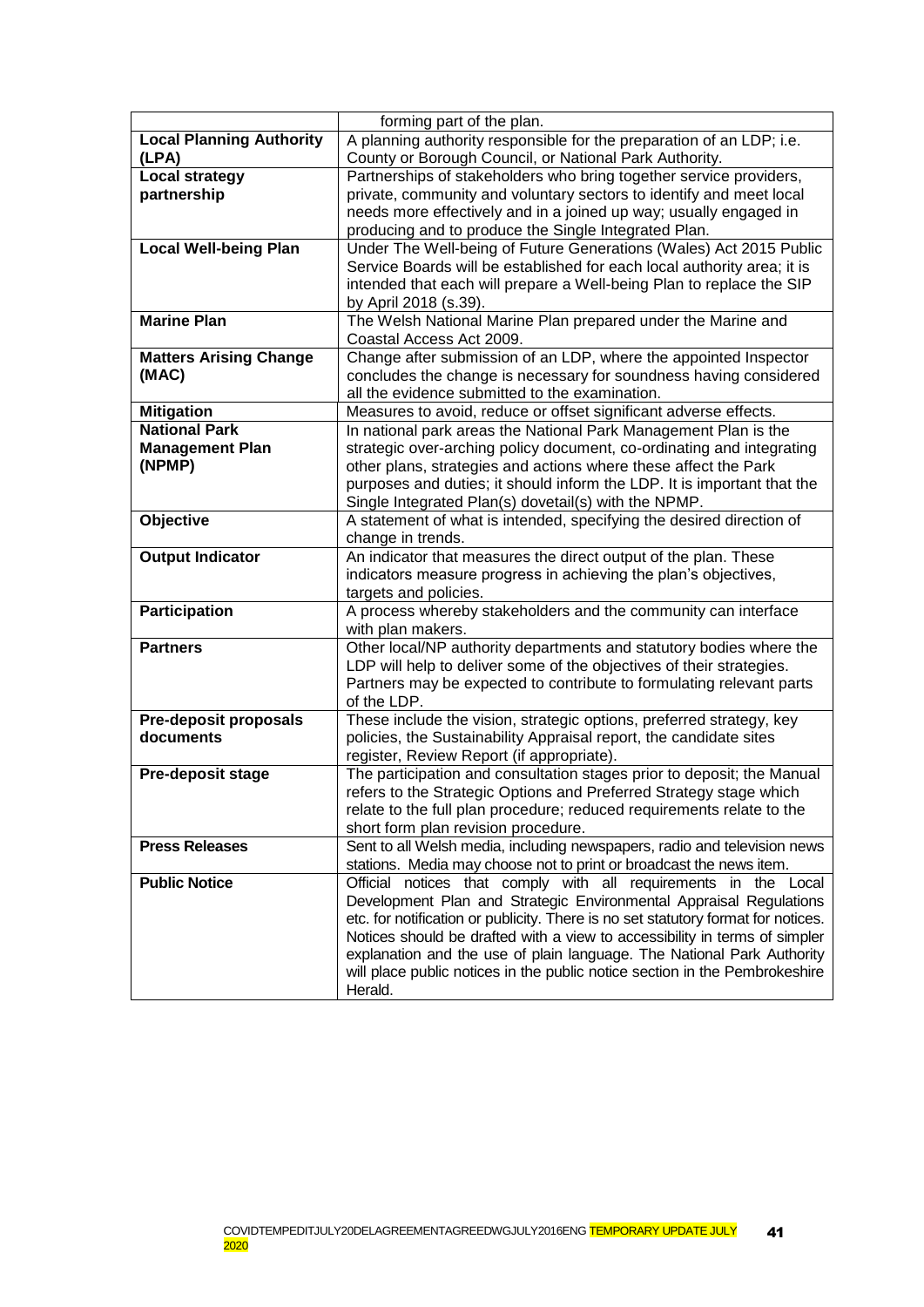| <b>Review Report</b>                                | The required statutory report under S69 of the 2004 Act and/or<br>Reg41; to conclude on the LDP revision procedure to be followed     |
|-----------------------------------------------------|---------------------------------------------------------------------------------------------------------------------------------------|
|                                                     | based on a clear assessment of what has been considered and what<br>needs to change and why, based on evidence.                       |
| <b>Scoping SA</b>                                   | The process of deciding the scope and level of detail of an SA,                                                                       |
|                                                     | including the sustainability effects and options which need to be                                                                     |
|                                                     | considered, the assessment methods to be used, and the structure                                                                      |
|                                                     | and contents of the SA Report.                                                                                                        |
| <b>Service Level Agreement</b>                      | An agreement with a statutory agency which sets the standards                                                                         |
| (SLA)                                               | which it will aim to meet, and the costs arising. The Planning                                                                        |
|                                                     | Inspectorate agrees one with the LPA in respect of an LDP                                                                             |
|                                                     | examination, setting out the likely timescales and cost of the<br>examination and providing the LPA with clear guidance on the nature |
|                                                     | of their own responsibilities.                                                                                                        |
| <b>Short form revision</b>                          | May be appropriate for circumstances where the issues involved are                                                                    |
| procedure                                           | not of sufficient significance to justify undertaking the full plan revision                                                          |
|                                                     | procedure.                                                                                                                            |
| <b>Significant effect</b>                           | Effects which are significant in the context of the plan (Schedule 1 of                                                               |
|                                                     | the SEA Regulations gives criteria for determining the likely                                                                         |
|                                                     | significance of effects on the environment).                                                                                          |
| <b>Significant Effects</b><br><b>Indicator</b>      | An indicator that measures the significant effects of the plan.                                                                       |
| <b>Single Integrated Plan</b>                       | Discharges statutory duties identified by Welsh Government ("Shared                                                                   |
| (SIP)                                               | Purpose - Shared Delivery", WG 2012), including Community                                                                             |
|                                                     | Strategies; prepared by a Local Service Board. See "Local Well-being                                                                  |
| <b>Site specific allocations</b>                    | Plans" which are to replace SIPs".<br>Allocations of sites (proposals) for specific or mixed uses or                                  |
|                                                     | development contained in a local development plan. Policies will                                                                      |
|                                                     | identify any specific requirements for individual proposals. Allocations                                                              |
|                                                     | will be shown on the LDP's proposals map.                                                                                             |
| <b>Soundness</b>                                    | In order to be adopted, an LDP must be determined 'sound' by the                                                                      |
|                                                     | examination Inspector (S64 of the 2004 Act). Tests of soundness                                                                       |
| <b>Stakeholders</b>                                 | tests and checks are identified in PPW (ch2) and the Manual (ch8).                                                                    |
|                                                     | Interests directly affected by the LDP (and/or SEA) - involvement<br>generally through representative bodies.                         |
| <b>Statement of Common</b>                          | The purpose of a SOCG is to establish the main areas of agreement                                                                     |
| <b>Ground (SocG)</b>                                | between two or more parties on a particular issue.                                                                                    |
| <b>Strategic Environmental</b>                      | Generic term used internationally to describe environmental                                                                           |
| <b>Assessment (SEA)</b>                             | assessment as applied to plans and programmes. SEA process is                                                                         |
|                                                     | derived from European legislation and defined at European level -<br>Directive 2001/42/EC. The Environmental Assessment of Plans and  |
|                                                     | Programmes (Wales) Regulations 2004 (SEA Regulations) require a                                                                       |
|                                                     | formal "environmental assessment of certain plans and programmes,                                                                     |
|                                                     | including those in the field of planning and land use".                                                                               |
| <b>Supplementary Planning</b>                       | Supplementary information in respect of the policies in an LDP. SPG                                                                   |
| <b>Guidance (SPG)</b>                               | does not form part of the development plan and is not subject to                                                                      |
|                                                     | independent examination but must be consistent with it and with                                                                       |
| <b>Sustainability Appraisal</b>                     | national planning policy.<br>Tool for appraising policies to ensure they reflect sustainable                                          |
| (SA)                                                | development objectives (i.e. social, environmental and economic                                                                       |
|                                                     | factors). Each LPA is required by S62(6) of the 2004 Act to undertake                                                                 |
|                                                     | SA of the LDP. This form of SA fully incorporates the requirements of                                                                 |
|                                                     | the SEA Regulations.                                                                                                                  |
|                                                     | The term is used in this Manual to include Strategic Environmental                                                                    |
|                                                     | Assessment, unless otherwise made clear.<br>This comprises the identified SA objectives against which LDP                             |
| <b>Sustainability Appraisal</b><br><b>Framework</b> | options are then assessed.                                                                                                            |
| <b>Sustainability Appraisal</b>                     | A document required to be produced as part of the SA process to                                                                       |
| <b>Report (SA Report)</b>                           | describe and appraise the likely significant effects on sustainability of                                                             |